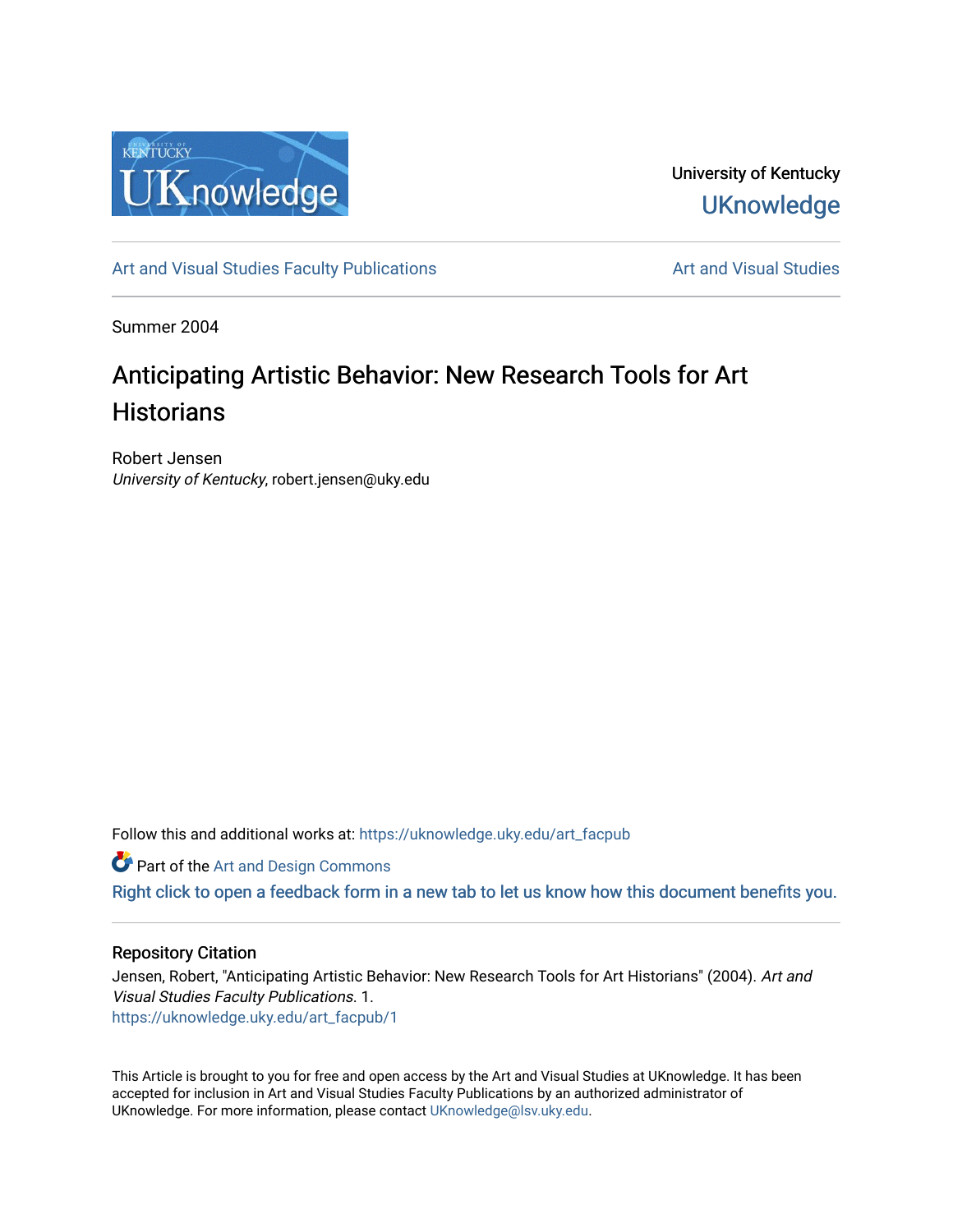# Anticipating Artistic Behavior: New Research Tools for Art Historians

Digital Object Identifier (DOI) https://doi.org/10.3200/HMTS.37.4.137-154

### Notes/Citation Information

Published in Historical Methods, v. 37, no. 3, p. 137-153.

Copyright of Historical Methods is the property of Taylor & Francis Ltd.

This is an Accepted Manuscript of an article published by Taylor & Francis in Historical Methods on Summer 2004, available online:<http://www.tandfonline.com/10.3200/HMTS.37.4.137-154>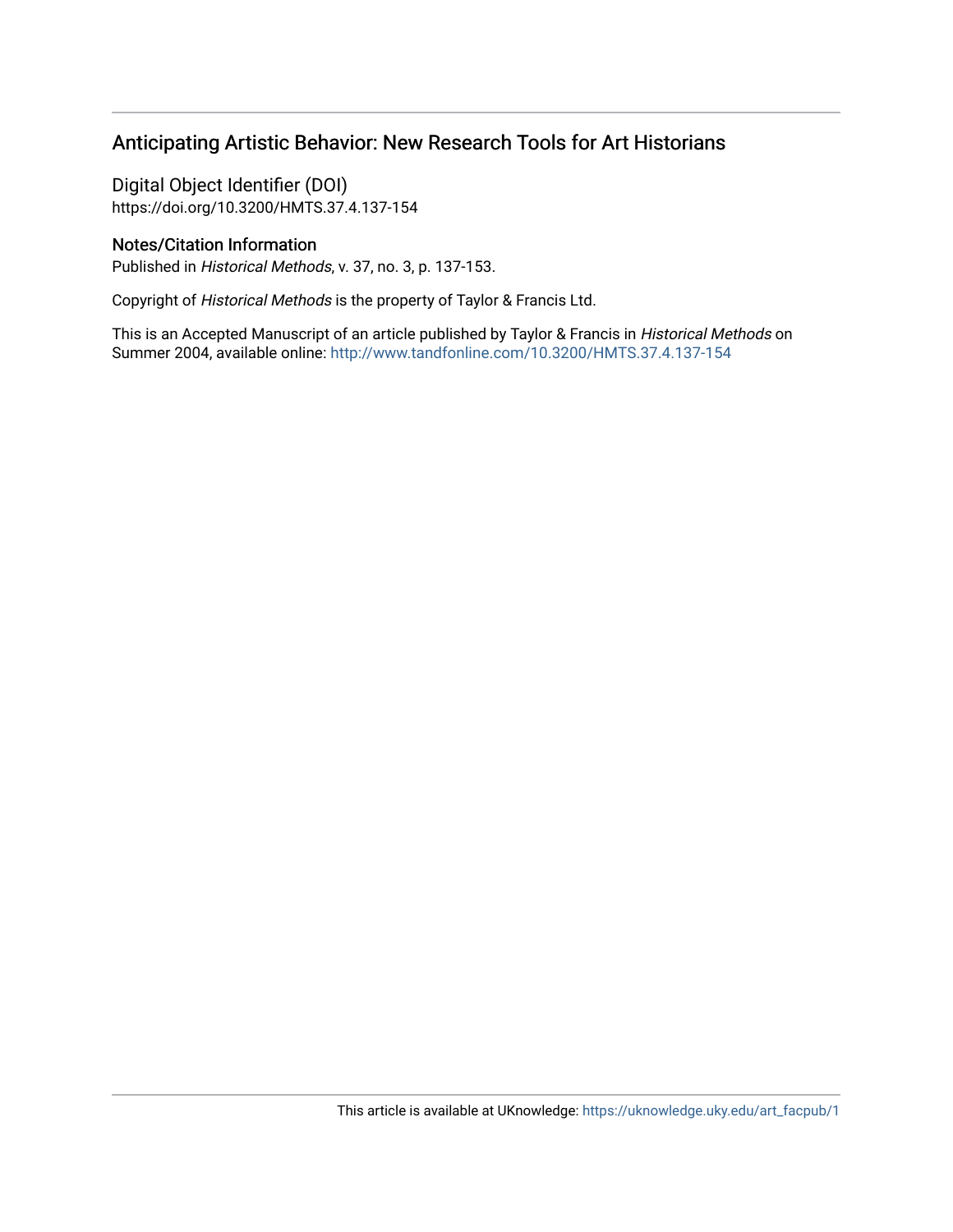**This is an Accepted Manuscript of an article published by Taylor & Francis in** *Historical Methods* **on Summer 2004, available online: [http://www.tandfonline.com/10.3200](http://www.tandfonline.com/10.3200/HMTS.37.4.137-154) [/HMTS.37.4.137-154](http://www.tandfonline.com/10.3200/HMTS.37.4.137-154)**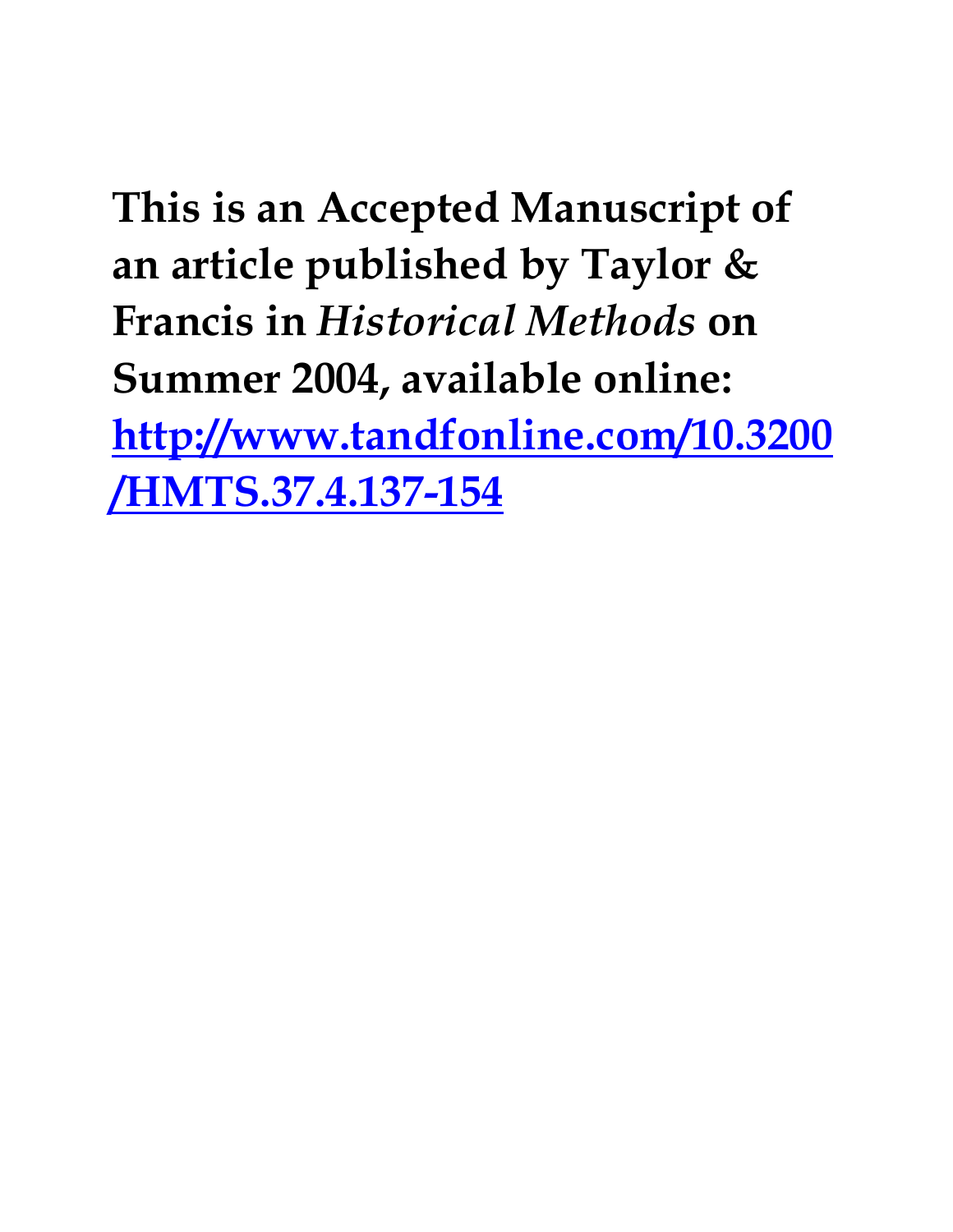## **Anticipating Artistic Behavior: New Research Tools for Art Historians**

*Historical Methods*

Vol. 37, No. 3 (Summer 2004)

Dr. Robert Jensen

Professor of Art History University of Kentucky Lexington, KY 40506 859-266-0552 robert.jensen@uky.edu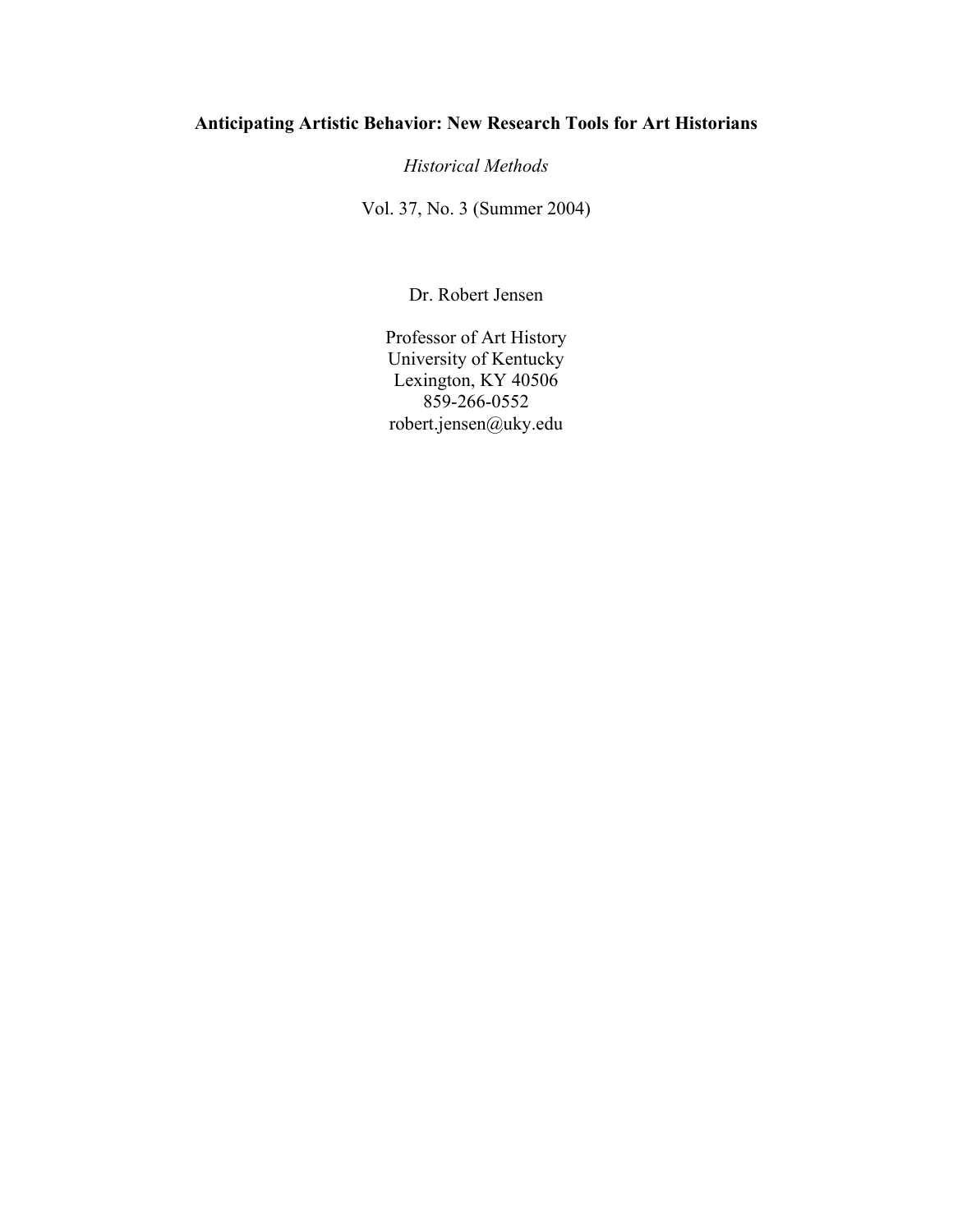#### **Introduction**

This essay tests whether David Galenson's (2001) work on the life cycles of  $19^{th}$  and  $20^{th}$ -century artists can be usefully extended to the study of premodern artists. Art historians customarily regard the young genius and the old master as no more than two artists myths in Western culture, types that reinforce the romantic image of the artist as an extraordinary individual, unlike other mortals (Kris and Kurz 1979). Galenson's work suggests that a quantitative consistency underlies these two legends and demonstrates specific patterns of creative behavior that may be associated with both types. Is Galenson's description of conceptual versus experimental artists useful to explain the differing ages at which pre-modern painters made their most significant contributions? By examining a small number of major old master artists who made their most important work either very early or very late in their careers, I will be looking for whether the respective artist's projected life cycle is consistent with the most recent scholarship on the painter.

Galenson often supports his quantitative studies with artists' testimonies regarding their respective working methods. Similar first-hand accounts are generally missing for artists before the  $18<sup>th</sup>$  century. Other kinds of evidence that Galenson has been able to use successfully to describe the practices of modern artists may also not work so readily in reference to pre-modern artists. Therefore this paper not only examines Galenson's theory in relation to earlier Western painting, it also explores what is available within the documentary record that would allow us to extend his arguments back into the early  $15<sup>th</sup>$  century (when the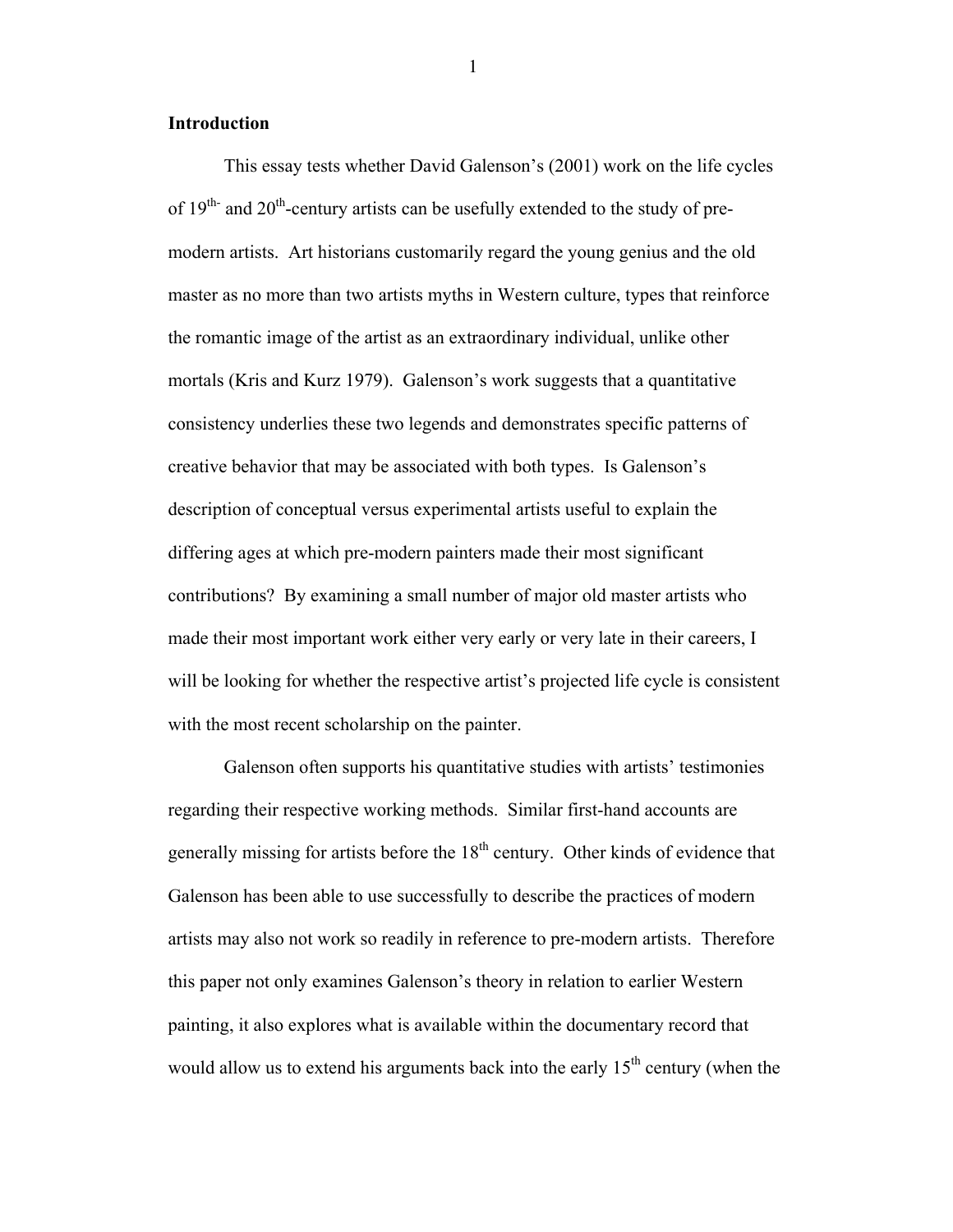modern idea of the artist arose). The first of two principal areas of study will be the technical examinations of old master paintings. Museum conservators usually conduct these analyses as part of the conservation of paintings in their respective collections. By seeing underneath the surface paint layer through x-radiography and similar methods one can often learn much about an artist's decision making process. The other principal area of study concerns drawing's complex and evolving relationship to painting as a means by which conceptual artists (in Galenson's terminology) might preconceive their work.

The ambition to extend Galenson's arguments back into the early Renaissance arose independently of another research agenda, which were brought together at the conference "Measuring Art: A Scientific Revolution in Art History" held at the American University of Paris in May 2003. This second project was inaugurated by the artist David Hockney's (2001) controversial proposal that artists since the early Renaissance have used optics to help them achieve the astonishing verisimilitude often found in old master painting. Hockney referred to two types of artists, those he called "eyeballers" and those whose work was "optics-based." Galenson and I wondered whether Hockney's "eyeballers" were in fact Galenson's experimental artists and Hockney's "opticsbased" artists Galenson's conceptual artists. Could Galenson's life cycle profiles actually be used to predict whether or not an artist would be likely to use optics to assist in the making of his or her work? This paper does not intend to prove the use of optical devices as early as the  $15<sup>th</sup>$  century, but only to indicate that patterns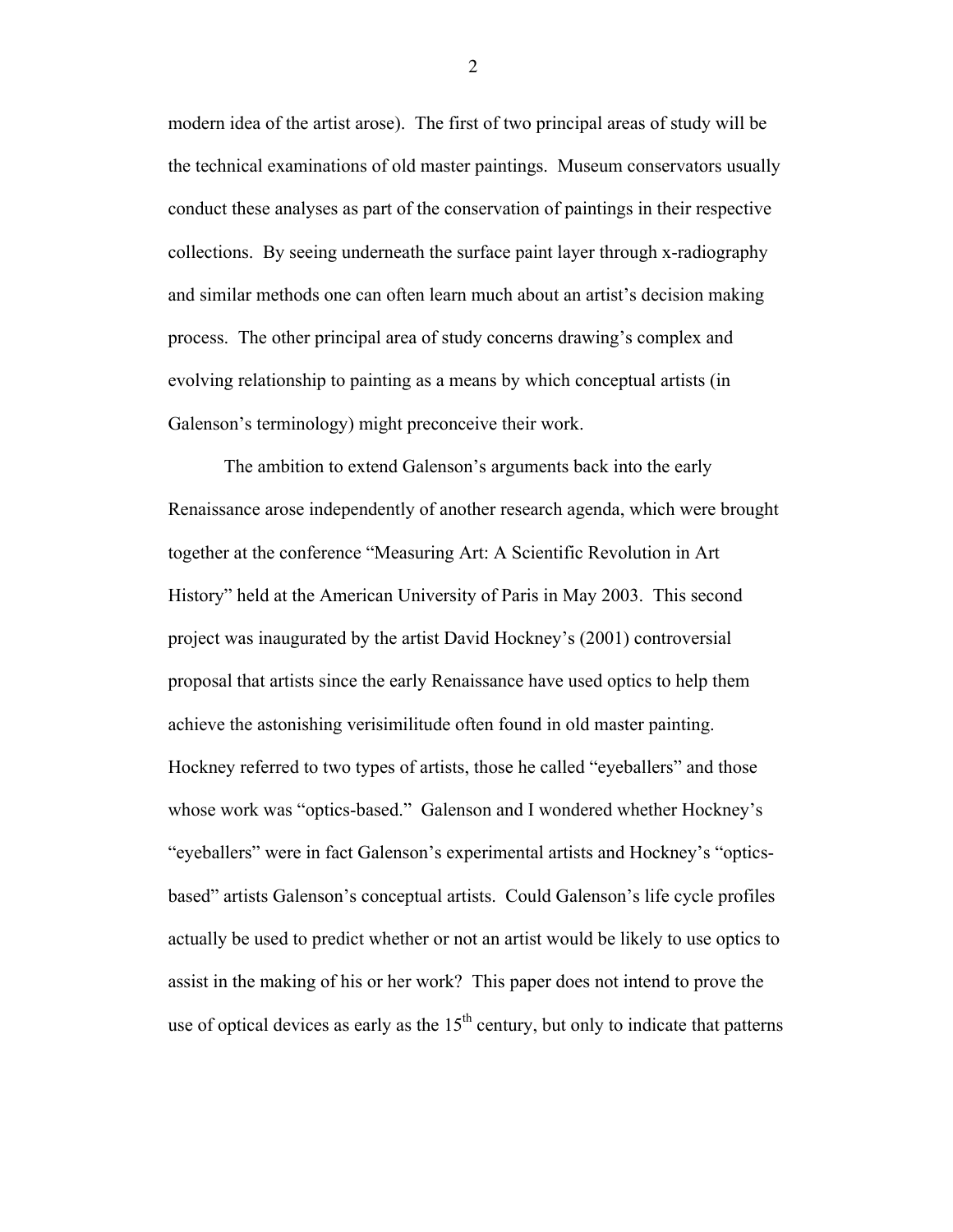of artistic behavior may tell us which artists were more likely to use them if they were indeed available.

Hockney's thesis has not yet been supported by published scientific research. However, the three-dimensional reconstructions of interiors reflected in the convex mirrors of early  $15<sup>th</sup>$ -century Netherlandish painting undertaken by Martin Kemp, with Antonio Criminisi and Sing Bing Kang, published in this issue, may be the beginning of such work. Kemp and his colleagues demonstrate the extraordinary visual complexity of these representations. How was it possible for a human eye and hand, no matter how skilled, to reproduce unassisted by any mechanical device and with such precision the spatial distortions created by these mirrors? It suggests that proofs for all or some of Hockney's contentions may yet be found and that at the very least there is much still to be learned about how painters have worked since the early Renaissance.

#### **Problems and Methods**

Fundamental to Galenson's distinction between conceptual and experimental artists is that one cannot decide on an artist's position on the experimental/conceptual continuum merely by looking at a painting. Fortunately, technical imagery, systematically applied, may provide a visual profile of the various stages of a painting that extend well beyond the evidence of surface *pentimenti*. Not only might such analyses may be useful to confirm an artist's experimental or conceptual approach to painting, there is also an unexpected payoff in connecting life cycle models with technical examinations. This is because technical studies, although routinely conducted in conservation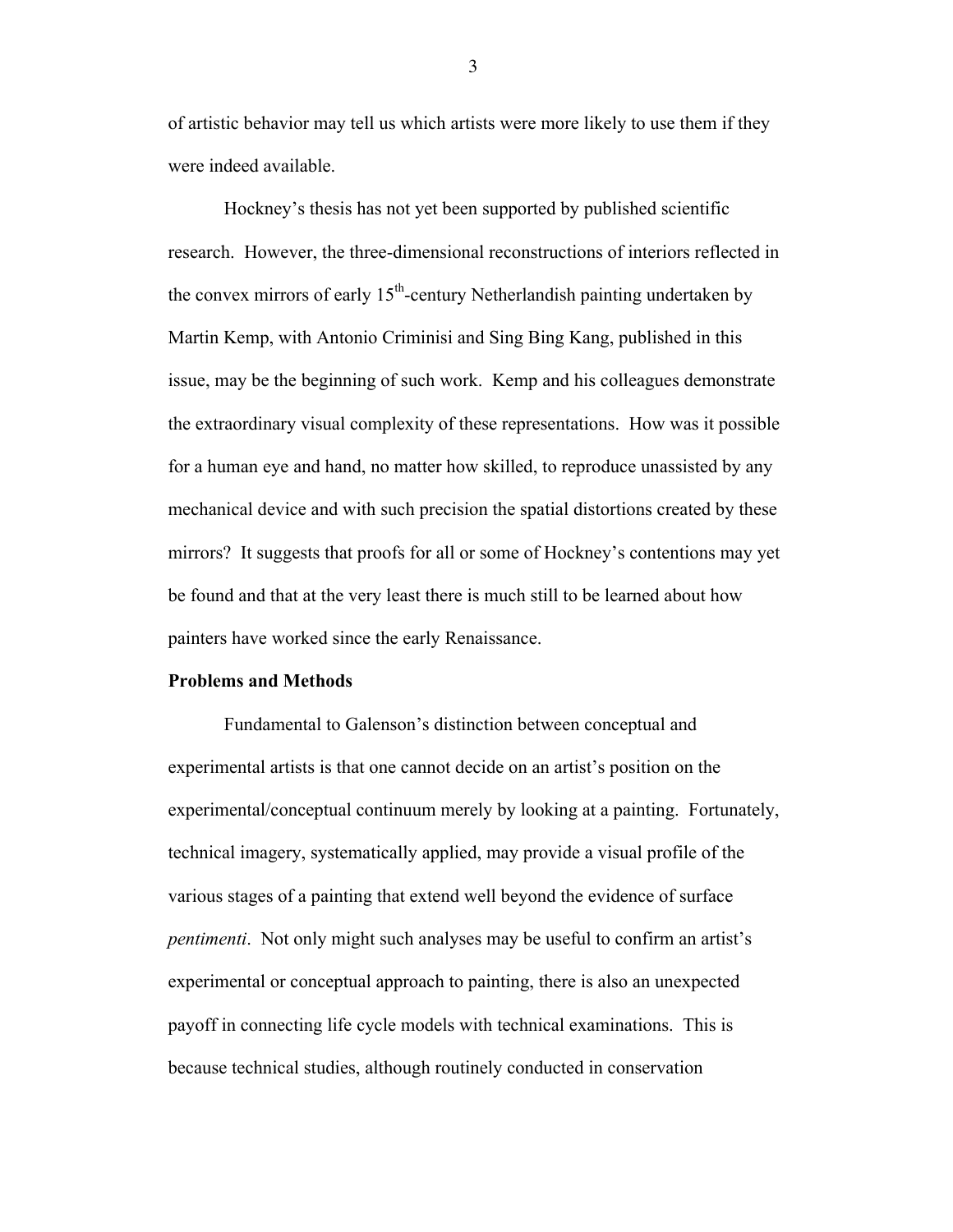laboratories, generally proceed in an ad hoc fashion, confined usually to the analysis of a single painting or a single artist's work. In essence, every painting is regarded as the product of a unique act of labor; even when an entire artist's work is under study, descriptions proceed from work to work. Conservators often express the opinion that generalizations about how artists work are impossible. Even excellent studies, such as the National Gallery of London's publication *Investigating van Eyck* are limited by the monographic approach (Foister et al. 2000). There is also the simple difficulty of gaining access to technical studies. Publication and discussion of technical photographs usually appear in periodicals devoted to conservation or museum bulletins. Occasionally such material is reproduced and discussed in exhibition catalogues, but usually only a few examples are included. These limitations are compounded by the fact that a small number of artists—such as Rembrandt, Vermeer, and van Eyck—receive a disproportionate share of study. Finally, comparative analyses between artists are rare and these may take the form of only determining the influence of one artist's technique on another, as exemplified by Gridley McKim-Smith, Greta Andersen-Bergdoll, and Richard Newman (1988) otherwise excellent book, *Examining Velázquez*. The general segregation of technical studies of paintings from the  $15<sup>th</sup>$ to the  $20<sup>th</sup>$  centuries from academic art history is evidence of art history's inability to generalize about artistic behavior. Thus, Galenson's life cycle studies offer art historians, conservators, and curators a powerful new tool with which to organize and interpret the technical examination of paintings. If one has a life cycle profile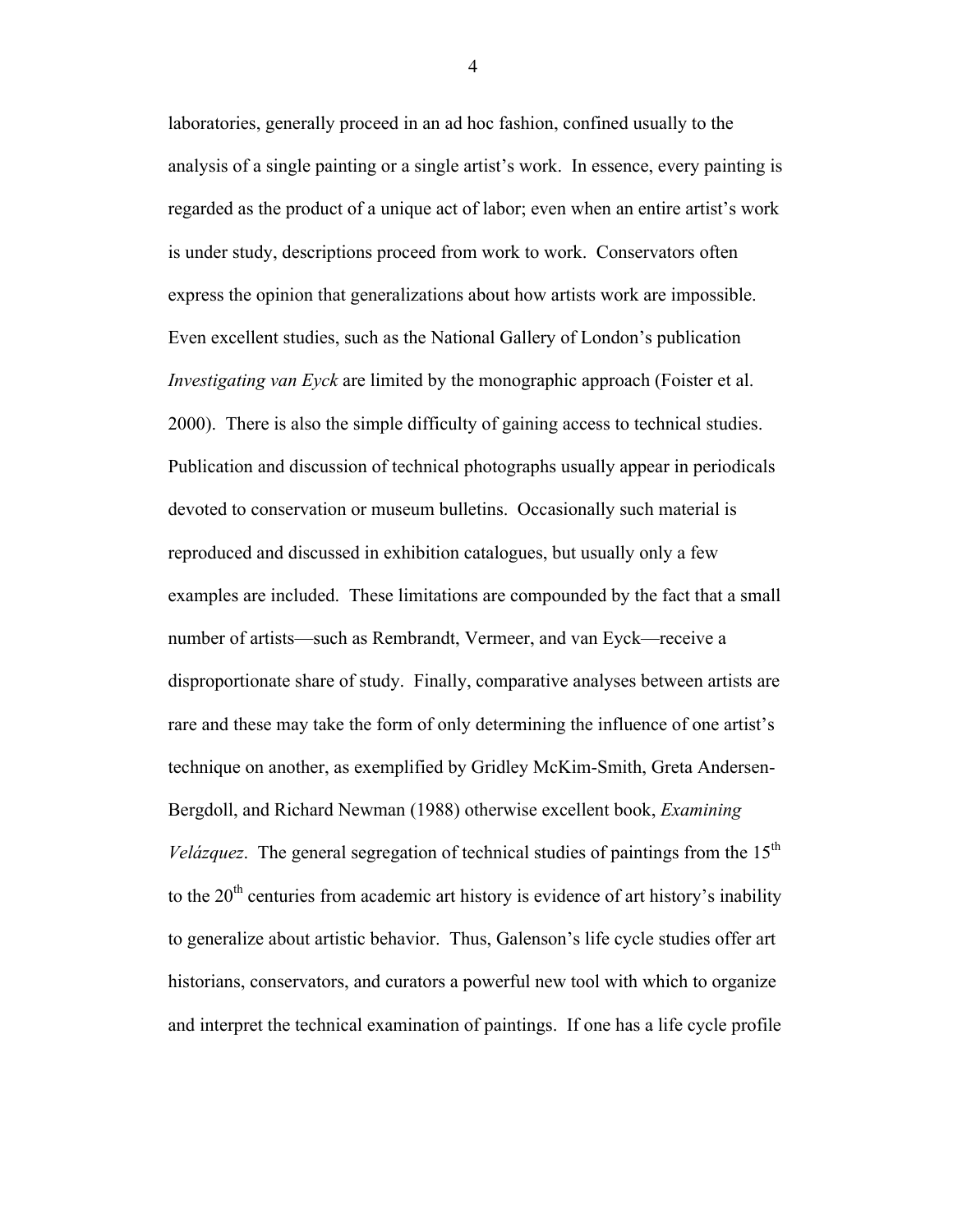and understands the behavior typified by that profile, one can begin to make significant comparative studies of artistic method.

Consider the careers of two of the most famous artists to have worked in 17<sup>th</sup>-century Holland: Rembrandt van Rijn and Johannes Vermeer. Their biographies and behavior could hardly be more different for two old master artists living in close geographical proximity whose lives briefly overlap. It is universally acknowledged, for example, that Rembrandt continued to mature as an artist as he grew older. Vermeer, in striking contrast, reached artistic maturity at an astonishingly early point in his career and such developments as he made later on are subtle and take a skilled eye to discern. Vermeer's life cycle neatly fits the legend of the young genius reaching artistic maturity at a young age Rembrandt's career equally exemplifies another type of artist, the old master, who through the labor of a lifetime and via many struggles achieves an unrivalled mastery of his medium: what in German is known as the phenomenon of the old age style or *Altersstil* (Galenson and Jensen 2001).

In 1653 at the age of 22 Vermeer registered with the Delft Guild of St. Luke, signifying the beginning of his professional life. His first known works span a mere two years, 1655 and 1656, and are composed of four paintings attributed to the artist. Beginning around 1657, there is a dramatic break in Vermeer's style and subject matter inaugurating Vermeer's "mature" period. Such paintings as *Woman in Blue Reading a Letter* (Rijksmuseum, Amsterdam), probably painted in 1663, when Vermeer was 31, are often held to be emblematic of Vermeer's mature style (Wheelock 2000, 41; Liedtke 2000, 39). Unlike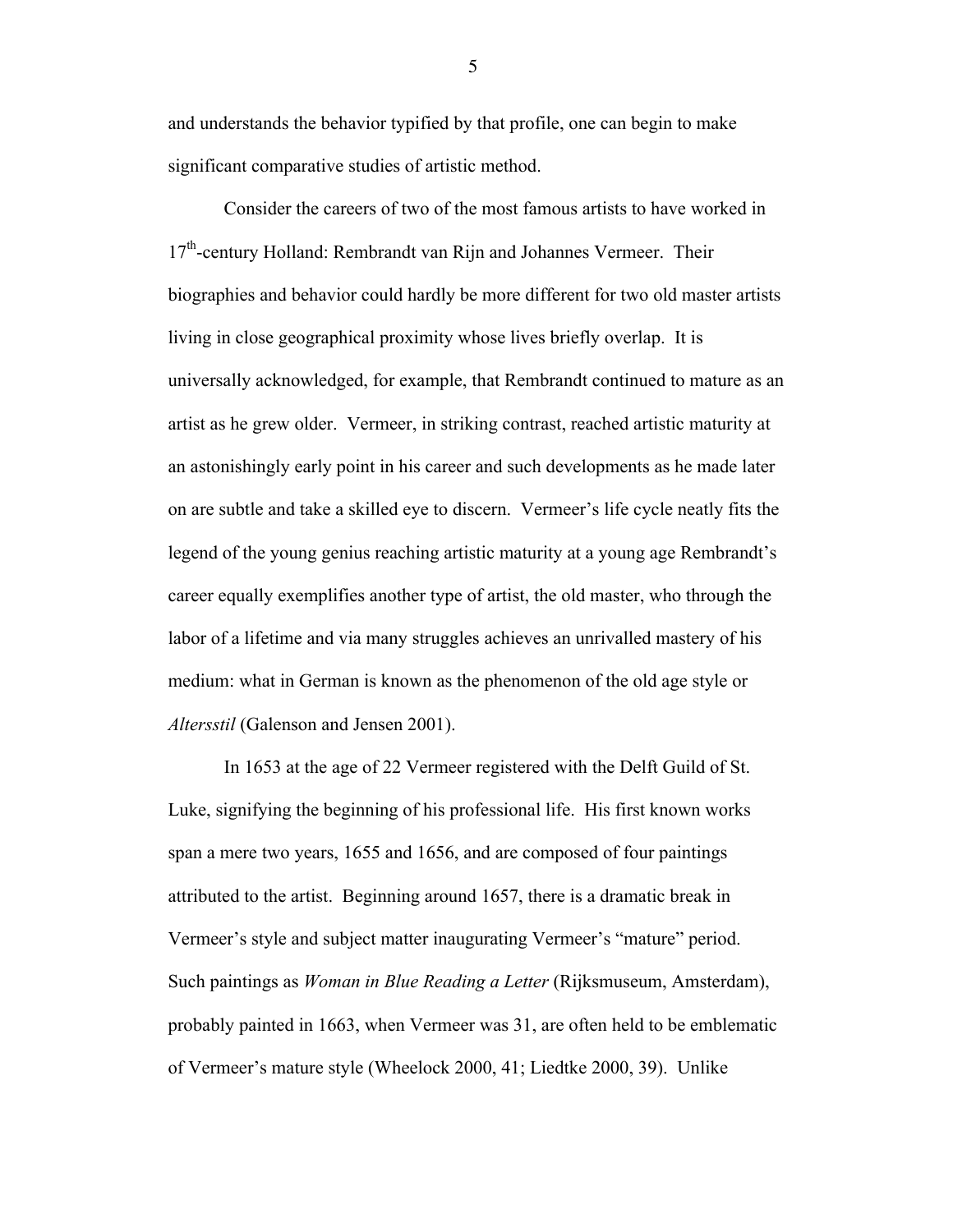Rembrandt, art historians have expressed the sentiment that Vermeer's late paintings, dating after 1665, or when the artist was still merely 33, are not up to the standard set by his earlier work (Gowing 1979, 160).

Rembrandt had a very long and prolific career, especially when compared to Vermeer. Upon finishing roughly three years of apprenticeship to a Leiden artist, Rembrandt at the age of 19 set up practice as an independent artist in Leiden. The young Rembrandt was not an immediate star, although more than one patron admired the potential in his art. But as Svetlana Alpers (1983, 4) has noted, Rembrandt was a slow starter; his "earliest works hardly held forth such great promise." Shortly after the age of 25, Rembrandt settled permanently in Amsterdam, where his reputation quickly grew. Nonetheless, at the age when Vermeer had achieved his mature period—roughly around 30—a very large majority of Rembrandt's most well-known works of art still lay ahead of the artist, including *The Night Watch*, 1642 (Rijksmuseum, Amsterdam), painted at 36; *Bathsheba with King David's Letter*, 1654 (Louvre, Paris) signed by the artist when he was 48; and *The Return of the Prodigal Son*, ca. 1668, (Hermitage, St. Petersburg) probably finished when the artist was 62. Rembrandt's contemporary reputation in his old age was perhaps not what it had been at the mid-point of his career, but it is his late work that subsequently became most identified with the artist. The late work conforms to the popular and long-standing perception of Rembrandt as an increasingly isolated artist, embittered professionally and surrounded by personal tragedies, who in the midst of his sorrows and tribulations painted movingly introspective meditations on the nature of his own humanity.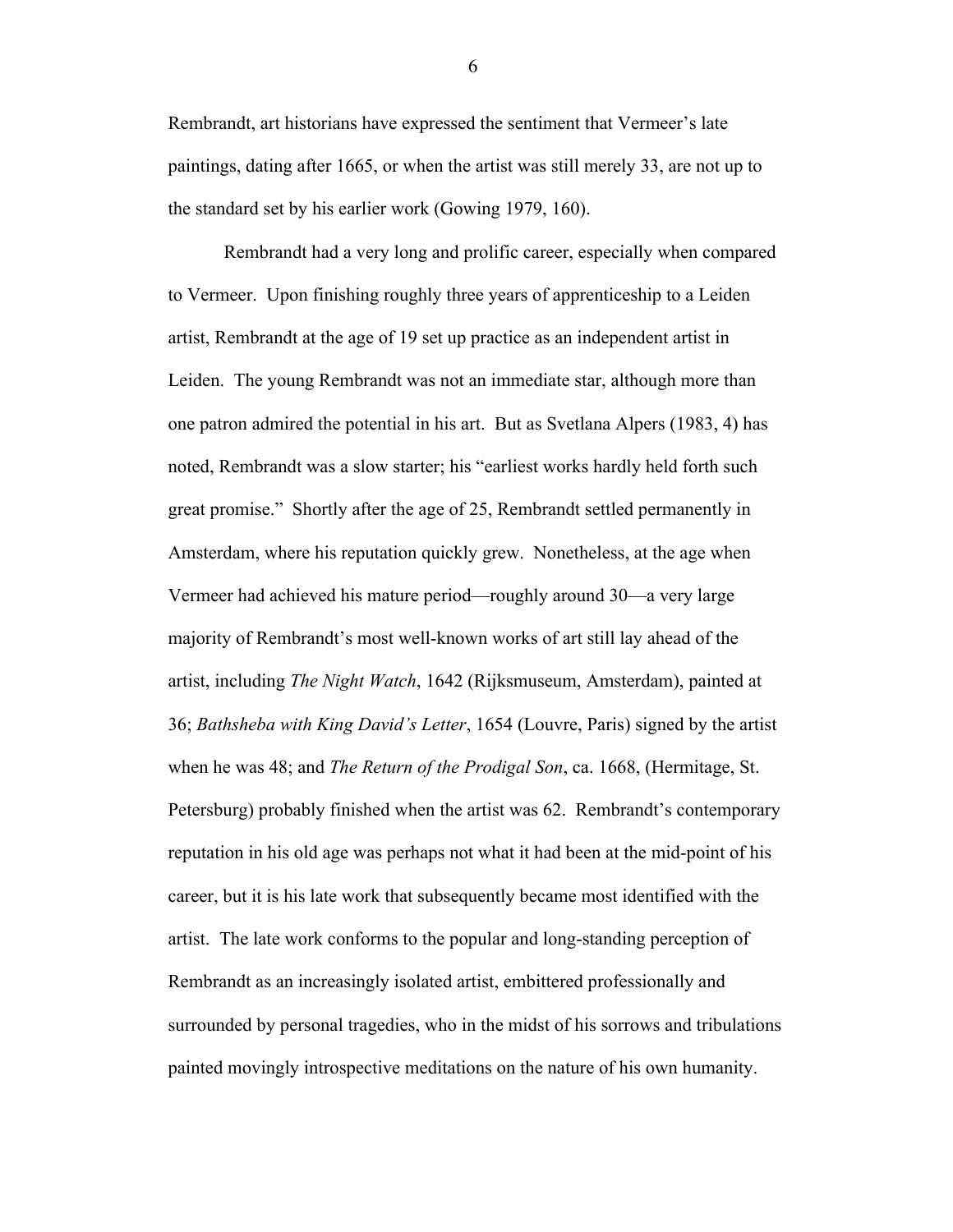The reality behind the myth is not as important in our context as the fact that it is the work of the late Rembrandt that has come to be prized above his earlier art.

Rembrandt appears to have treated drawings much as he did printmaking, as independent media. He drew extensively, but, surprisingly, very few drawings from his very large corpus have been convincingly demonstrated to be preparatory studies for any of his paintings (van de Wetering 1997). In pictures like *The Night Watch*, Rembrandt brushed his preliminary design on the canvas with a brownish paint, marking out the large areas of different tones the composition was eventually to display. Elsewhere he used bone black to do the preliminary sketch on the canvas. Scholars have also observed that Rembrandt worked in very similar ways in each medium he used. According to conservators at the Metropolitan Museum of Art (Ainsworth 1982, 112) "the preliminary sketches discovered in the autoradiographs reveal similarities to the artist's penand-wash drawings. The manner in which Rembrandt used stippling and long, disengaged strokes for tonal variations in the background areas of certain paintings is also found in some of his etchings. Even the method of building up a painting from a sketch to the final layer is paralleled in Rembrandt's printmaking."

There are no surviving drawings by Vermeer. Scholars used to believe that Vermeer's preliminary drawings on his canvases were done in chalk (ibid.), invisible to autoradiography, a technique that Vermeer depicts the artist using in the *Art of Painting*, ca. 1665 (Kunsthistorisches Museum, Vienna). But recent technical examinations have discovered that in some paintings Vermeer employed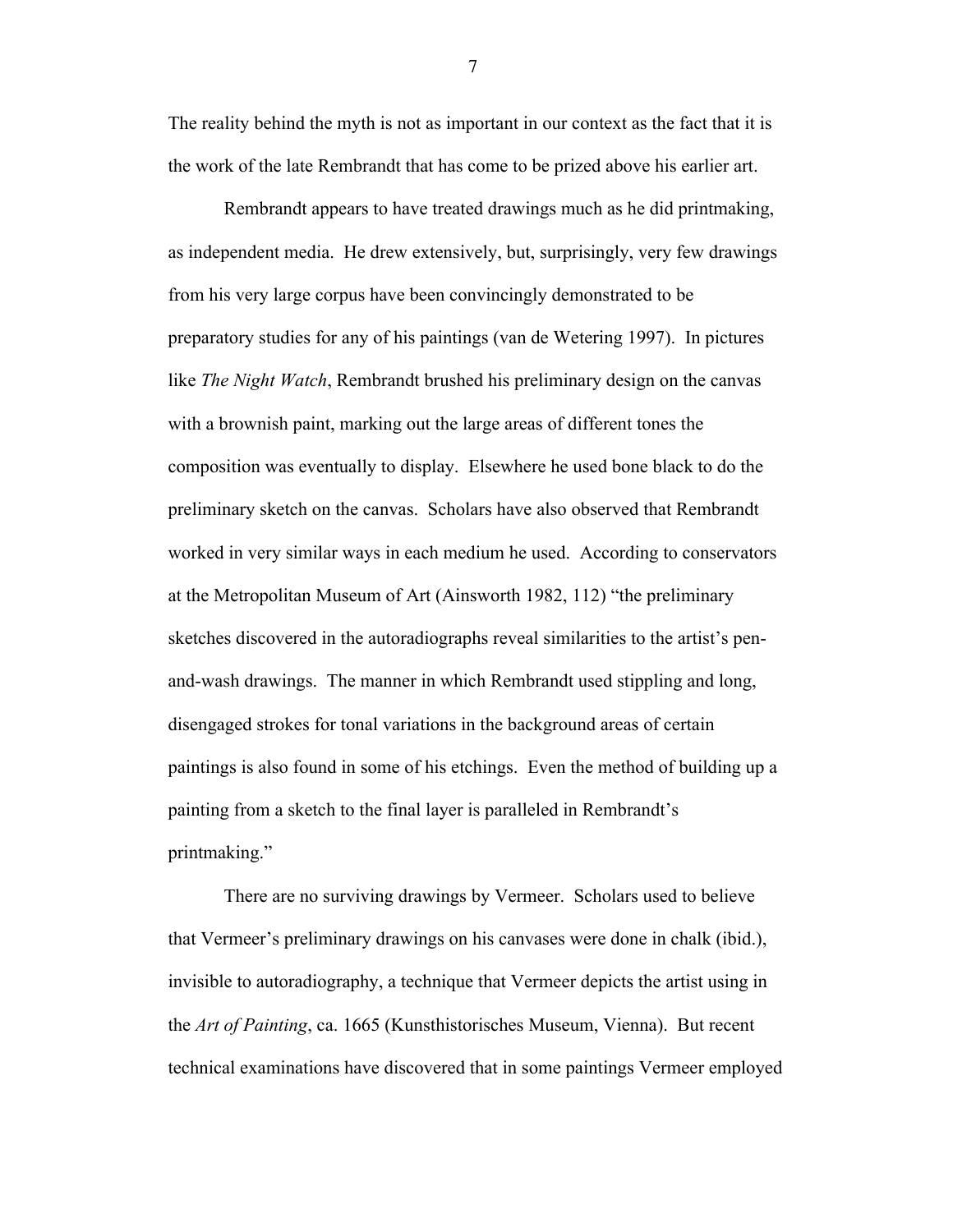a brown painted underdrawing and others have a colored underpainting (Gifford 1998, 185). About *Woman Holding a Balance*, ca. 1664 (National Gallery, Washington), in which a brown, monochrome sketch could be detected, the conservator E. Melanie Gifford (ibid., 187) argues that the "sketch was not simply a compositional guide; from the start he used it to establish the play of light as a central element describing the composition… Whenever Vermeer's design lines could be observed, it was clear that his final paint layers conformed very closely to the sketch." In other words, the artist's initial compositional decisions represented by the underdrawing were modified almost not at all. Remarkably, the optical qualities for which a painting like *Woman Holding a Balance* is justly famous the artist worked out as early as the underdrawing stage. An even more striking example of how Vermeer's initial underpainting anticipates the finished work's optical effects is to be found in *Lady at the Virginal with a Gentleman (The Music Lesson)*, ca. 1662-64 (Royal Collection, London). On the polished surface of a viola da gamba Vermeer painted the red reflection of the lady's skirt. According to Gifford (ibid., 193), "In the red underpaintings [Vermeer] conveyed not only the color but the angle of the reflection of the skirt seen in the depths of the polished wood surface."

As Rembrandt matured as an artist, the frequency and extent with which he revised his paintings grew (Ainsworth 1982, 112). Autoradiography has shown that Rembrandt even made sketches for compositional changes on his paintings after having laid down layers of paint (ibid., 18). Critical components of the painting, on which the entirety of its meaning might depend, could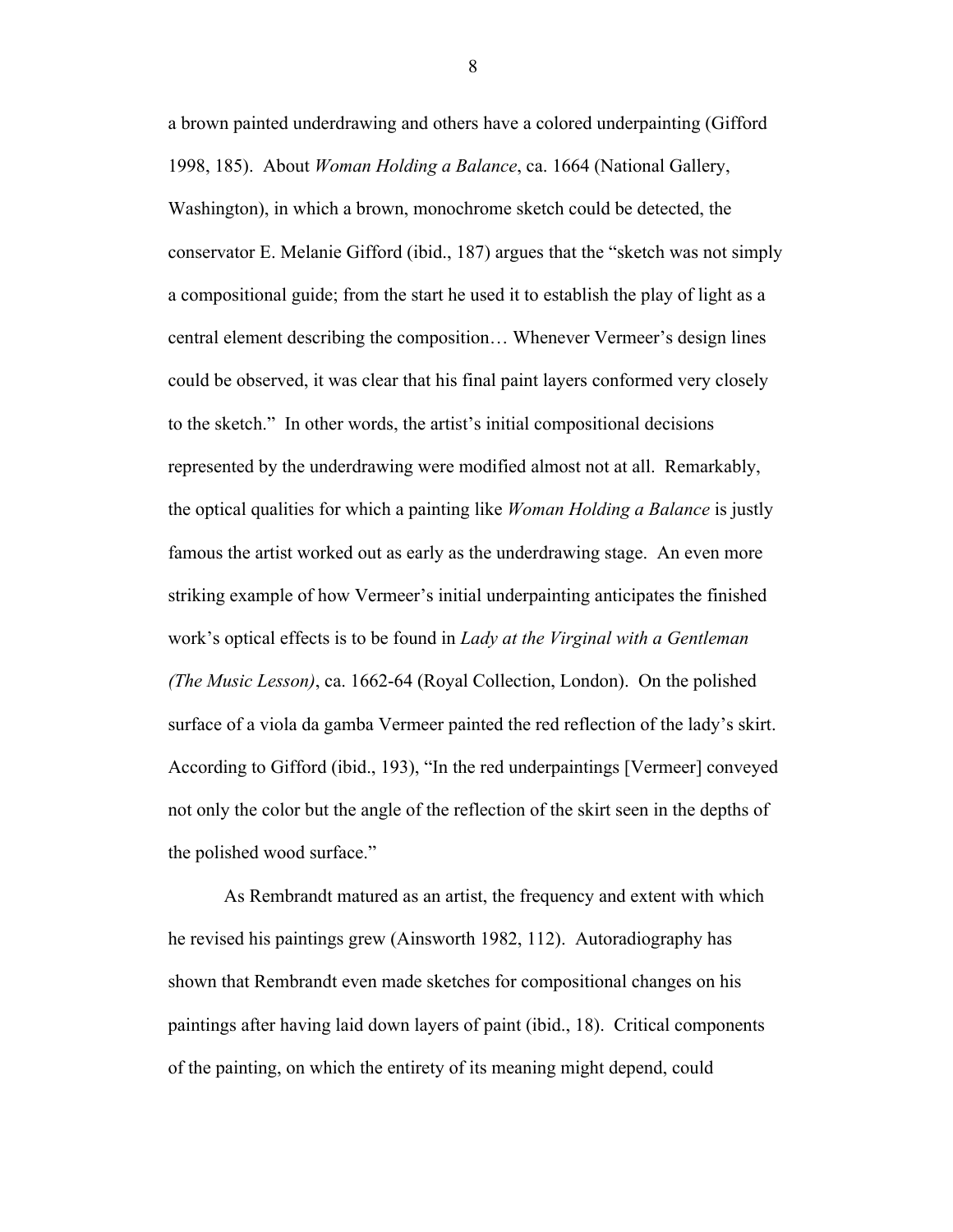sometimes be added at the very end. Such was the case with the letter held by Bathsheba in the Louvre painting. This final addition of the letter identifies the woman as a Bathsheba, rather than other possible heroines in similar circumstances, such as Susanna or Diana, whom, without the letter, she could easily have become (van de Wetering 1997, 39-40). Rembrandt also had the habit of retaining paintings in his studio for long periods of time, perhaps finishing them, like the Louvre *Bathsheba*, many years after the painting was begun (ibid., 47).

Vermeer is known to have revised, but these revisions appear most frequently in the earlier work. After the earliest paintings such revisions are achieved—strikingly—by the addition or subtraction of an entire object or group of objects rather than the adjustment of arms or postures in the sense so often found in Rembrandt. Vermeer's adjustments may have, as some scholars argue, significantly changed the meaning of a work, but they did not fundamentally alter the painting's initial composition. His manner of revision is in fact consistent with an artist using an optical device to transfer visual information to his canvases.

Rembrandt and Vermeer worked in close proximity to two of the foremost authorities on optics and optical devices in  $17<sup>th</sup>$ -century Holland. Early in his career Rembrandt moved in the circle of Constantijn Huygens, who, in addition to being a great humanist scholar, had a lively interest in science, especially the science of optics, and all the kinds of knowledge that could be achieved through optical devices (Alpers 1983, 273. The executor of Vermeer's estate, appointed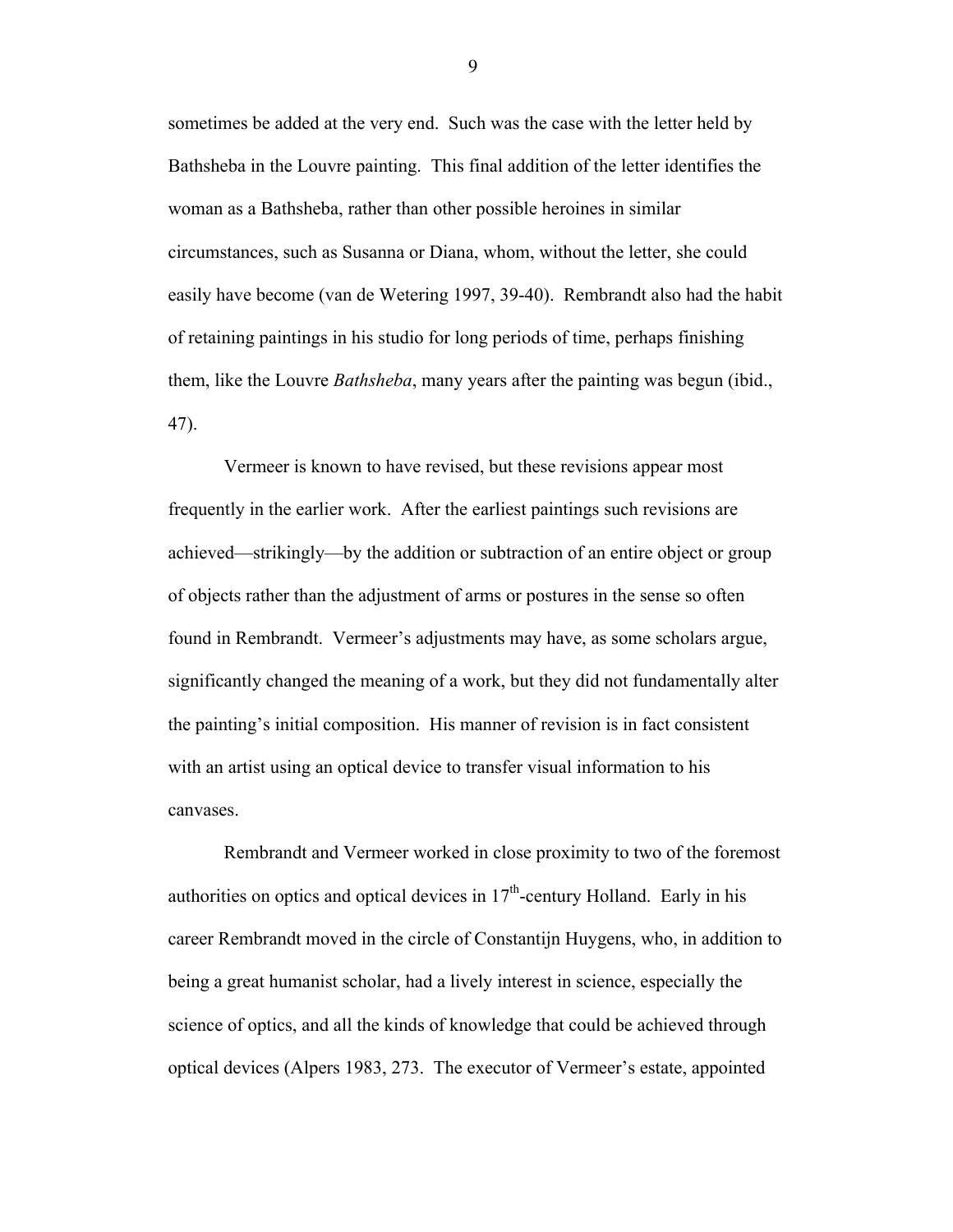after the artist's death, was Anthony van Leeuwenhoek, famed for his work on the development of the microscope. (How well, if at all, the two men knew each other in life is not known.) Both artists, in short, appeared to have had equal and ready access to the devices and to the technical knowledge necessary to incorporate optics into their working methods. Yet, Rembrandt's penchant for constant revisions, his desire to explore and to define his picture's composition as he worked, means that the advantages of optics were nil. Vermeer, it is now pretty well agreed, did use some form of optical device in the creation of at least some of his works and that in his case the advantages are obvious (Gifford 1998, 196).

Philip Steadman (2001) has made a very convincing case for the consistent use of an elaborate optical device for the execution of many of Vermeer's pictures. Supporting his technical argument is the simple fact that Vermeer achieved maturity as an artist precisely when the painter appears to first to use such a device. According to Walter Liedtke (2000, 39), Vermeer's mature style is characterized by compositions "in which figures and inanimate objects are given equal emphasis within the field of view." This is a visual phenomenon to which we have grown accustomed since the invention of photography. Vermeer's life cycle, his working methods, and the visual results produced in his paintings all support the idea that optics played a decisive role in the development of his art.

In summary, then, the significant attributes dividing Vermeer from Rembrandt that conform to their different life cycles are: early versus late maturation; careful preconception (use of camera obscura) versus constant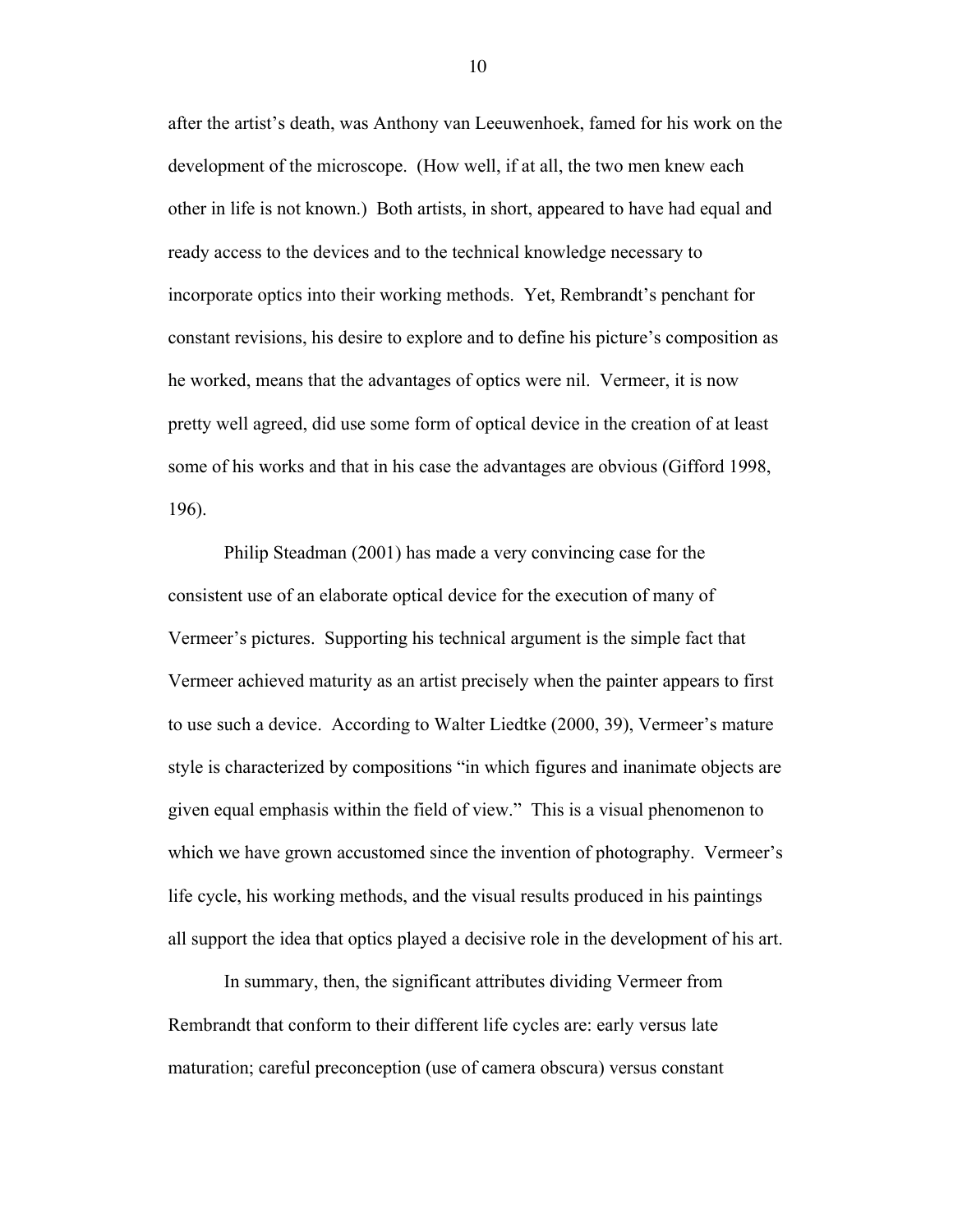revision (lack of preparatory drawings and significant changes during the painting process); the visual effects of the completed picture are anticipated in the preliminary underdrawing versus the lack of certainty as to when a painting had reached completion. Galenson would describe Vermeer's life cycle and creative behavior as consistent with that of a "conceptual" artist: someone given to preconceiving his projects prior to their actual creation. Rembrandt, conversely, is what Galenson terms an "experimental" artist. He works with a minimum of preparation and develops his ideas and his work in the act of making them. Not only does he not anticipate the final appearance of a painting in its initial stages, a quality of uncertainty as to when a work is actually finished is often in evidence.

What is further suggested by the comparison between these two artists and what binds Galenson's work to that of Hockney's arguments about early use of optics is the suggestion that conceptual artists such as Vermeer could avail themselves of optics in substitution for other preparatory techniques, whereas a strong experimentalist such as Rembrandt would find that the use of optics offered no advantages to his method of working. We should not expect an experimental artist to use such technology, whereas the use of optics is at least consistent with the life cycle profile of a conceptual artist such as Vermeer.

\*\*

In Galenson's profiles the presence or absence of significant preparatory drawings is an important indicator of which type of artist we are studying. Conceptual artists are more likely to use aids to help visualize the painting in advance; such aids may be elaborate preparatory drawings. It is also possible that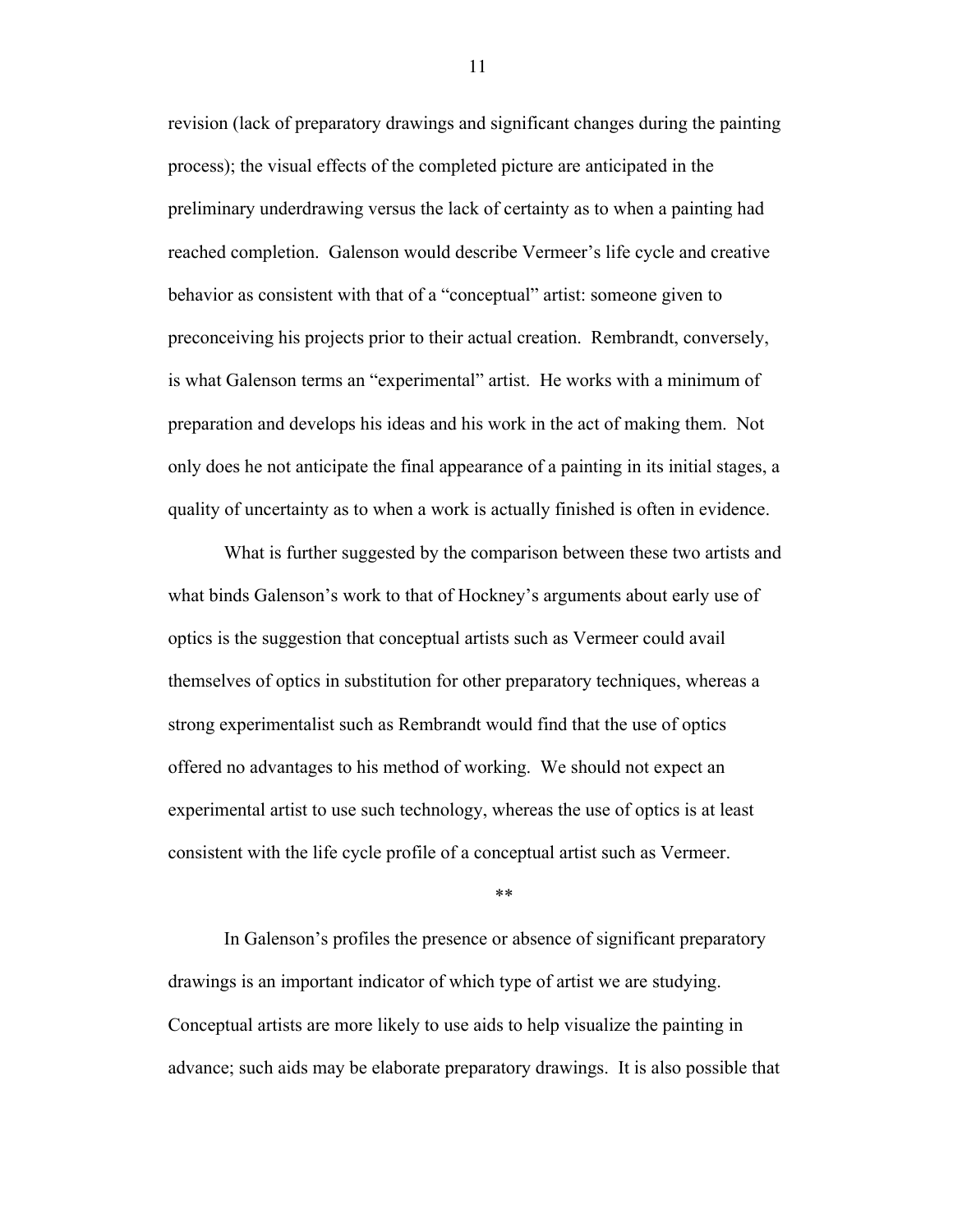the sort of optics-based image-making Hockney describes might substitute for preparatory studies, for similar reasons. Optical projections, like linear perspective, allows an artist to do significant pre-planning, mapping the exact location of visual elements either directly onto the painting or by transferring a drawing to the painting.

The role of drawings, and their presence or absence in an artist's *oeuvre*, have tended to be regarded by scholars as an almost accidental product of the artist's temperament, combined with the accidents of history and the tastes of collectors, rather than as an integral part of thinking about the artist's working methods (Ames-Lewis 1981, 2-13). The preponderance of preparatory drawings by some artists and the corresponding lack by others has been treated, if at all, as a chance element of artistic behavior rather than an opportunity for comparative study of artistic method.

The radical difference in the nature and quantity of drawings by artists such as Raphael and Michelangelo may offer significant comparative insights into their respective working methods. Raphael was capable of producing full-blown preparatory drawings, such as the one for the *School of Athens* in which the disposition of all but one of the figures in the painting was fully worked out. No comparable drawing survives in Michelangelo's corpus. Moreover, even when preparatory studies exist, as they do to a limited extent in Michelangelo's surviving drawings, if there are indications of significant changes to the actual painting following the transfer of the cartoon to the wall, then we may well be concerned with an experimental artist. As I will argue below preparatory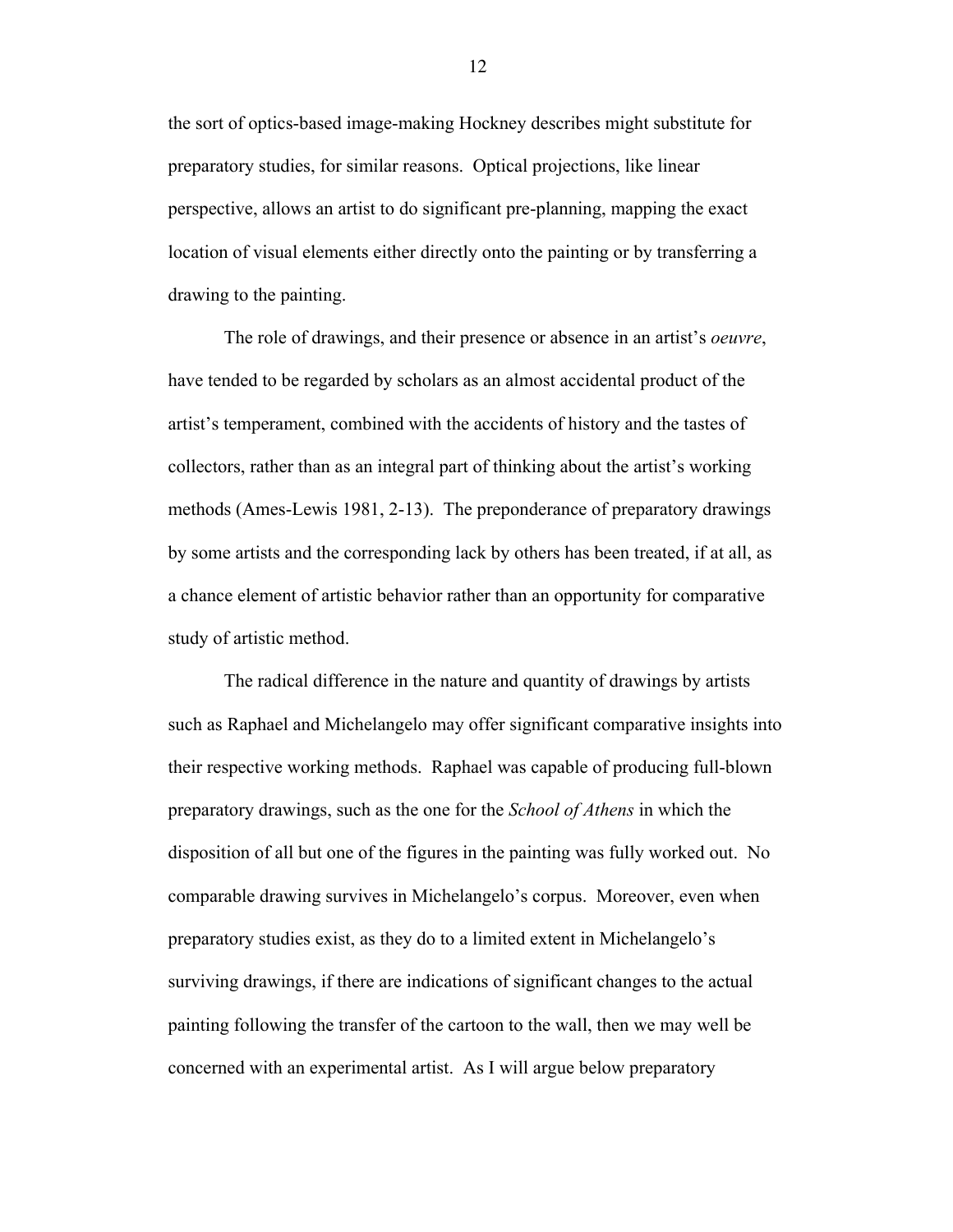drawings in Michelangelo's case may not have been intended to pre-visualize a painting's overall composition as they were necessary tasks required by the difficult work of fresco painting, where speed of execution and comparatively marginal ability for revision are physical requirements imposed by the medium.

Overall, the same forces that were reshaping painting in the  $15<sup>th</sup>$ -century transformed the role of drawing. Increasing demand for innovation and the growing rejection of medieval artistic conventions put pressure on artists to experiment with pictorial composition. Advances in technology, such as what occurred in papermaking—which made paper increasingly more abundant and somewhat less expensive—made drawing a more viable medium to explore ideas (ibid., 21-23). The emergence of a humanist art theory in Italy also placed growing importance on the conception rather than the practice of painting. Such theory, as advanced by Leon Battista Alberti and his successors, especially valued drawing as an essential part of the creative process.

Drawings, however, are scarce prior to the  $16<sup>th</sup>$  century. This is particularly true in Northern Europe, where there are no more than a few hundred Netherlandish drawings in all—of which a high percentage are copies. Northern Renaissance artists did not conform to the same standards of originality that developed among Italian artist in the  $15<sup>th</sup>$  century. Before Hieronymous Bosch, only one Netherlandish drawing has a definite attribution: Jan van Eyck's *Portrait of Cardinal Niccolò Albergati*, 1431 (Kunsthistorisches Museum, Vienna). The purposes of many drawings are also not clearly understood, partly because we lack contemporary textual sources with which to understand the role drawing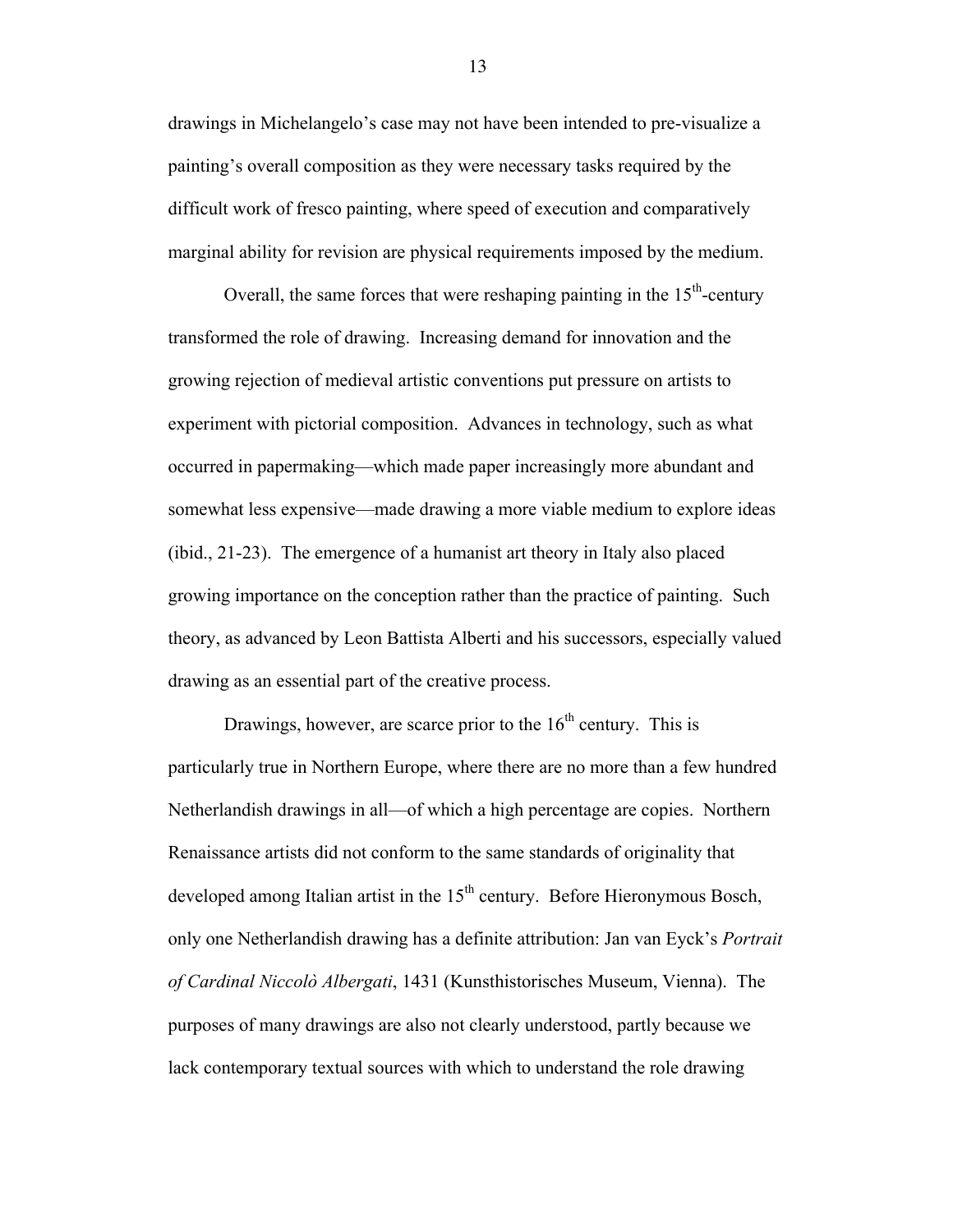played in Netherlandish Renaissance art (Buck, 2000, 183). Where so much is unknown it may be easy to mistake a drawing made for the purpose of copying for a drawing intended as a preparatory study. The existence of nearly perfect copies in Northern Renaissance painting also suggests, following Hockney's thesis, that optics may have been used to assist workshops in the production of copies perhaps both in painted and drawn versions.

In Italy the making of preparatory drawings became a much more widespread practice than in northern Europe, probably for two reasons. The first relates to the practical necessities of fresco technique, which especially in Central Italian art was the most important medium. The second was Italian art theory, beginning with Alberti, which advocated the pre-planning of paintings. Prior to the  $15<sup>th</sup>$  century, Italian artists drew with a brush a preliminary underdrawing (known as *sinopia*, named after the red-earth pigment sinoper normally used as the drawing medium) directly on the wall (Ames-Lewis 1981, 23-28). These drawings were subsequently covered over with the plaster layer into which the actual paint was laid. Most of these drawings were apparently schematic; they determined mainly the rough outlines of the composition. They could not anticipate much of how the painting would actually look when finished. Nor did the method permit much subtlety. And, since the underdrawing was lost under each day's area to be plastered (*giornata*), adjustments in the painting by necessity must be kept to the minimum because of the plaster's fast drying time.

Preparatory drawings offered fresco painters the opportunity to work out their compositions first on paper. In his revolutionary treatise *On Painting*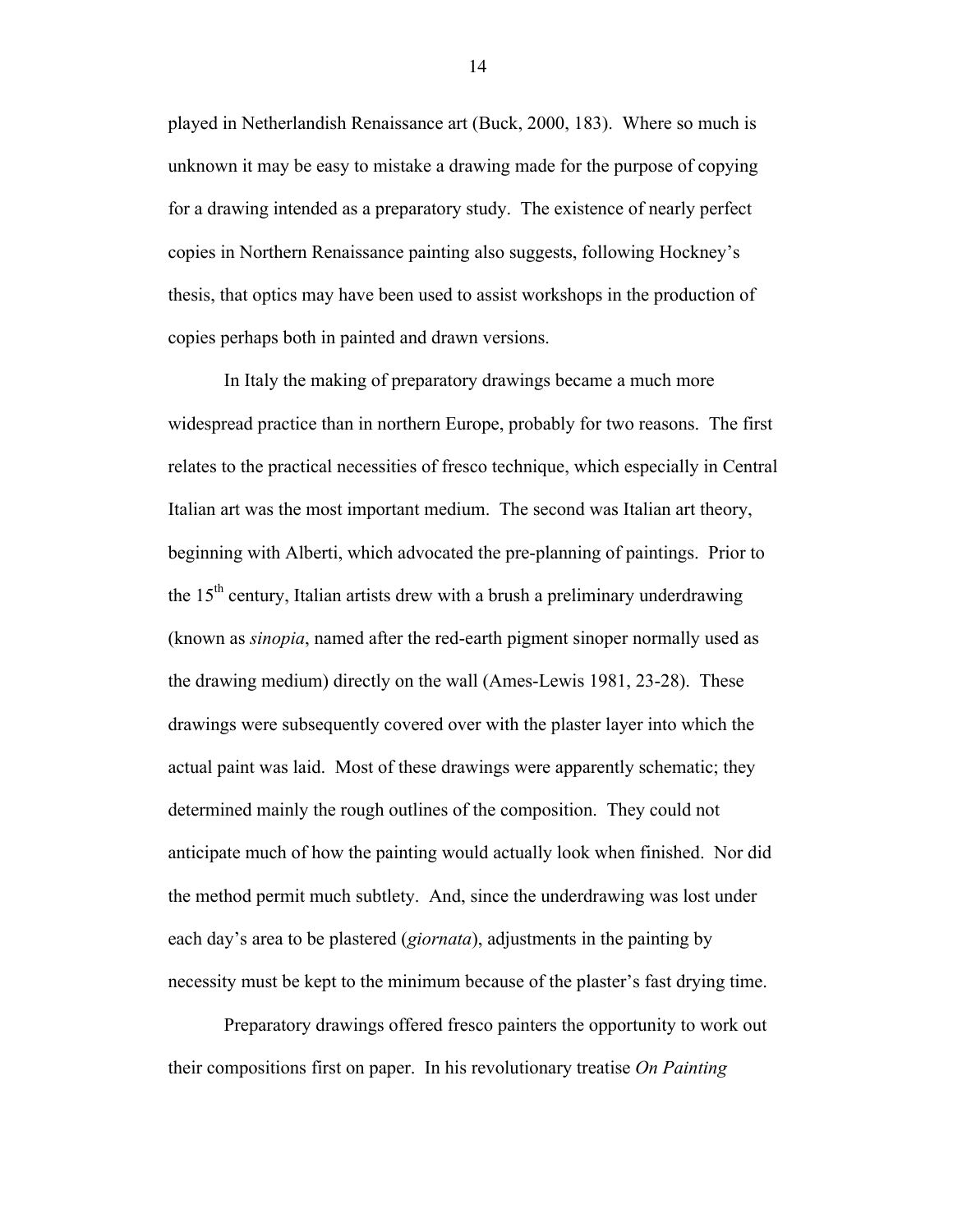published in 1435 Alberti (1991) resituated the most important creative activity of artists at the planning—or conceptualizing—stage. Alberti shifted the significance of the artist's activities from the physical labor and practical knowledge of workshop (*botteghe*) practice to a higher, intellectual endeavor, grounded in geometry and expressed by the use of linear perspective and the application of the theory of ideal proportions. No doubt there was often a considerable difference between theory and practice in later  $15<sup>th</sup>$ -century Italian art. But in essence, artists were urged to create preparatory studies that could be then transferred via full-scale cartoons to the wall using some form of pouncing. Despite the potential advantage of this type of working procedure, unfortunately comparatively few full composition drawings for Italian frescoes survive before the first decades of the  $16<sup>th</sup>$  century. Those preparatory drawings that do survive belong to four (or possibly five) general types.

The first type is a cartoon actually used for physical transfer. Of these we have little before the  $16<sup>th</sup>$  century because they were often destroyed during the process of transferring the drawing to the wall. They were often cut up to render transferring easier and would have been laid directly on a layer of moist plaster. Surviving remnants must normally have been discarded. Even if the design in a preparatory drawing were to be transferred to a panel or canvas the cartoon often would have been incised with a stylus or would have been pounced (pierced in such a way as to leave *spolveri*, usually charcoal marks, on the painting's surface) indicating the contours of a line.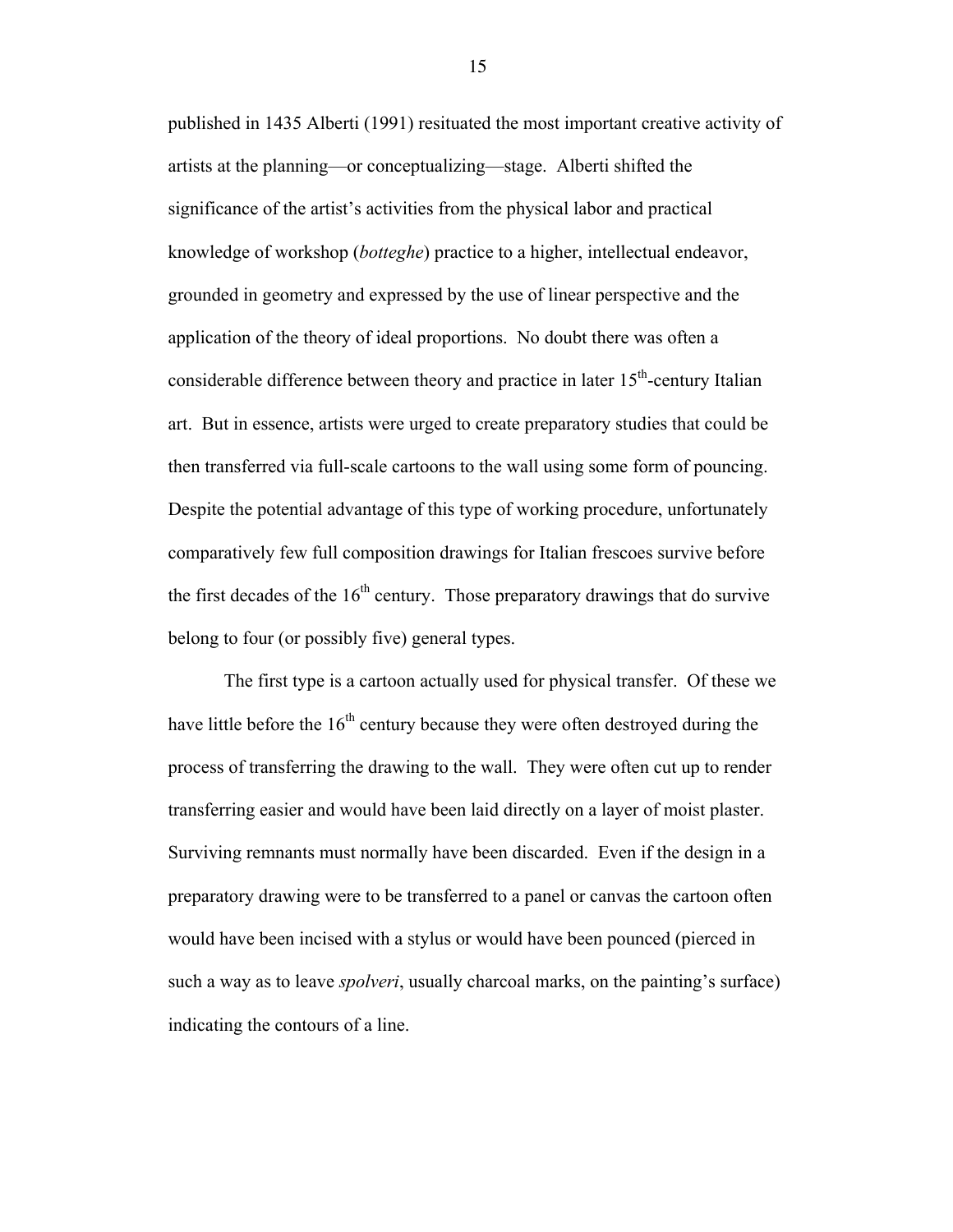A second type of drawing is the so-called contract drawing, small in scale and probably intended to be shown to the patron to gain project approval. According to Francis Ames-Lewis (1981, 132-33), there may have been "little differentiation" between contract drawings and what might be called preparatory sketches for the painting's final design, because, given the expense of paper, designs would not have been committed to paper until the artist's ideas were most fully developed. These drawings, of course, would either still require enlarging via intermediary cartoons that have not survived or by the artist working out the final composition directly on the wall using the traditional *sinopia* method.

A third type of composition drawing that would have been preserved in workshop copy books could be the most developed, understood as finished works of art, and may never have been intended to be reproduced as a painting. This was probably the case with many of the composition studies preserved by later 15<sup>th</sup>-century northern Italian artists such as Jacopo Bellini.

A final type of study that may often have been used is the squared drawing—a superimposed grid over the compositional sketch. The only surviving squared drawing before the late 15<sup>th</sup> century, however, is Paolo Uccello's *Sir John Hawkwood* (Uffizi, Florence) made for the fresco in Florence Cathedral. We also have evidence for its use in Masaccio's fresco of the *Trinity* (Sta. Maria Novella, Florence), where an incised grid is visible in the head of Mary, implying a similarly squared preparatory study on which the painting was based (Ames-Lewis 1981, 25). No drawings by Masaccio, however, have survived.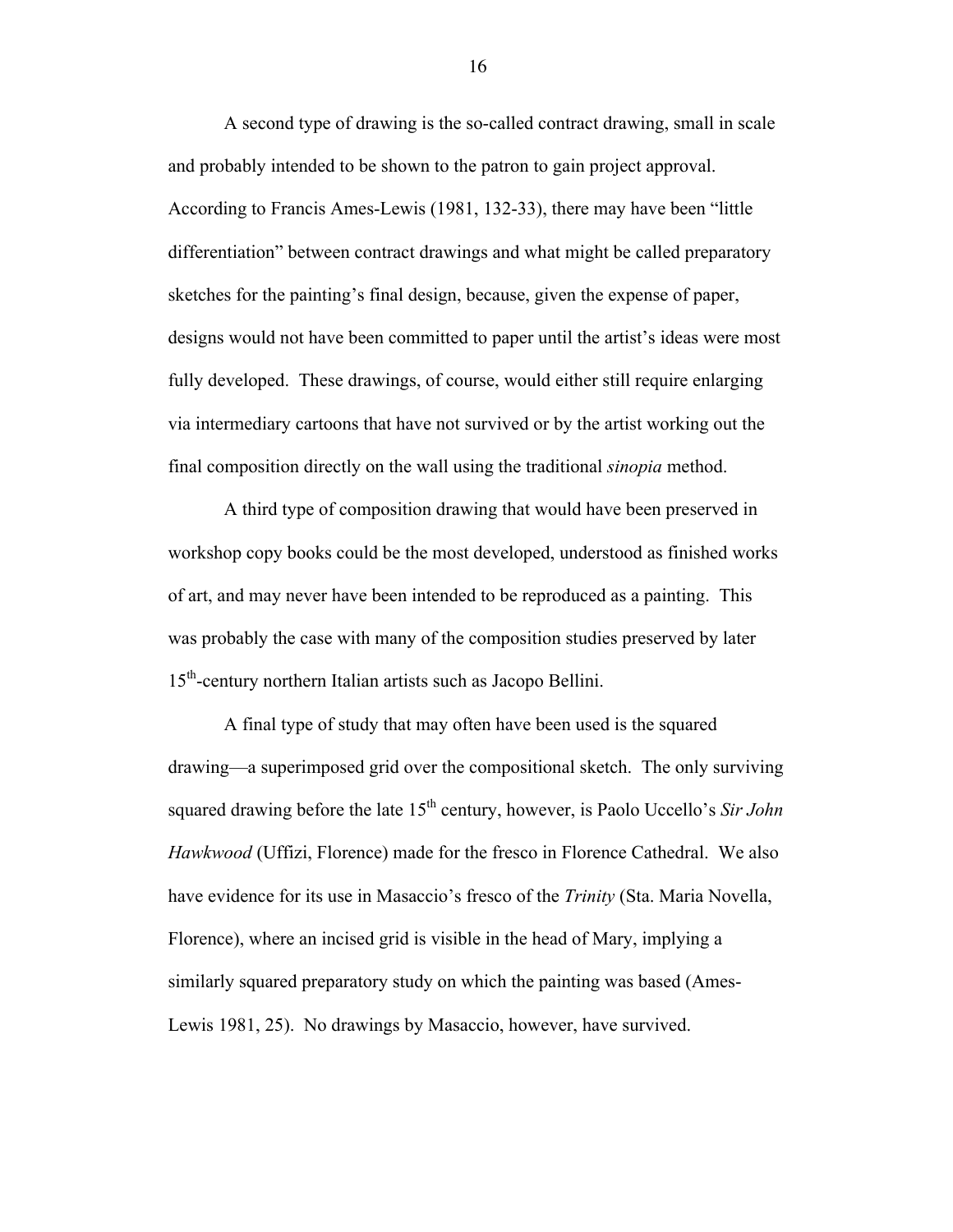Carmen Bambach (1999, 127-28) has recently proposed that Central Italian artists may have often used such drawings, following Alberti's advice that artists' use an optical device—a squared veil system—through which the exact coordinates of the object may be plotted. The fact that only one such drawing has come down to us Bambach attributes to contemporary prejudices "against semimechanical copying techniques." A similar criticism was often later expressed regarding Alberti's recommendation regarding the squared veil system (Puttfarken 2000, 54). As Alberti himself stated in defense of the use of the veil "I will not listen to those who say it is not good for a painter to get into the habit of using these things, because, though they offer him the greatest help in painting, they make the artist unable to do anything by himself without them…."(Bambach 1999, 128). The advantages of the squared veil method, of course, are similar to those offered by a mirror-based optics.

After 1500 a new type of drawing, often called preparatory, proliferates. These are characterized by a high degree of finish and are commonly described as cartoons, implying that their designs were to be transferred to paintings. Yet these "highly finished cartoons" (*ben finiti cartoni*) differ significantly from the schematic working cartoons we know many artists, including Michelangelo, actually used in the production of their frescoes. Michelangelo's schematic drawings probably did little more than place the figure on the painting's surface. Much of the pictorial realization of the painting would have been created during the act of painting itself. Most of the *ben finiti* cartoons of the early  $16<sup>th</sup>$  century may never, in fact, have been intended as actual preparatory drawings for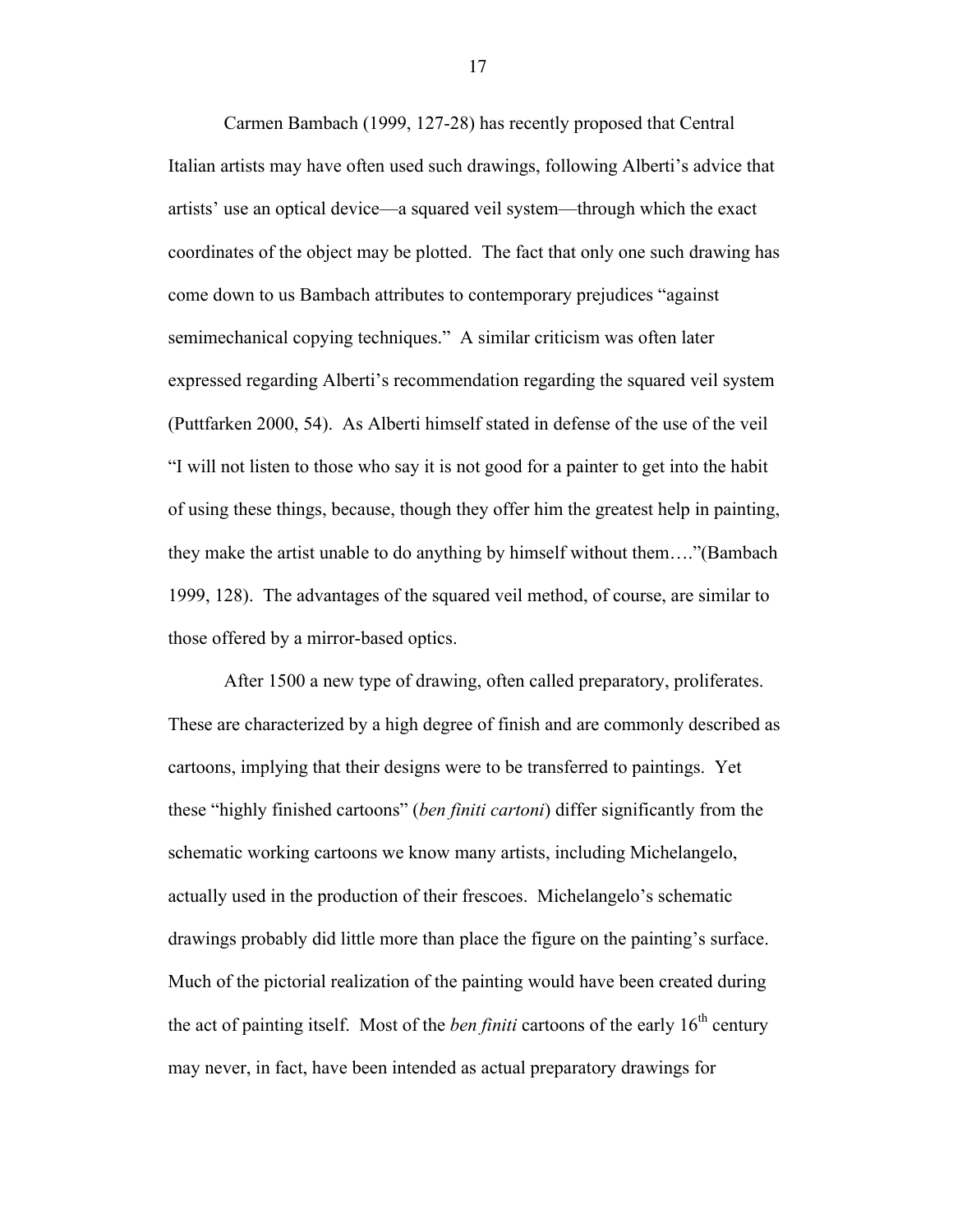frescoes. If they were to be realized as paintings now lost intermediary cartoons would have been used to transfer the outlines of *ben finiti* cartoon to the wall or panel. Bambach (1999, 281) suggests that many of the drawings Michelangelo is known to have periodically destroyed were just such immediate cartoons as well as the older type of rough preparatory cartoons. The artist chose to leave behind only such *ben finiti* drawings as might still have been in his possession.

The *ben finiti* cartoon appears to be a symptom of growing artistic autonomy. The famous cartoons by Michelangelo and Leonardo of the battles of Cascina and Anghiari respectively were literally demonstrations of artistic skill (Michelangelo, for example, showed off in his drawing the many drawing manners and materials he was capable of employing with great dexterity). Both cartoons are known to have been left unfinished by their makers, and of course, neither was realized as a fresco (ibid., 251).

In addition to the problems posed by indeterminate function and survival of preparatory drawings, there is also the question of the very real differences between 15<sup>th</sup>-century artistic notions of pictorial composition and our modern understanding of what constitutes a picture. In  $15<sup>th</sup>$ -century Italy composition was understood only as the arrangement of figures to each other and sometimes only of the proper disposition of a single figure. This was likely how Michelangelo understood composition. In fact, it might be argued that Michelangelo best realized Alberti's original meaning for the word *compositio* (composition) which he introduced into Italian art discourse with his treatise on painting. According to the art historian Thomas Puttfarken, Alberti was careful to use the work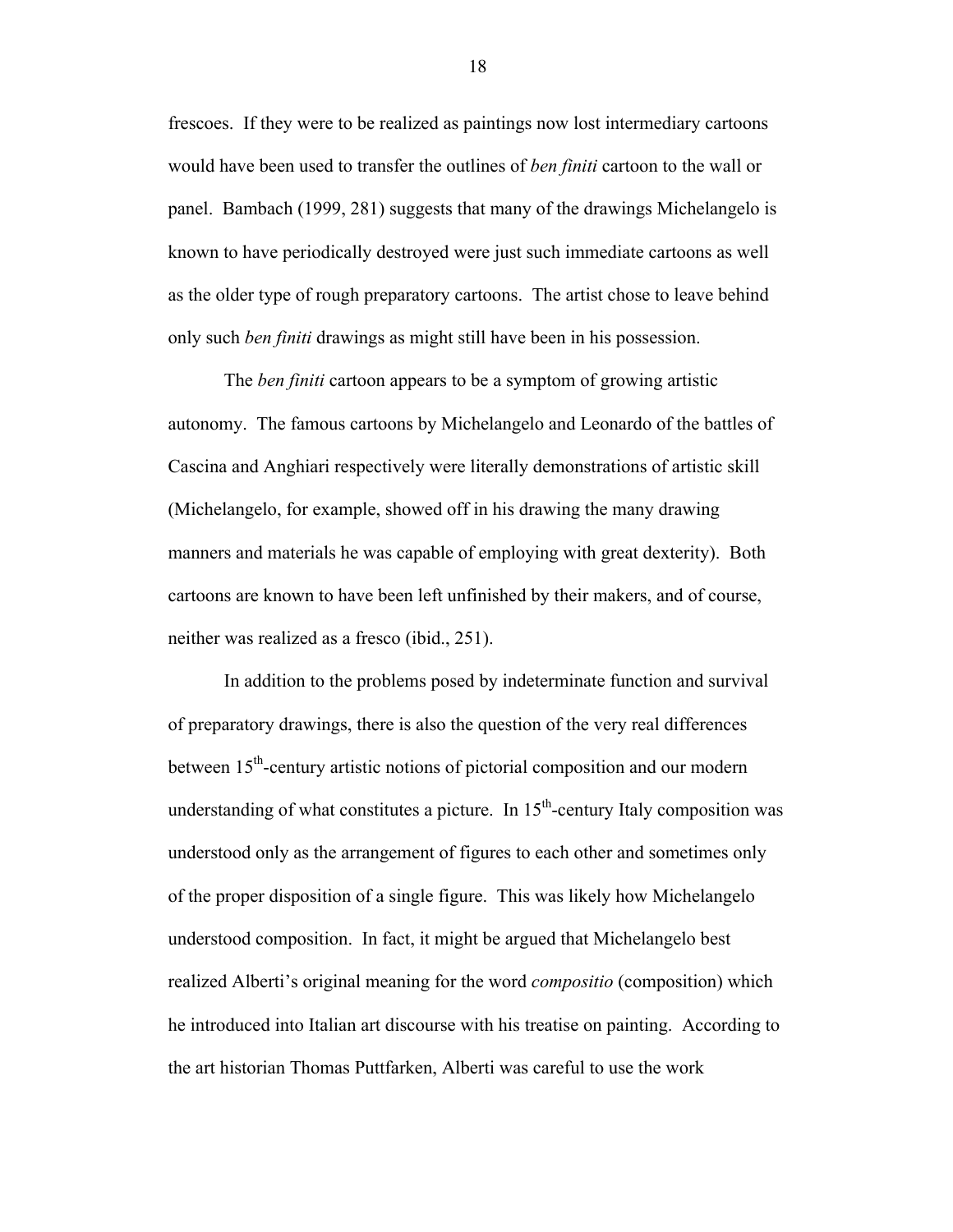*compositio* rather than another rhetorical term *dispositio*, because of the emphasis Italian artists placed on the body as the fundamental unit of art. Puttfarken (2000, 67-68) writes:

Disposition is the distribution of all the constituent parts of a whole (speech or picture) within the overall structure of that whole. That means the overall structure, as given or anticipated, predetermines the placing, the collocation of the parts. Composition, on the other hand, is the putting-together, the building-up of a whole (the periodic sentence or the *historia*) out of its parts. That means that the parts are understood as being prior to the whole that results from their combination.

Imagine Michelangelo composing the Sistine ceiling or the *Last Judgment* on the basis of pre-planned individual units of single figures or groups of figures and we encounter another complication when thinking about preparatory drawings. It is quite possible that Michelangelo conceived of what we would call the Sistine ceiling's composition in the act of placing his figures on the wall and not beforehand. In its individual units Michelangelo's ceiling shows significant differences between the early portions of the work and the work completed later. Taken as a whole the ceiling has the appearance of a brilliantly improvisational ensemble rather than the realization of a carefully preconceived program. In other words, Michelangelo subjected the parts, but not the whole of his painting, to preconception; in fact he was later criticized for composing his pictures in figures and groups rather than with an overall regard for the figures' relation to each other and to their setting (Puttfarken, 2000, 121). Puttfarken describes Ludovico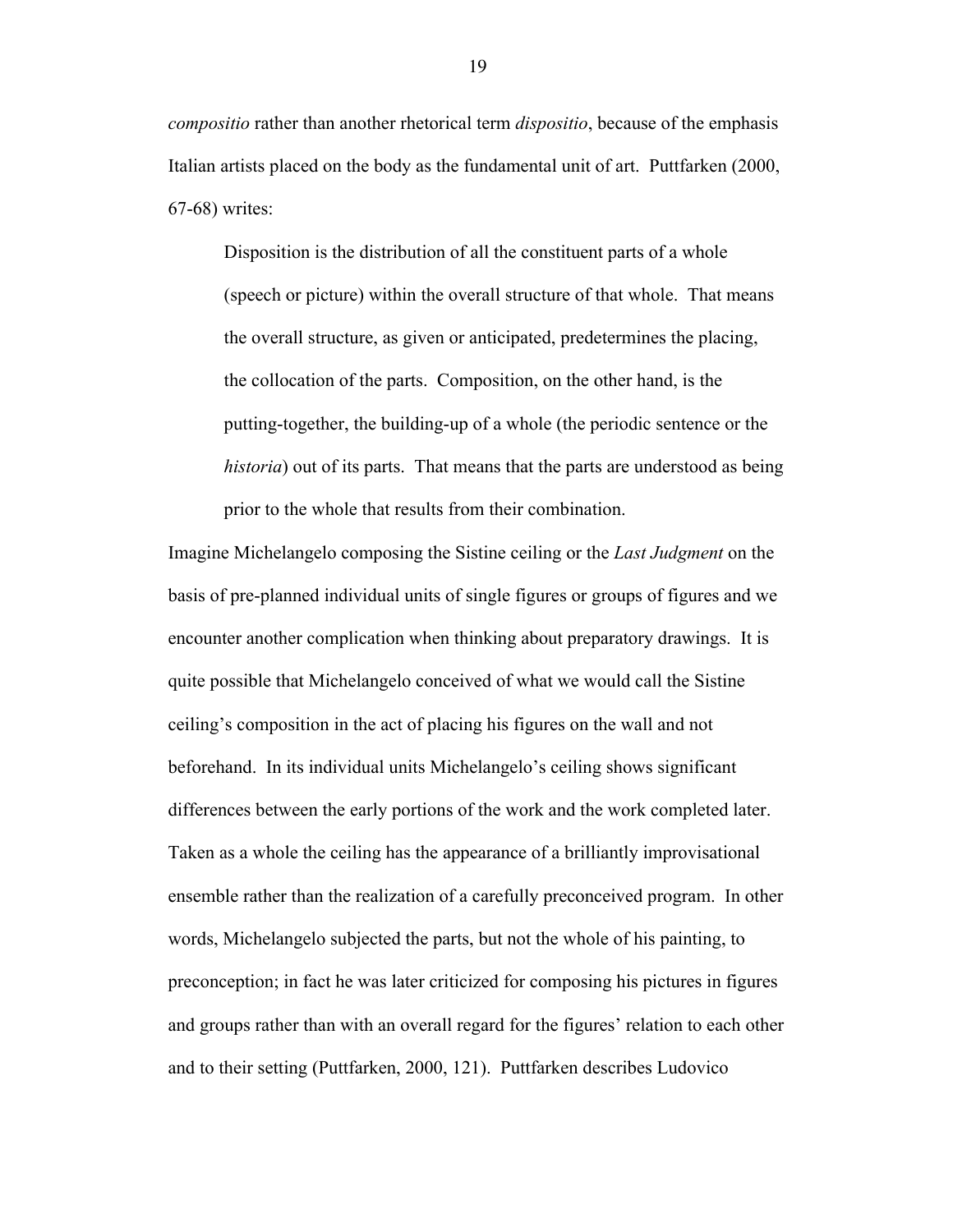Dolce's criticism of Michelangelo published in 1557, in which the critic created a paragone between Michelangelo and Raphael in favor of the latter, on the grounds that Raphael was "the richer, more rounded artist," because whereas Michelangelo only conveyed a "mastery of the human body" Raphael's work exhibited a "mastery of the whole world" (ibid., 101).

In short, we have to be very careful in interpreting the creative record represented by drawings in  $15<sup>th</sup>$  and early  $16<sup>th</sup>$ -century Europe. As we have seen preparatory drawings were subject to a complex set of traditions and functions. Even drawings confidently referred to by scholars as cartoons, such as the famous Leonardo *Virgin and Child with the infant St. John the Baptist and St. Anne* cartoon in the National Gallery in London, may have served a purpose still unknown and perhaps never to be definitively deciphered.

If there is a principle to be observed in the study of drawings in relation to artistic activity perhaps it would be that the more autonomous the artist, the more drawing is an accurate descriptor of what type of artist we are describing, whether conceptual or experimental. Conversely, whenever an artist's creative autonomy is constrained by the expectations of patrons we may encounter problems interpreting their artistic practices. Artist careers within the *botteghe* tradition were materially different from the idea forged by later Renaissance painters. A Michelangelo might claim to be equal or even superior to his patrons and thus comparatively free to realize his artistic ambitions, even significantly revising a project in the course of its realization. But for earlier artists, even someone with the stature that Jan van Eyck enjoyed in Flanders in the 1430s, the relations with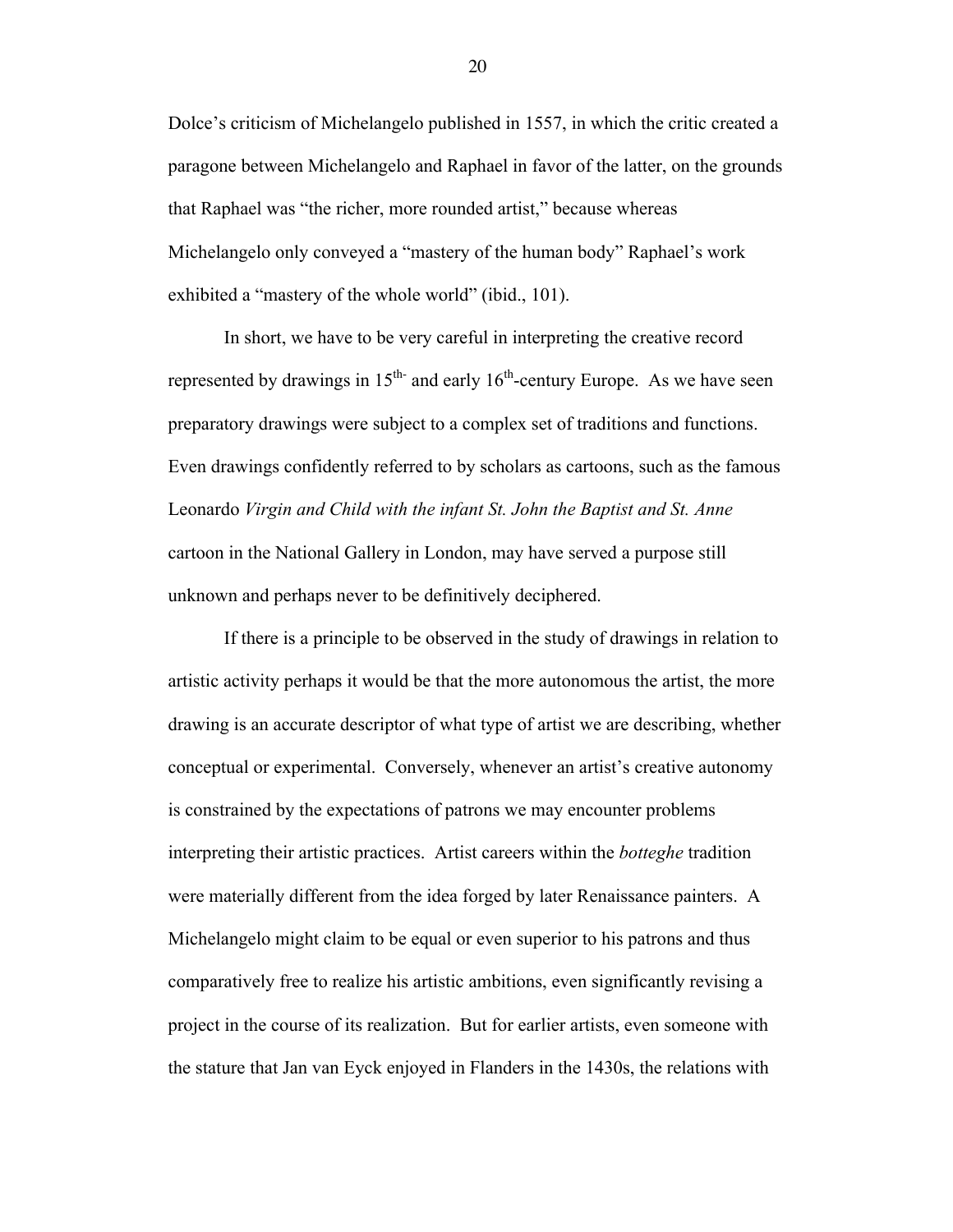patrons could significantly affect the development of a project. It has recently been argued, for example, that van Eyck was called upon to make significant changes in his *Annunciation* (National Gallery, Washington) after the complete underdrawing for the painting had been shown to the patron (Gifford 2000, 64- 65). A similar suggestion has been made for the significant alterations made by van Eyck in the composition of the *Arnolfini Double Portrait* (National Gallery, London), where "the large number of important changes between the underdrawing and the finished painting shows that the couple were in constant discussion with the painter" (Campbell, 2000, 20). Indeed, portraits from any period may be problematic indicators of artistic practices because of the need to satisfy patron demand for likeness. Van Eyck's presumed difficulties with his clients stand in strong contrast to Michelangelo's habit of dictating major revisions in his various projects to his clients.

A final obstacle faces any attempt to establish the life cycles for premodern artists, through which we might anticipate their working methods. Many 15<sup>th</sup>-century artists' careers are still subject to art historical conjecture. We often do not know birth dates, but only the dates of activity. Firm attributions of even major paintings are still in doubt, as in the recent bold reattribution of Rogier van der Weyden's *Escorial Deposition* (Prado, Madria), to Robert Campin (Thürlemann 2002, 109-30). Similar problems of attribution persist even into the 17<sup>th</sup> century, as the Rembrandt Research Project has demonstrated.

\*\*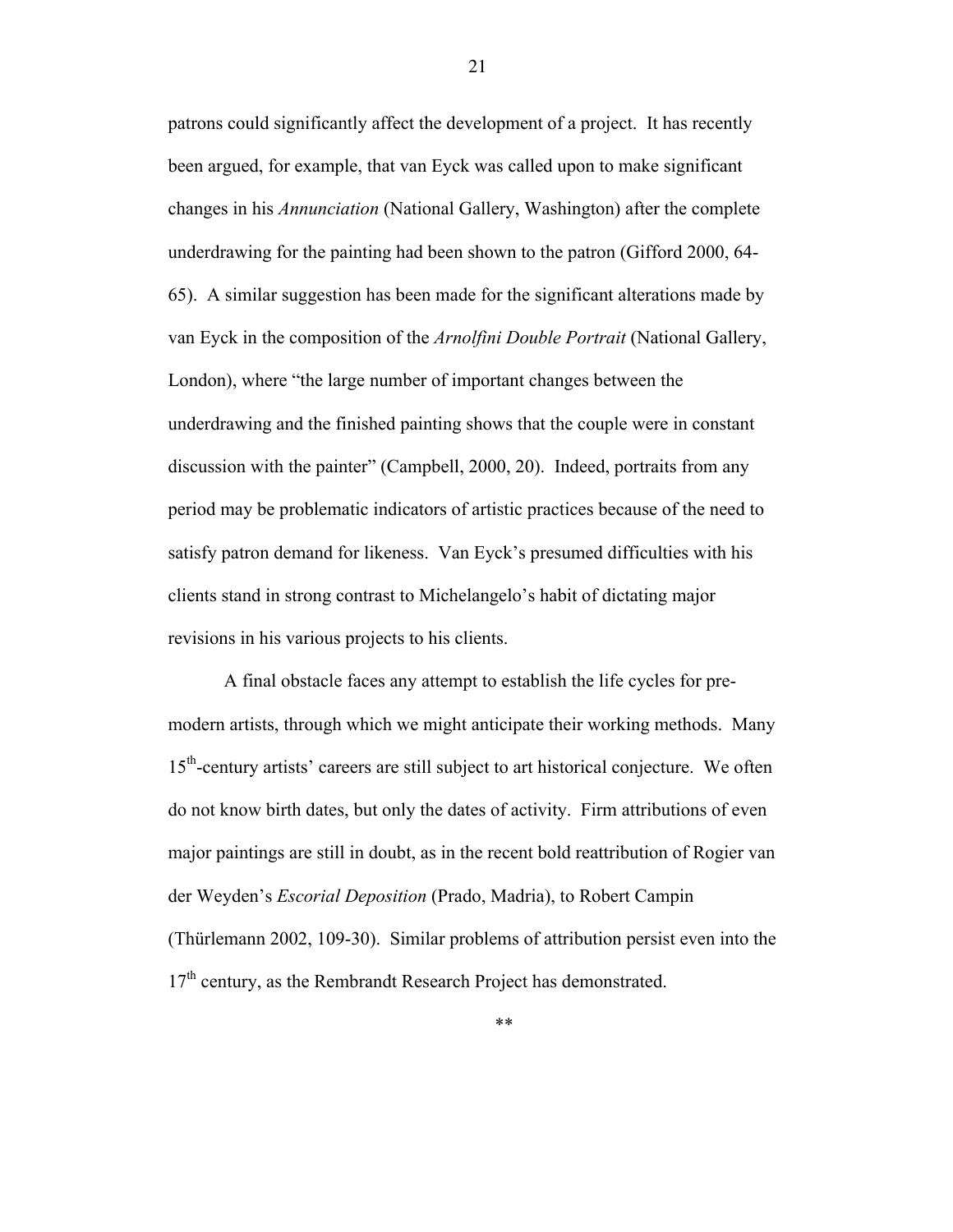Quantitative analyses of pre-modern artists' careers have still to be done. Conclusions about life cycles based on qualitative judgments in the current literature on the significant contributions of a given artist may only produce provisional findings and serve simply to suggest areas for further research. However, in order to put the following arguments on a little firmer ground, I begin, in modest imitation of Galenson's quantitative methods, with a simple textbook study of the frequency of reproductions of paintings by fourteen major painters working from the  $15<sup>th</sup>$  century through the  $17<sup>th</sup>$  century. Table 1 lists their names, dates of birth when known, and their death dates. Table 2 ranks the thirty most frequently reproduced paintings in these textbooks by these artists, their dates, and the age of the artist at each work's completion. It clear demonstrates that these paintings were made at dramatically different ages, some very early, some very late. Finally, Table 3 indicates the span of years, from longest to shortest, necessary to include at least half of the number of reproductions of an artist's work in these texts.

Returning to our comparison between Vermeer and Rembrandt it is noteworthy that Table 2 indicates that Vermeer's most often reproduced work was the *View of Delft*, 1661 (Mauritshuis, The Hague), painted at age 29. Table 3 also shows that the majority of Vermeer's paintings reproduced in art history textbooks date from the years between 1660 and 1665, that is, when the artist was between the ages of 28 and 33. Conversely, Rembrandt's most frequently reproduced painting is *The Night Watch*, painted at the age of 36. More revealing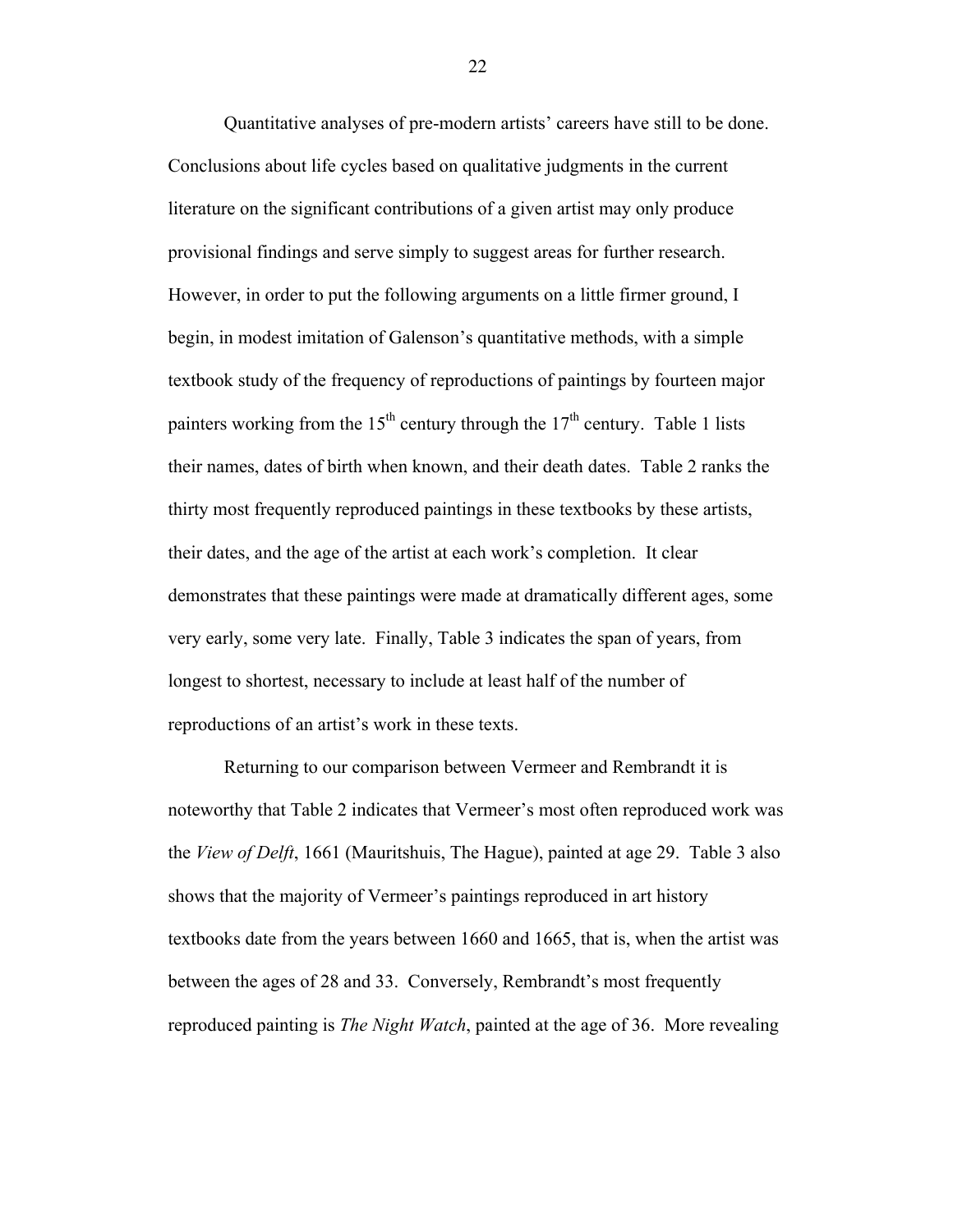still is the large span of years necessary to encompass at least one half of the total reproductions of Rembrandt's work.

This small sampling is consistent with those modern artists analyzed by Galenson and supports his thesis that innovation is the decisive indicator of value for major Western painting since at least the beginning of the  $15<sup>th</sup>$  century. The two most frequently reproduced paintings appearing in Table 2 are van Eyck's *Arnolfini Double Portrait*, 1434 and Masaccio's *The Tribute Money* (Brancacci Chapel, Florence), ca. 1427. In the textbooks both paintings are invariably discussed as major innovations in painting. Van Eyck's work is treated in the context of the application (if not discovery) of the oil medium and the rich color, precise detail, and extraordinary illusionism the medium helped permit the artist to achieve. Masaccio's painting is similarly treated in the context of the discovery and application of a new geometric means of mapping a consistent threedimensional space on a two-dimensional surface: linear perspective. Although the innovations made by the paintings on Table 2 are not always so clearly articulated by the textbooks' authors, they are all viewed as major contributions to the history of Western painting.

#### **Conceptual and Experimental Artists**

In the following section, we will look at the work of five  $15<sup>th</sup>$  and  $15<sup>th</sup>$ century painters placed in the context of Galenson's life cycle profiles and tested against what scholars have recently learned about their techniques from the technical analysis of their paintings as well as recent studies of  $15<sup>th</sup>$ - and  $16<sup>th</sup>$ -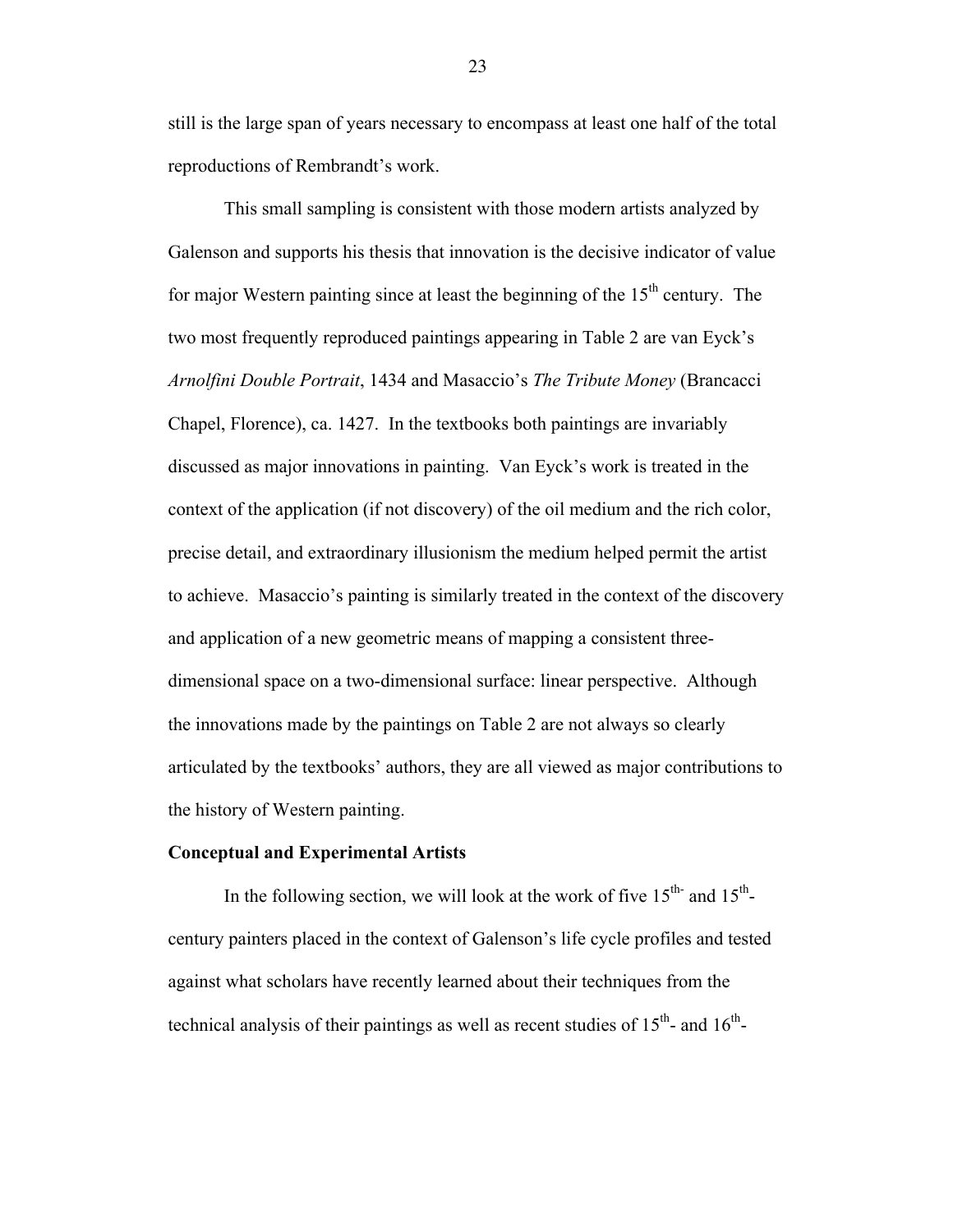century drawings and their various purposes within the creative activities of artists.

#### **1. Raphael (Raphaello Santi, 1483-1520)**

Raphael is an early paradigmatic example of the young genius and conceptual artist. He completed his often-reproduced picture, *The School of Athens*, in the Stanza della Signatura in the Vatican Raphael at the age of 28. The literature on Raphael has always noted his ability to precisely emulate and then successfully depart from the lessons offered by the work of his famous older contemporaries, beginning with his master Pietro Perugino, followed by Leonardo, and later still, by Michelangelo (Vasari 1965, 285). Later, Raphael absorbed the lessons of Leonardo da Vinci's art, and then later still, those of Michelangelo's. In a possibly apocryphal, yet revealing story, Vasari wrote that Raphael secretly gained access to the Sistine chapel while Michelangelo was away in Florence, having quarreled with Pope Julius, in order that he might study the aggressively foreshortened, muscular nudes of Michelangelo's ceiling. "Taking immense pains, [Raphael] forced himself as a grown man to learn within the space of a few months something which demanded the easy aptitude of youth and years of study" (ibid., 297, 316).

Raphael was renown among his contemporaries for the apparent ease with which he executed his paintings and for his skill in negotiating with his religious and secular patrons. Vasari tells us that the apparent effortlessness of Raphael's manner of painting was the result of hard work, a reflection on the amount of preparation that preceded Raphael's actual execution of his paintings. We know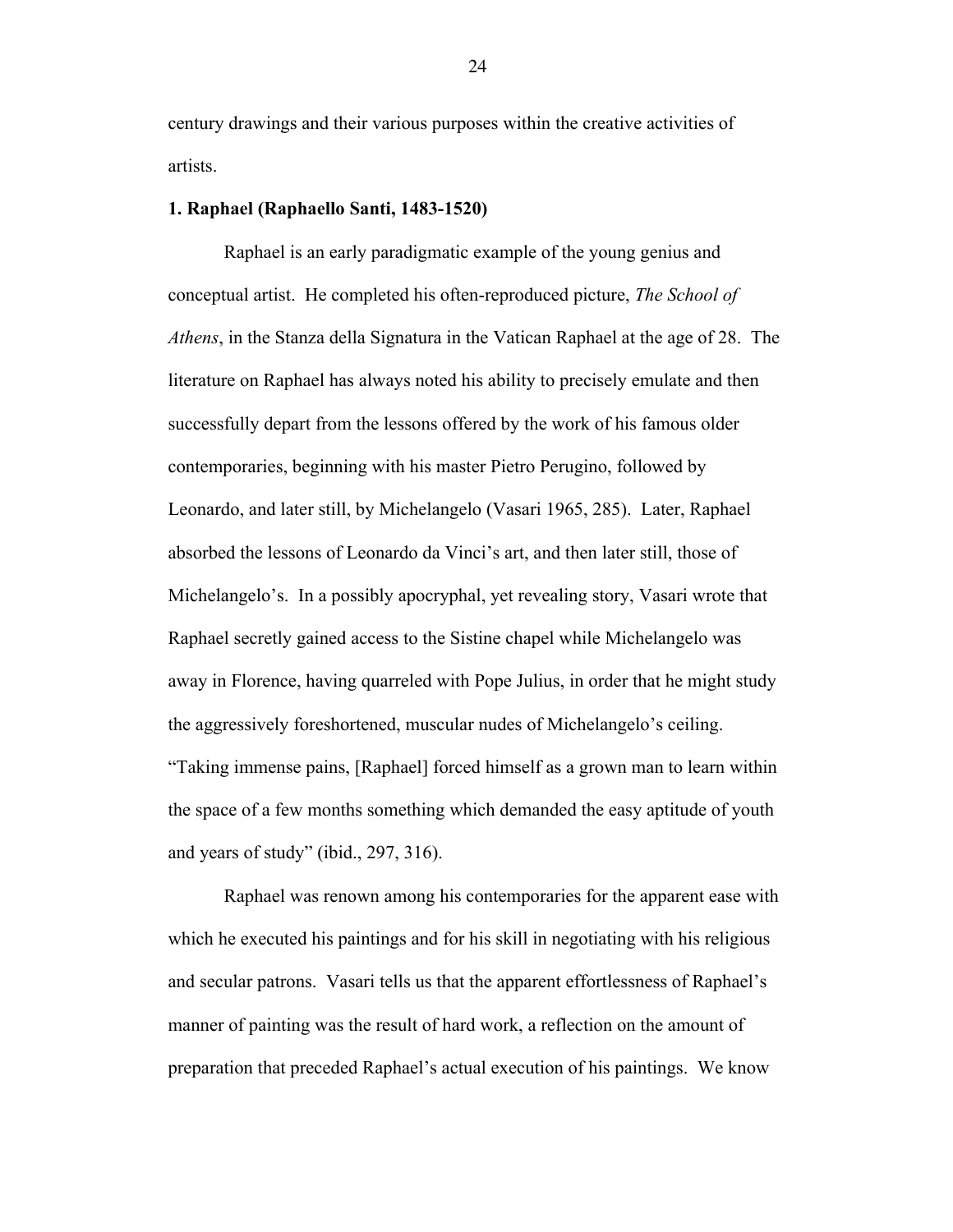that Raphael's drawings were highly prized by collectors in his lifetime, and therefore many have survived. And because we have so many drawings by Raphael, they provide a clear picture of his working methods.

Raphael gives us the first surviving full-scale cartoon for a fresco, the composition study for all the figures in the *School of Athens* (Oberhuber and Vitali 1972). According to Ames-Lewis (1986, 3), "Raphael seems to have perceived more clearly than earlier artists the benefit to the final design of a logical and increasingly elaborate preparatory drawing procedure." Ames-Lewis describes the methodical development of pictorial ideas from rough sketch to several more finished drawings and "how through out the preparatory process he kept fully in mind the character and purpose of the final work" (ibid., 8). The only significant difference between the cartoon and the executed painting was the addition of the architecture surrounding the figures, which Raphael physically and figuratively built around them, leaving the lower portion of the painting as he initially conceived it intact, and the addition of the figure of Heraclitus, said to be a portrait of Michelangelo.

Before Raphael, Italian artists probably did not often employ such elaborate cartoons, often developing their paintings through individual figures or groups. Raphael anticipated the overall relation of his figures in a visually interlocking group. He was probably inspired by a similarly unity achieved within a complex collection of figures and gestures realized by Leonardo a decade before in his *Last Supper* (Bell 1997). Judging by the surviving drawings by both artists, Raphael was able to articulate fully his composition prior to painting,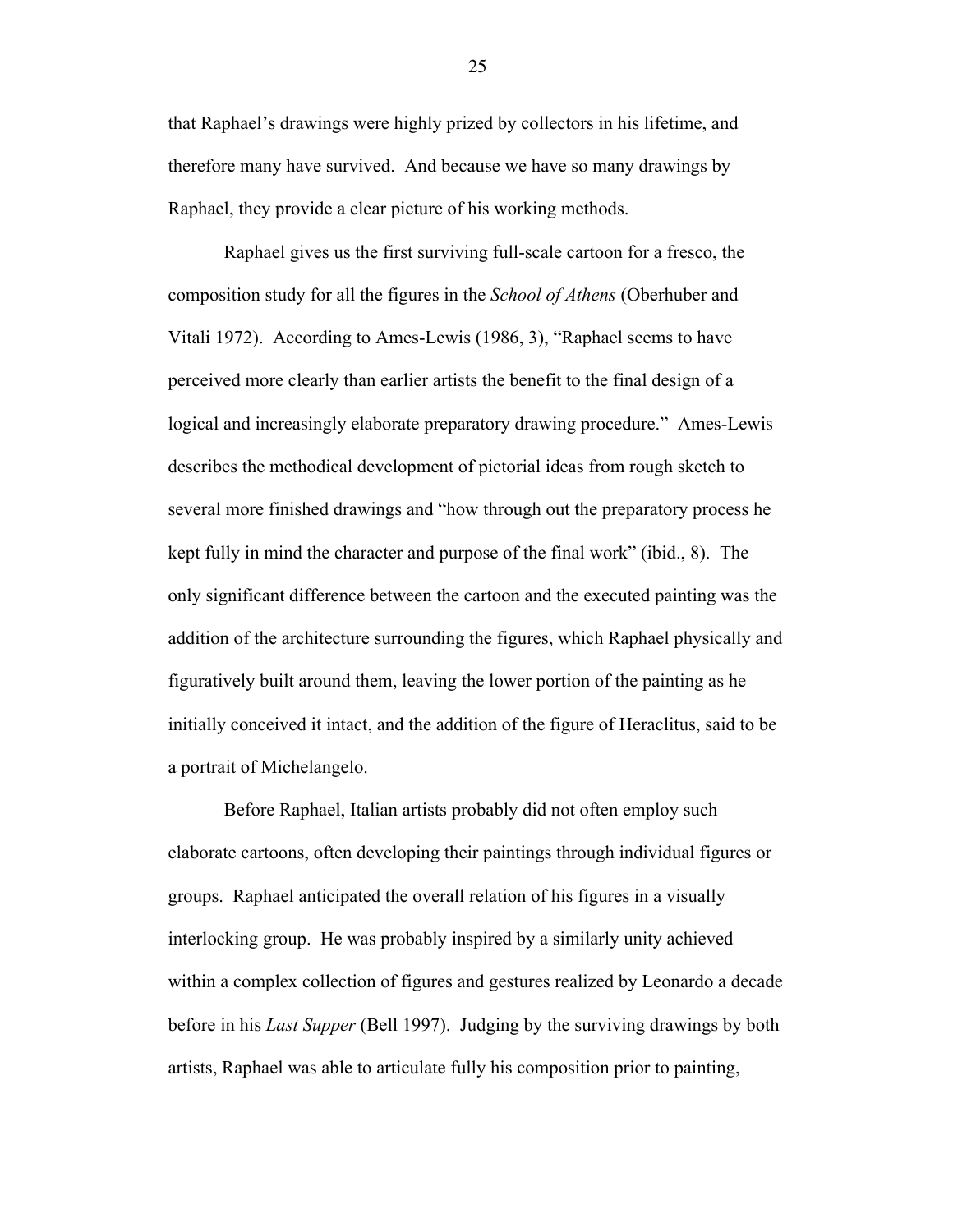whereas Leonardo may still have worked out his figure arrangements during the execution of his picture.

Raphael's approach stands in even more marked contrast to Michelangelo's Sistine ceiling. Raphael planned out all the paintings in the Stanza della Signatura together in order to produce a harmonious whole. Each figure was designed to be consistent in scale from one painting to another, and each composition carefully related to each by the use of consistent compositional axes (Ames-Lewis 1986, 72ff.). Michelangelo's program for the Sistine ceiling, however marvelous in its individual figures and scenes, is inherently a sequence of isolated representations, which, although architecturally and programmatically ordered, do not essentially relate between the parts and the whole.

Raphael's skill in planning is echoed by another essential difference between his activity as an artist and that of both Leonardo and Michelangelo, his ability almost always to satisfy the terms of his commissions. Raphael left very few works unfinished in his lifetime. Assistants were even able through his extensive preparatory studies to finish the paintings Raphael left uncompleted at his early death at age 37. That Raphael did not have a long career should not distract us from the fact that he had made much earlier in his career the contributions to the history of Western art for which he would be most admired.

#### **2. Hans Holbein the Younger (1497-1543)**

We expect conceptual artists to mature early and to produce strikingly finished work right from the beginning of their careers. Hans Holbein the Younger, like Raphael, demonstrates such tendencies. Even in his earliest work,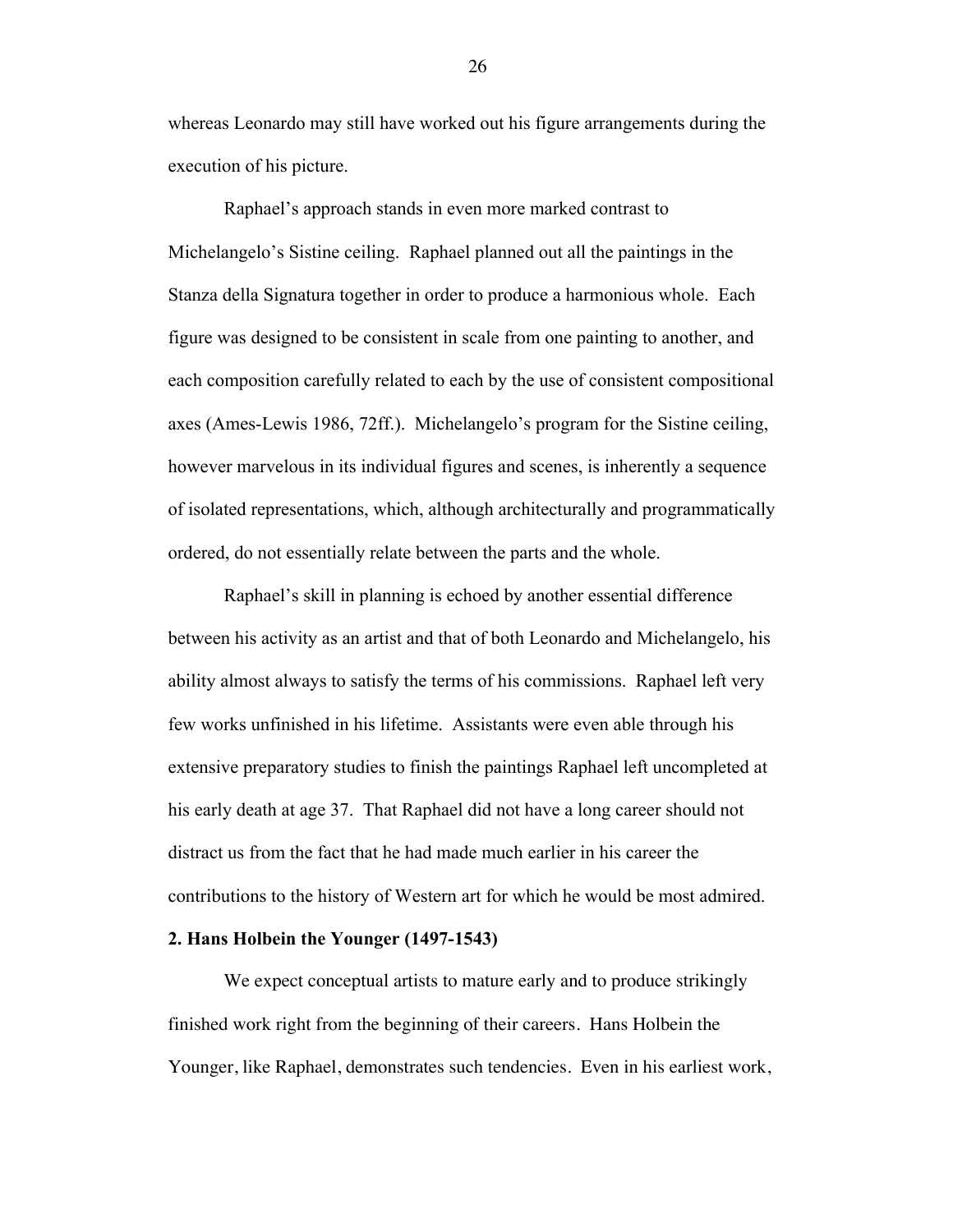dating from the age of 20, Holbein's paintings and drawings are remarkable for their fidelity to nature. Moreover, Holbein painted about half of his major portraits and figure paintings by the age of 35/36, including his most frequently reproduced picture (see Table 2), *The French Ambassadors* (National Gallery, London). In his catalogue raisonné of the artist's paintings John Rowlands (1985) counts 82 surviving paintings by Holbein, 48 paintings of which Rowlands believes were painted by 1533.In my textbook study, Holbein's life cycle was sharply affected by the frequent reproduction of *Henry VIII* (Galleria Nazionale Arte Antica, Rome), dated to around 1540. Rowlands (ibid., 223-26) however attributes this painting to another, unknown artist, copied with some revision from a no longer extant mural painted in 1537 on a wall in Whitehall Palace, for which a substantial cartoon survives. If we exclude *Henry VIII* painting from the list of Holbein reproductions, then the period in which at least half of Holbein's works are illustrated would span the years 1530-33, when the artist was between the age of 33 and 36.

Among the traits that indicate Holbein was a conceptual artist is the fact that he routinely worked from careful preparatory drawings. Such drawings could be made for individual portraits, as for example, the *Portrait of Sir Richard Southwell*, made ca. 1537. The black and colored chalk drawing now in the Royal Library in Windsor Castle bears uncanny resemblance to the completed painting now in the Uffizi. Drawings could also plan the entire composition of a painting, such as the *Study for the Family Portrait of Sir Thomas More*, ca. 1527 (Kupferstichkabinett, Öffentliche Kunstsammlung, Basle). There exists concrete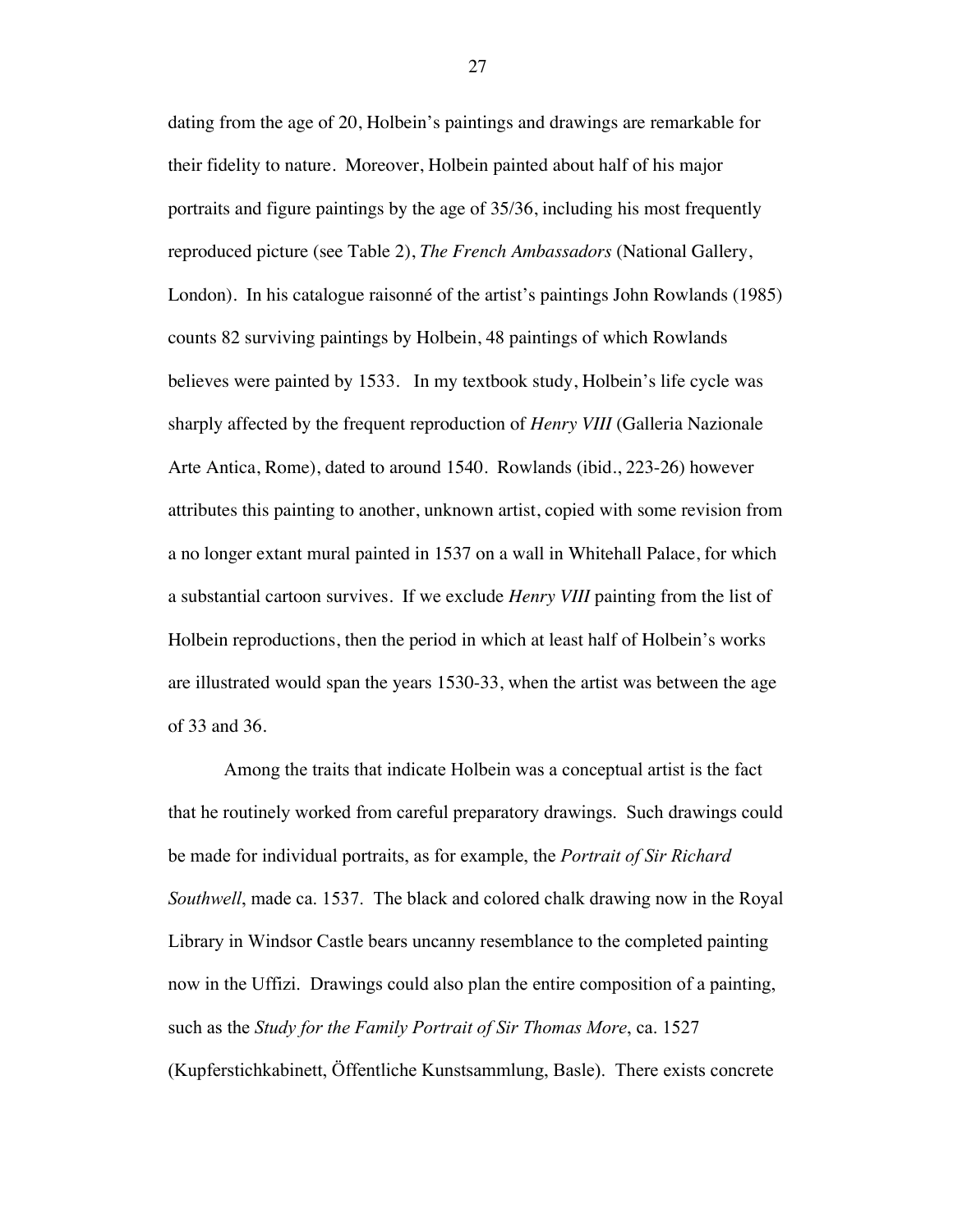evidence that Holbein transferred the designs from a full-scale drawing to the final canvas. This was done, for example, for the *Portrait of Lady Mary Guildford*, 1527 (St. Louis Art Museum, St. Louis), where the underdrawing for the painting was found under technical analysis to be identical with the preparatory drawing in the Kupferstichkabinett, Öffentliche Kunstsammlung in Basle (Buck 1999, 59). And on at least one occasion Holbein generated two virtually identical paintings, the *Portrait of Erasmus Writing*, one version of which is in the Louvre, the other in Basle. Later Holbein or his shop produced numerous copies or variations on the portrait of Henry VIII.

In *Secret Knowledge*, Hockney (2001, 160-61) compares a painting by Holbein's younger contemporary, Lucas Cranach the Younger, with a painting by Velázquez to establish the effects the use of optics by the Spanish painter had on the appearance of his work. It is perhaps more relevant to compare Cranach's *Christ and the Woman Taken in Adultery* (Hermitage, St. Petersburg), said to have been painted sometime after 1532, with Holbein's contemporary *The French Ambassadors*. Cranach's generalized treatment of the faces and the incorporation of caricatures rather than illusionistic likenesses seem strikingly old-fashioned compared to Holbein's almost uncanny representations of faces and things. The differences in the style of these two near contemporary paintings are so extreme as to be hardly explainable by such standard formulae as personal style or manual dexterity or the relative difference in age. Such oppositions are highly suggestive of the impact optics could make on artists receptive to its use. Still, we need to be cautious. There are many examples in Renaissance painting, particularly in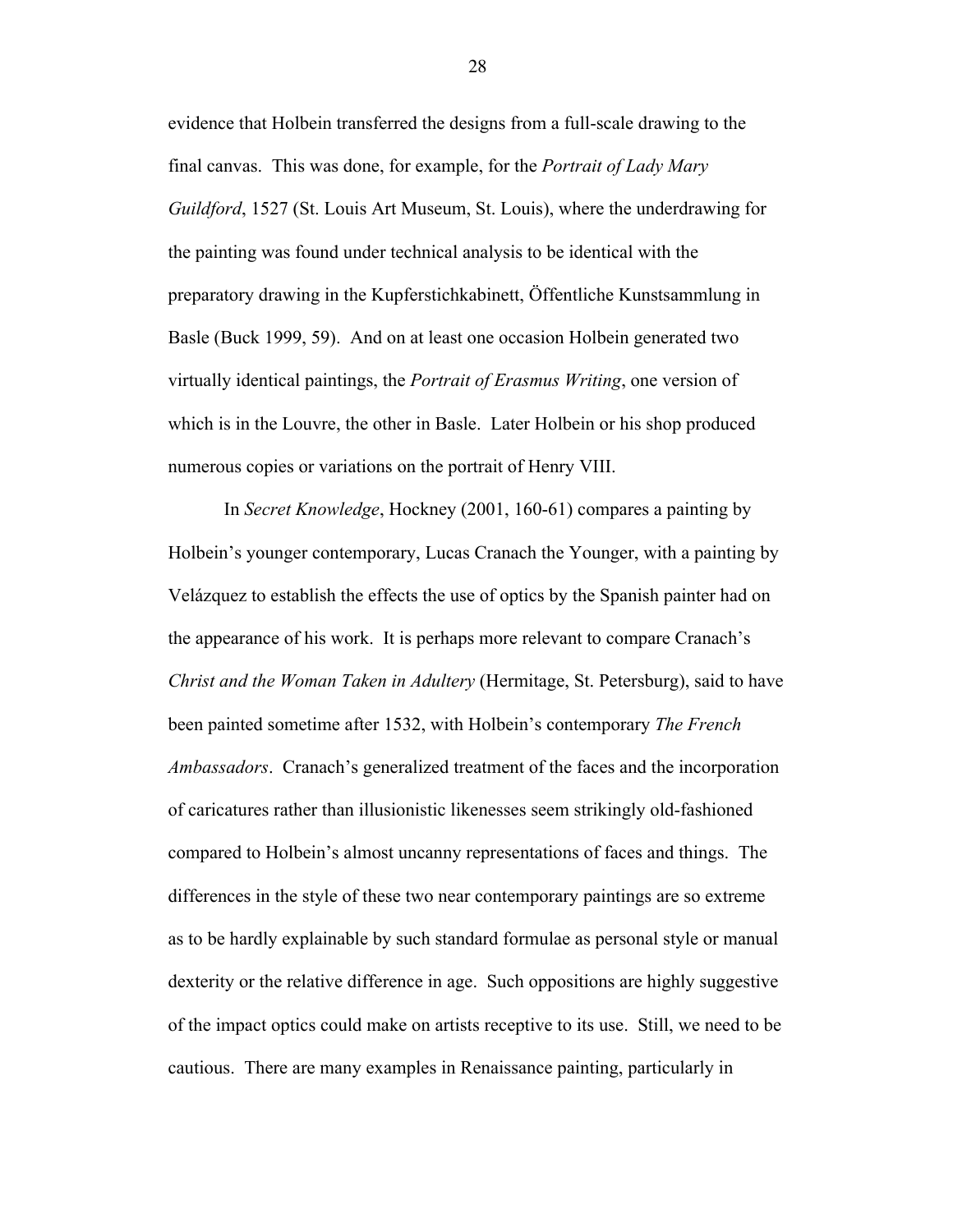northern Europe, which includes works by Holbein, of a general distinction between the portrayal of ideal types (the Madonna, etc.) and what are clearly portraits. So, for example, in the *Darmstadt Madonna*, 1526 (Schlossmuseum, Darmstadt), which depicts the Madonna and Child standing in a scalloped niche, flanked by the family of the artist's patron Jakob Meyer, Holbein endowed the Madonna with a generalized, idealized face, while painting highly particularized and individual portraits of Meyer, his wife, and daughter. This should remind us that the particular use of optics—if used—would be applied in some circumstances, but not others, even within a single painting.

#### **3. Leonardo da Vinci (1452-1519)**

Artists who continue to develop and produce many of their major works toward the end of their careers are indicative of an experimentalist approach to art. Outside the modern artists Galenson has described, since the early Renaissance such artists as van Eyck, Leonardo, Titian, Velázquez, and Rembrandt all produced major work late in their careers. Leonardo, for example, was 31 when he made the *Madonna of the Rocks*, ca. 1483-85 (Louvre, Paris), a painting whose novel use of light, according to the art historian Martin Kemp (1981, 98), "is fully apparent in no work by his Italian predecessors and is only incompletely anticipated in his own earlier paintings." His most famous pictures come still later, the *Last Supper* (Santa Maria del Grazie, Milan) at age 45, *Madonna, Child, St. Anne and a Lamb* (Louvre, Paris) sometime after the age of 60, while the *Mona Lisa* (Louvre, Paris) may have been completed perhaps as late as the age of 68.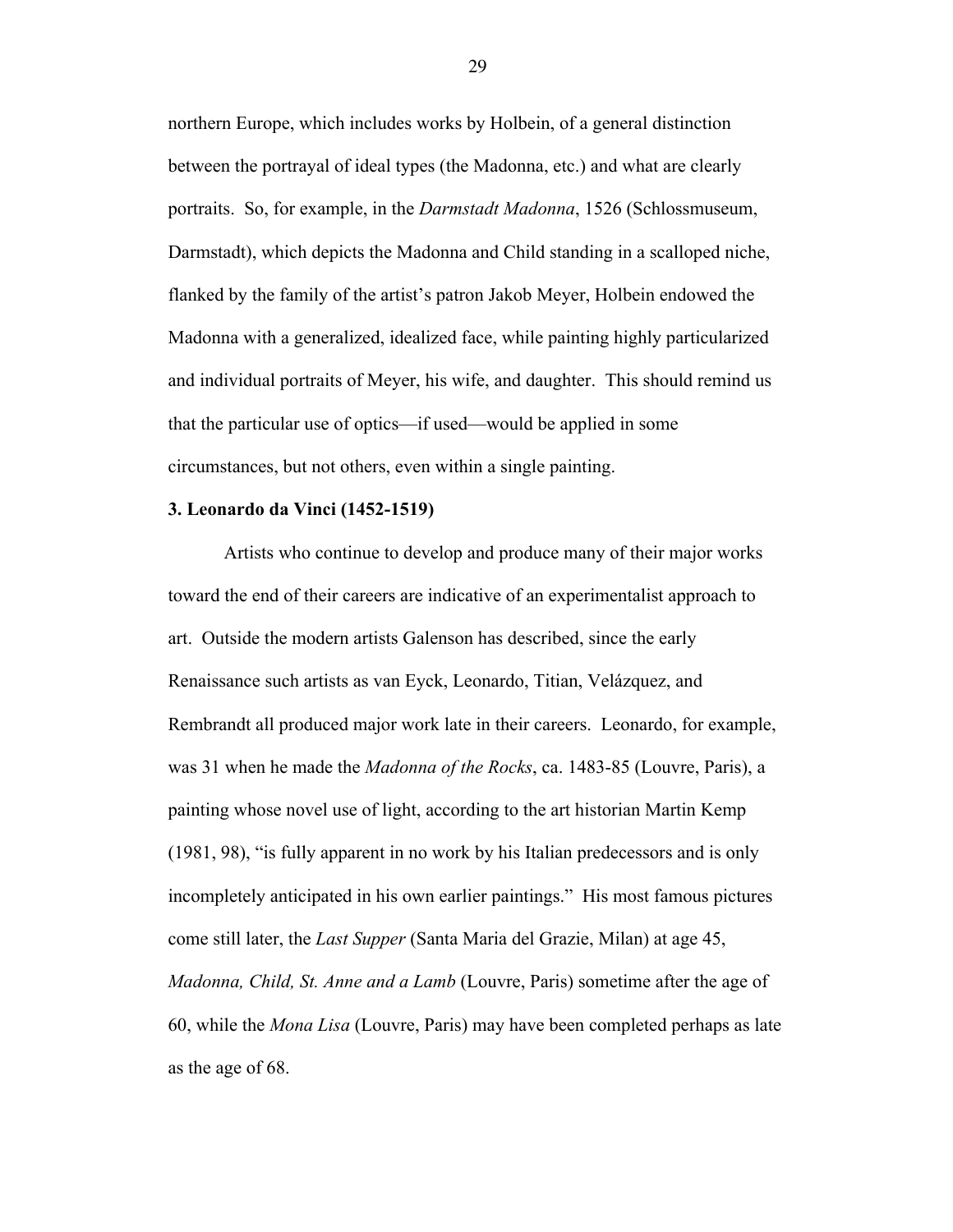How do we reconcile Leonardo's profile as an experimental artist with the common belief that Leonardo pioneered a new conception of the preparatory drawing? It is in such instances that one may discover the value of thinking about artists in terms of Galenson's conceptual/experimental continuum, allowing us to look anew at this old problem. In an often-cited essay, "Leonardo's Method for Working out Compositions," Ernst Gombrich (1996) described Leonardo's revolutionary method of working through an improvisatory drawing style to create new compositional ideas. Leonardo, Gombrich (ibid., 211) wrote, "works like a sculptor modeling in clay who never accepts any form as final but goes on creating, even at the risk of obscuring his original intentions." Both the presence of constant revision and the lack of a clear vision of the final form of the image which is only to be discovered in the working process—are hallmarks of the experimental artist. Yet curiously, Gombrich saw this improvisatory technique as a conceptual, rather than craft activity, assuming, in fact, that invention is exclusively a conceptual activity. Not only that, Gombrich worried that "The insistence on invention, on the mental quality of art can certainly become destructive of standards of craftsmanship. In Leonardo, as we all know, it was destructive of that patience that alone could have kept him at his easel" (ibid., 214). In Galenson's terms Leonardo's invention was an experimental activity, grounded in constant revision and a lively, ever-changing response to the craft of drawing or painting.

Gombrich notably confused preparatory drawing with painting, using the words virtually interchangeably, as in this typical passage: "Painting, like poetry,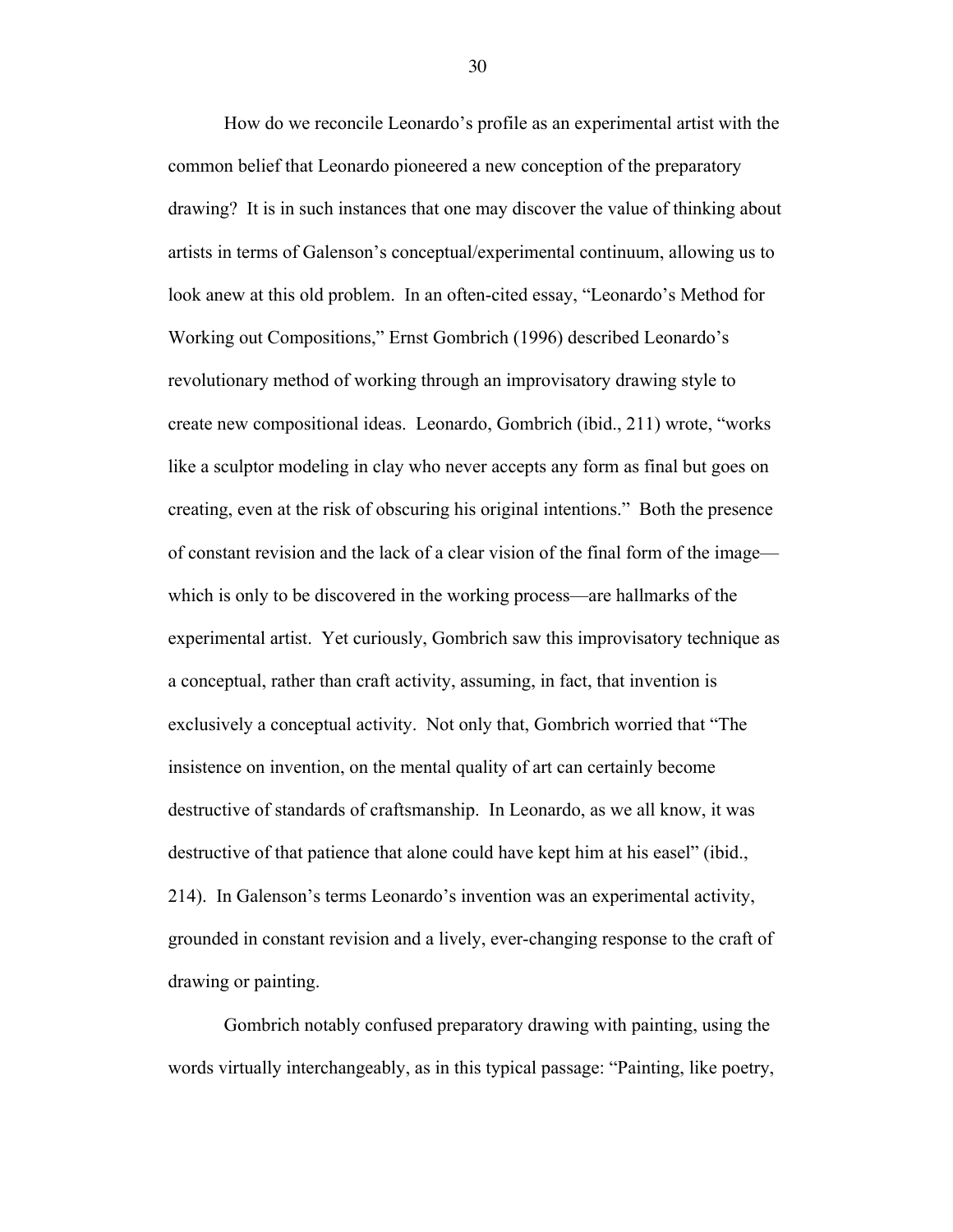is an activity of the mind, and to lay stress on tidiness of execution in a drawing is just as philistine and unworthy as to judge a poet's draft by the beauty of his handwriting" (ibid.). Gombrich's lack of interest in the relationship between the preparatory drawing and the final painting causes much of the confusion in his analyses of Leonardo's use of drawing.

Technical examinations of his early work show that Leonardo was capable of transferring a preparatory study to the canvas in a direct and essentially unmodified manner. This is evident in his portrait of *Ginevra de' Benci*, painted probably sometime between 1474 and 1480 (National Gallery, Washington), where pouncing marks have been discovered on the gesso ground indicating the use of a preliminary cartoon (Brown 1998, 113). On the other hand, in other early Leonardo paintings, such as the *Annunciation* (Louvre, Paris), which one scholar places a year or two before the portrait, pouncing marks are not in evidence (ibid., 75-76 and 105-06). Instead, Leonardo apparently employed a brush underdrawing, while in the actual execution of the *Annunciation* Leonardo resorted to blending the wet paint with his fingers throughout, leaving marks still to be seen on the painting's surface (ibid., 92). Because of the comparative imprecision of fingers versus brush, we can expect subtle changes of contour, as Leonardo subtly revised his initial conception during the process of painting. Technical examination indicates significant changes from the initial composition. It is odd—given the presumed respective dates for these pictures—that the improvisatory method more characteristic of the mature Leonardo is said to exist in the earlier painting. Perhaps the differences in procedure are to be accounted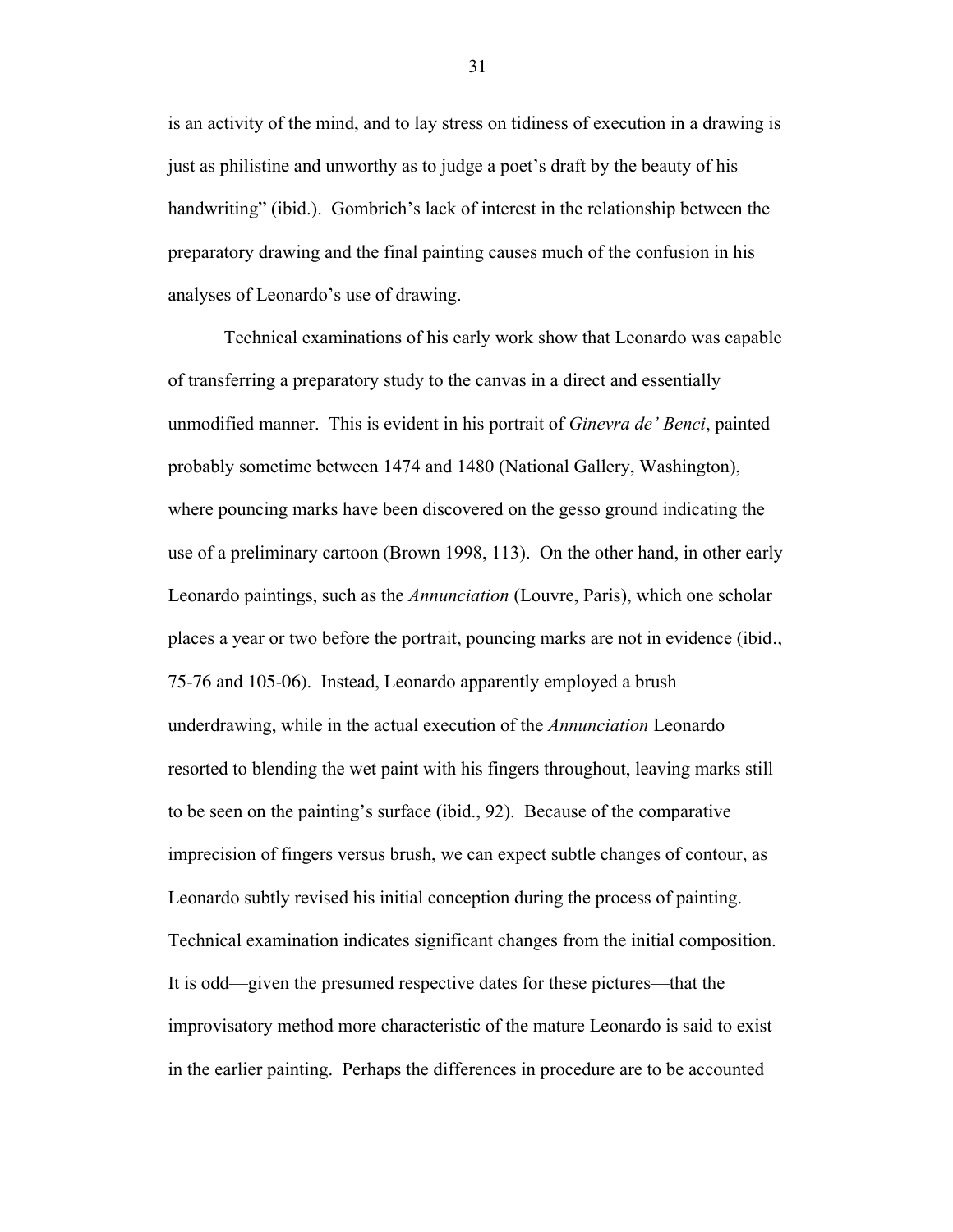for by the different demands of portrait painting versus a religious image or perhaps the problem lies with the works' dating.

Leonardo drew a great deal, but few drawings can be firmly established as preparatory for the execution of specific figures in his paintings. Several of Leonardo's *ben finiti cartoni* became works of art in themselves, such as the marvelous drawing of the *Madonna, Child, and St. Anne* in the National Gallery in London. As Martin Kemp (1981, 226) observes, the artist "devoted a considerable degree of effort to a composition which does not correspond to any known commission" and at a time when clients were "clamouring for works." The drawing's profoundly subtle transitions from light to dark are carried out far in excess of the requirements necessary to translate the compositional format from the drawing to the painting. Compare this, for example, to the early pricked cartoon (Uffizi, Florence) Raphael used for the *St. Georges and the Dragon* now in the National Gallery in Washington. In fact, drawing achieves in Leonardo's *oeuvre* an autonomous role.

Leonardo treated the actual act of painting, as he did the act of drawing, as exploratory, developing and revising his compositions as he worked. For example, an Italian art historian working in conjunction with conservators on restoring Leonardo's *Last Supper*, described the use by the artist in his unfinished *Adoration of the Magi* (Florence, Uffizi), 1481, of "monochromatic but stratified application of paint… [which] demonstrates that Leonardo could and did alter positions and expressions using his bistre-soaked brush" and that "Absolutely none of the studies is duplicated precisely in the painted version, where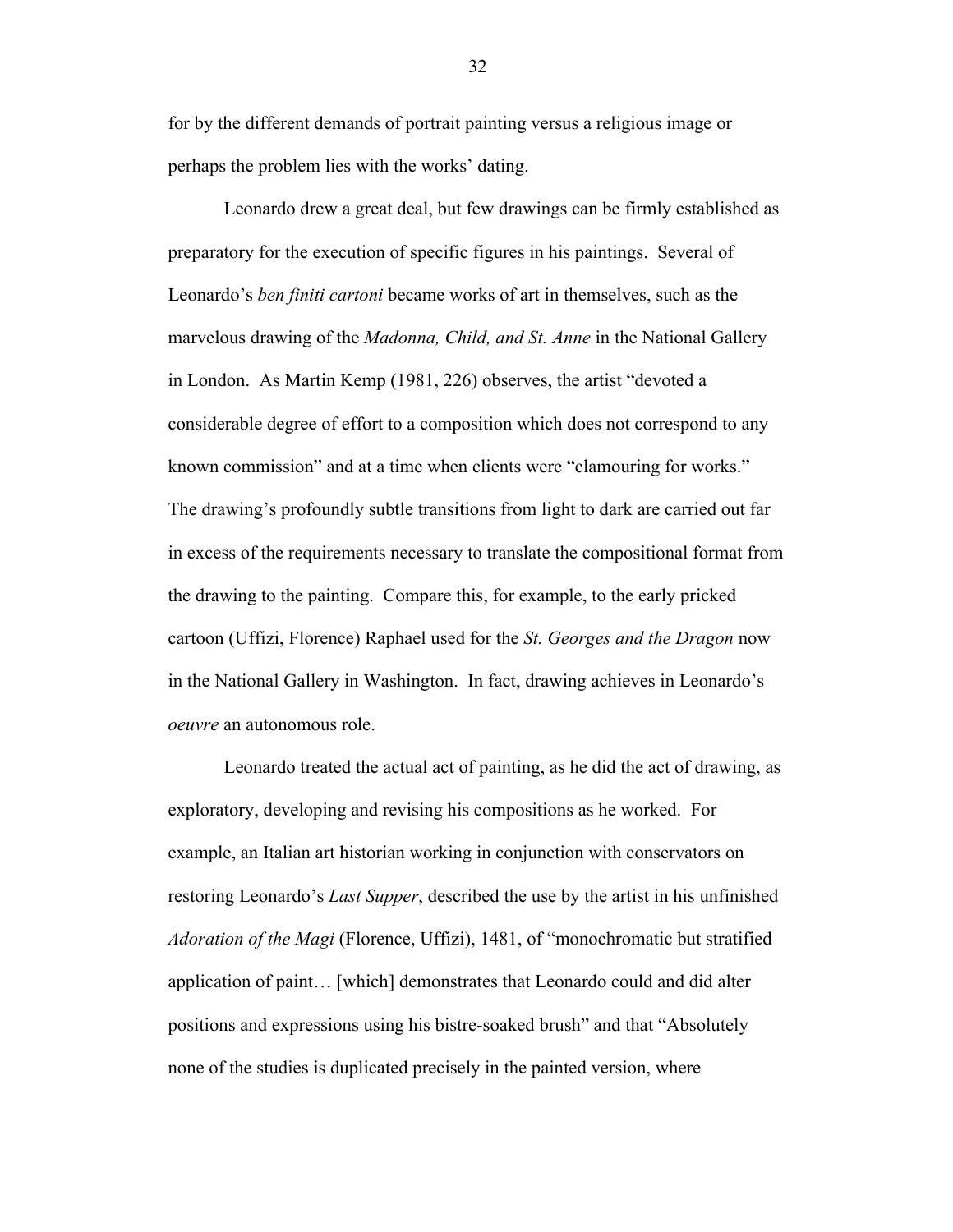everything resembles but also differs from the drawings. The painting is a work in progress, a visible rendering of a continuous accumulation of ideas and refinements" (Mariani 2001, 12-13). Even a wall painting like *The Last Supper*, which by nature resists revision, shows under technical examination changes in the composition as Leonardo worked on it. Conservators have discovered a perspective grid etched into the plaster surface that does not conform to the final perspective construction. "The spatial plan defined by this incised grid seems to refer to an early compositional idea, which called for the coffered ceiling to occupy all the upper area of the scene. The lines therefore disclose an initial project characterized by a perspective plan with less depth of field and a shallower space" (Barcilon 2001, 345). To this major revision in the architectural scheme for the painting, Leonardo made numerous, small changes throughout, to the placement of the figures, the treatment of the windows behind Christ and the Apostles, and the objects on the table (ibid., 416). The conservators concluded that Leonardo approached *The Last Supper*, not within the workshop traditions of *buon fresco* technique, which calls for careful planning and quick execution, but as one would a panel painting.

A rich, late career and significant changes to his compositions as he worked indicate that Leonardo was at least a moderate experimental painter. If Leonardo behaved at times as a conceptual artist might, by making preparatory drawings, it may well be that these methods are the residue of his workshop training. What marks his career and defines one of his central contributions to the history of Western painting is Leonardo's rebellion against convention and his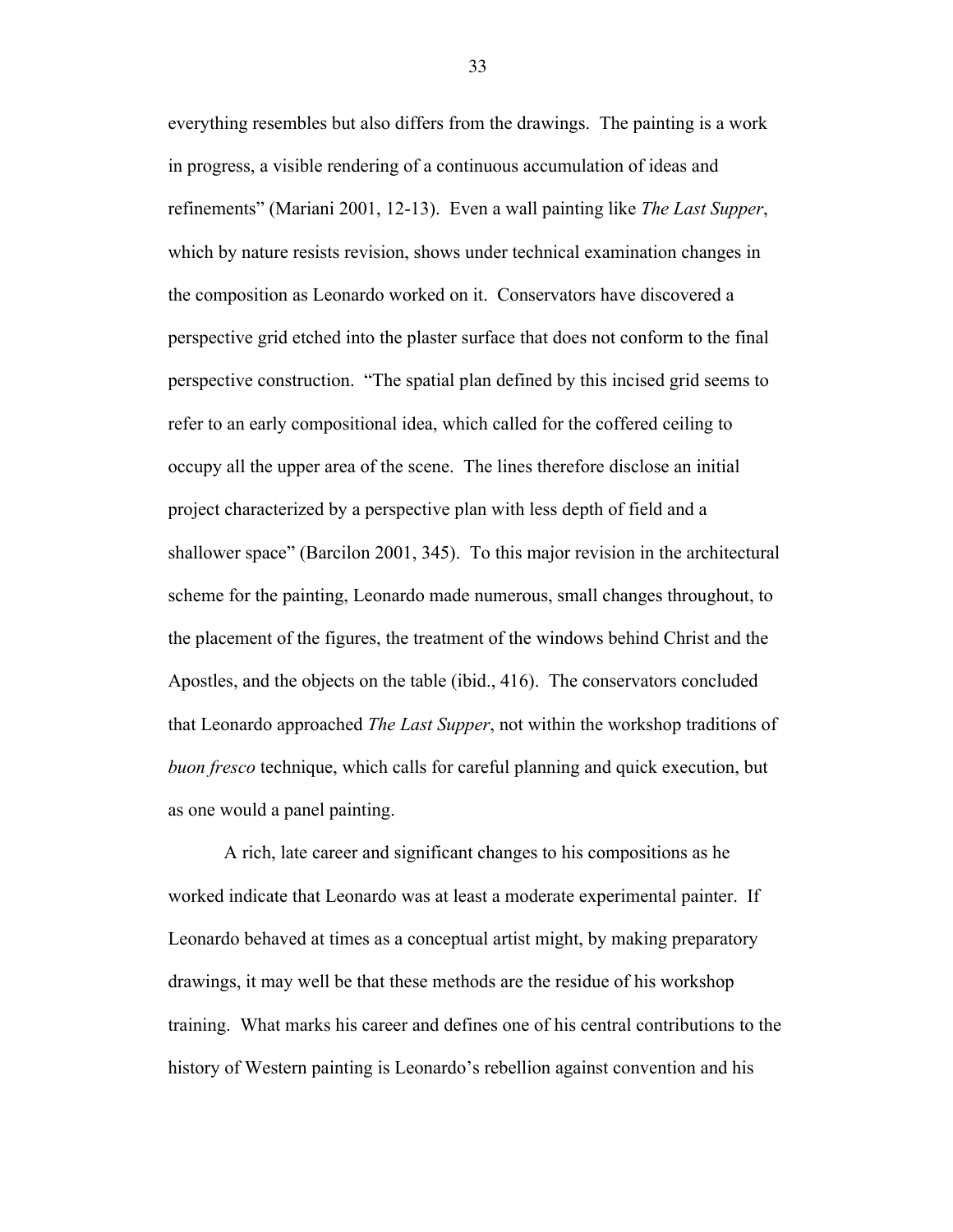revolutionary discovery of working methods that allowed maximum freedom to the artist to evolve and refine his ideas as he worked.

#### **4. Titian (Tiziano Vecellio, c. 1485-1576)**

Titian took the idea of revising and developing a painting in the act of its creation considerably further. Only thirty-nine sheets of drawings have been firmly attributed to the Titian (Chiari 1990, 11). Art historians have attributed this lacuna to accidents of history and the absence of collectors interested in collecting Venetian drawings (McKim Smith et al. 1988, 40). These unsupportable claims need to be set against the fact that the generation of artists working in the Venetian milieu before Titian—particularly the Bellini family, their relative by marriage, Andrea Mantegna, and Vittore Carpaccio—produced large quantities of drawings. Many of these are elaborate preparatory studies. It is as probable to conclude that the absence of drawings by Titian represents his general disinterest in the medium. We may go further and argue that Titian rarely considered it necessary to plan his paintings in advance. Titian discovered a new way of painting, which was made possible by the technical advance created by the conjunction of the oil medium and the stretched canvas, which allow Titian to work directly on the canvas and to revise as he worked.

The few composition studies by Titian, according to a scholar of his drawings, "are far from being 'models' in the Roman or Tuscan sense. For Titian, the planning stage does not stop even when the actual painting begins, as can be seen from the numerous changes of mind that have been revealed by X-rays of his pictures and from the very character of his sketches on canvas" (Chiari 1990, 11).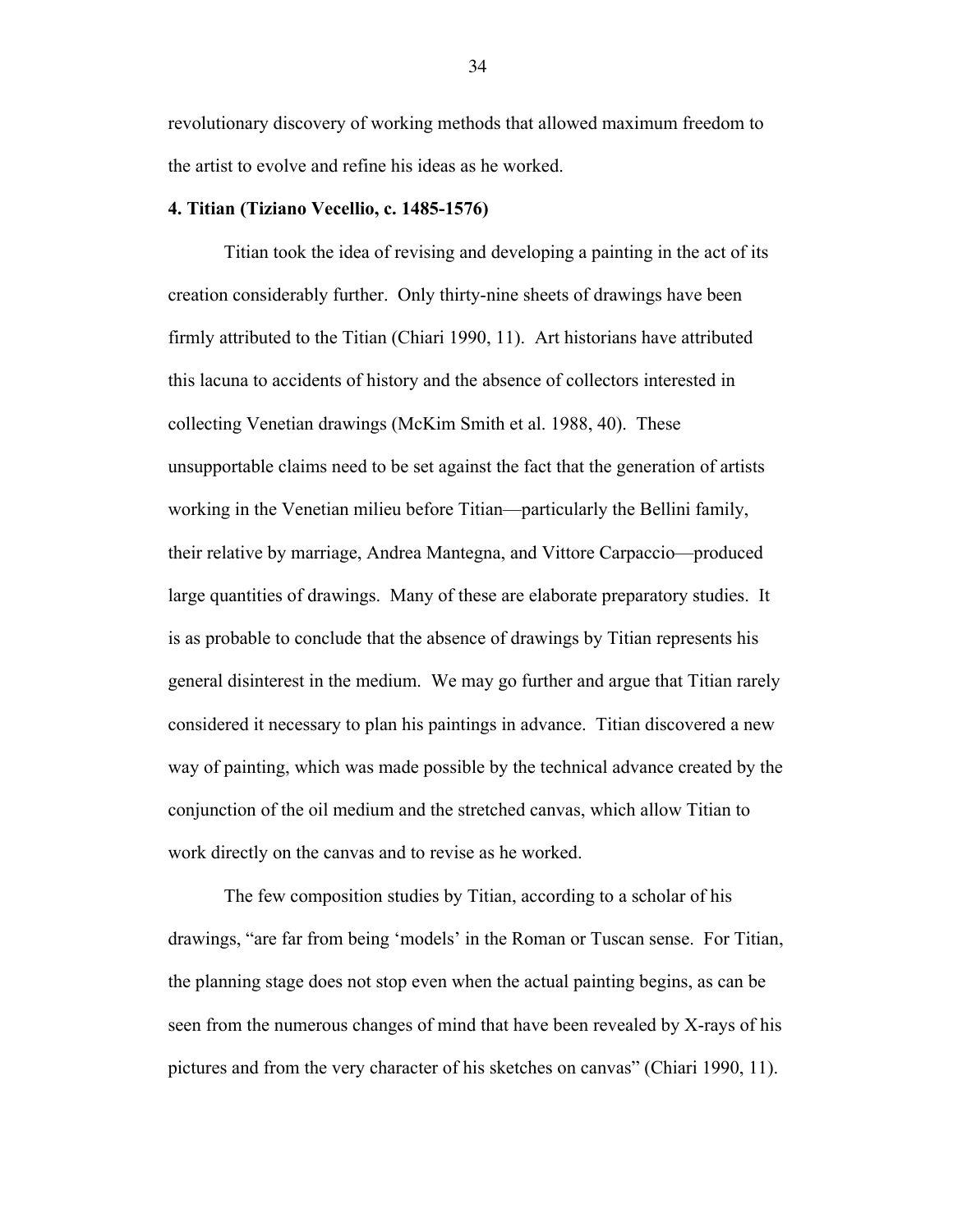Vasari, in his biography of the artist, quoted an excellent account of Titian's painting method made a contemporary observer.

He used to sketch in his pictures with a great mass of colors, which served, as one might say, as a bed or a base for the compositions… Having constructed these precious foundations he used to turn his pictures to the wall and leave them there without looking at them, sometimes for several months. When he wanted to apply his brush again he would examine them with the utmost rigor, as if they were his mortal enemies, to see if he could find any faults; and if he discovered anything that did not fully conform to his intentions he would treat his picture like a good surgeon would his patient... the final stage of his last retouching involved his moderating here and there the brightest highlights by rubbing them with his fingers, reducing the contrast... and harmonizing one tone with another $"$ <sup>1</sup>

Titian's improvisational approach to painting became more pronounced as the artist aged. As Vasari observed "the early works are executed with a certain finesse and an incredible diligence, so that they can be seen from close to as well as from a distance... these last pictures are executed with broad and bold strokes and smudges, so that from nearby nothing can be seen whereas from a distance they seem perfect... it is [also] known that these works are much revised and that he went over them so many times with his colors that one can appreciate how

 <sup>1</sup> This extract was taken from the second edition of Vasari's *Lives*, and cited in translation by Francesco Valconover in *Titian: Prince of Painters* (National Gallery of Art: Washington, D.C., 1990),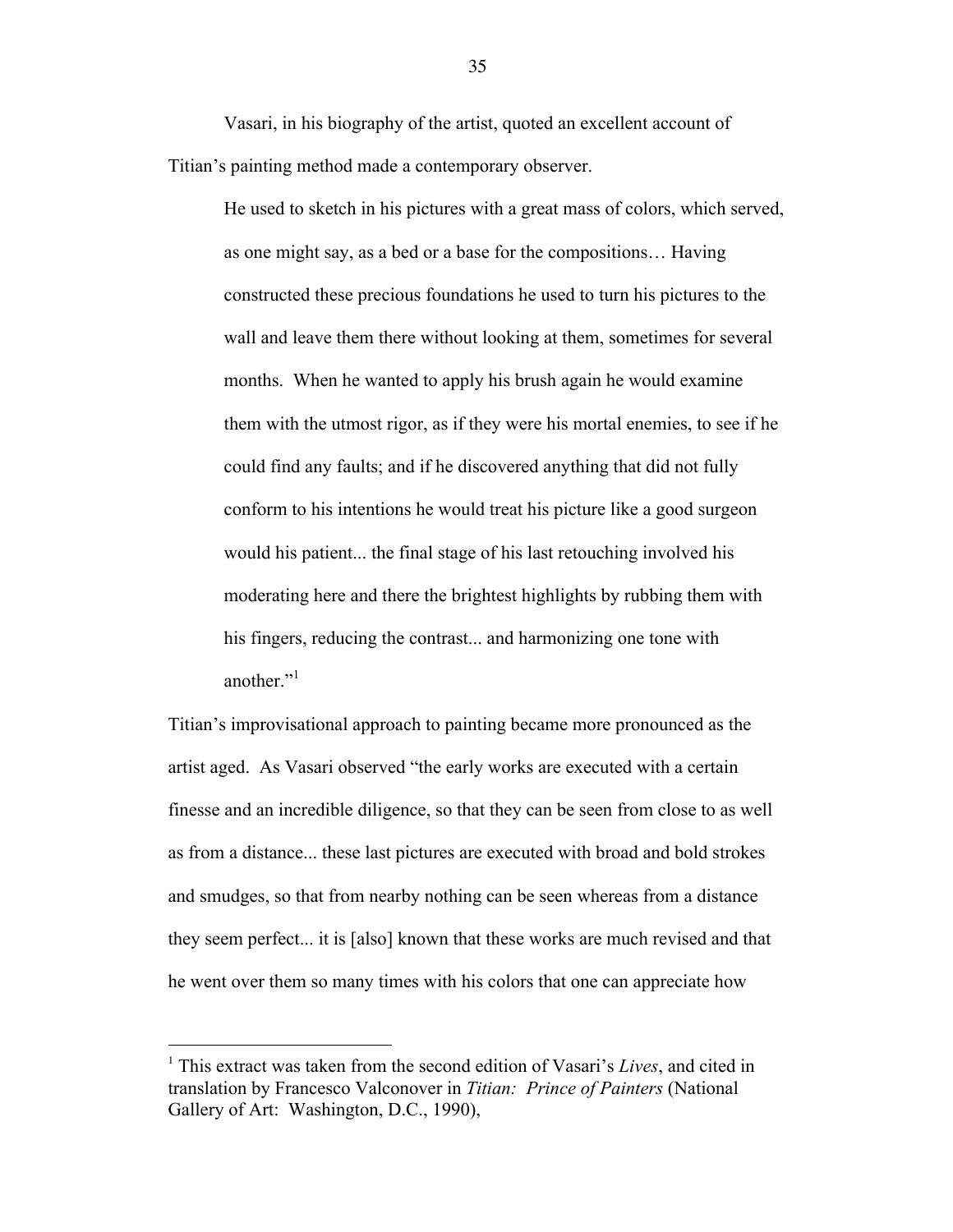much labor is involved" (1965, 458). By drawing over already painted areas of his canvases Titian overthrew the Central Italian theory that drawing should be limited to an underdrawing, perhaps transferred from a preparatory study.

Titian's most often reproduced work is his altarpiece painted for the Pesaro family in the church of Santa Maria Gloriosa dei Frari in Venice, completed in 1526 when the artist was possibly 38 (Table 2). The painting is famous for its new, asymmetrical arrangement, weighted predominately to the left side of the painting. Its unique composition responds to the altar's position on the sidewall of the church. Titian effectively combines both frontally and diagonally organized views, as one sees the painting standing directly before the altar, but also as one sees the painting from the side, as one walks up the nave. The enthroned Madonna, instead of facing straight out, turns to her right to take in this group of supplicants. Her diagonal alignment is reiterated by the background architecture, which retreats at a sharp diagonal into the fictive space. Technical analysis reveals that Titian's ingenious solution was achieved experimentally several earlier versions of the architectural setting are visible under x-ray examination. David Rosand (Rosand 1990, 96) has observed that "Reorienting the governing spatial axis of his design, from horizontal extension to vertical ascent, Titian thereby elevated the architectural space of the painting to a higher, transcendent level."

Elsewhere Rosand (Rosand 1993, 111) has noted Titian's practice of recording his own compositional innovations for further use "in the form of a new begun canvas, blocked in (*abbozzata*), a sketch awaiting further realization. In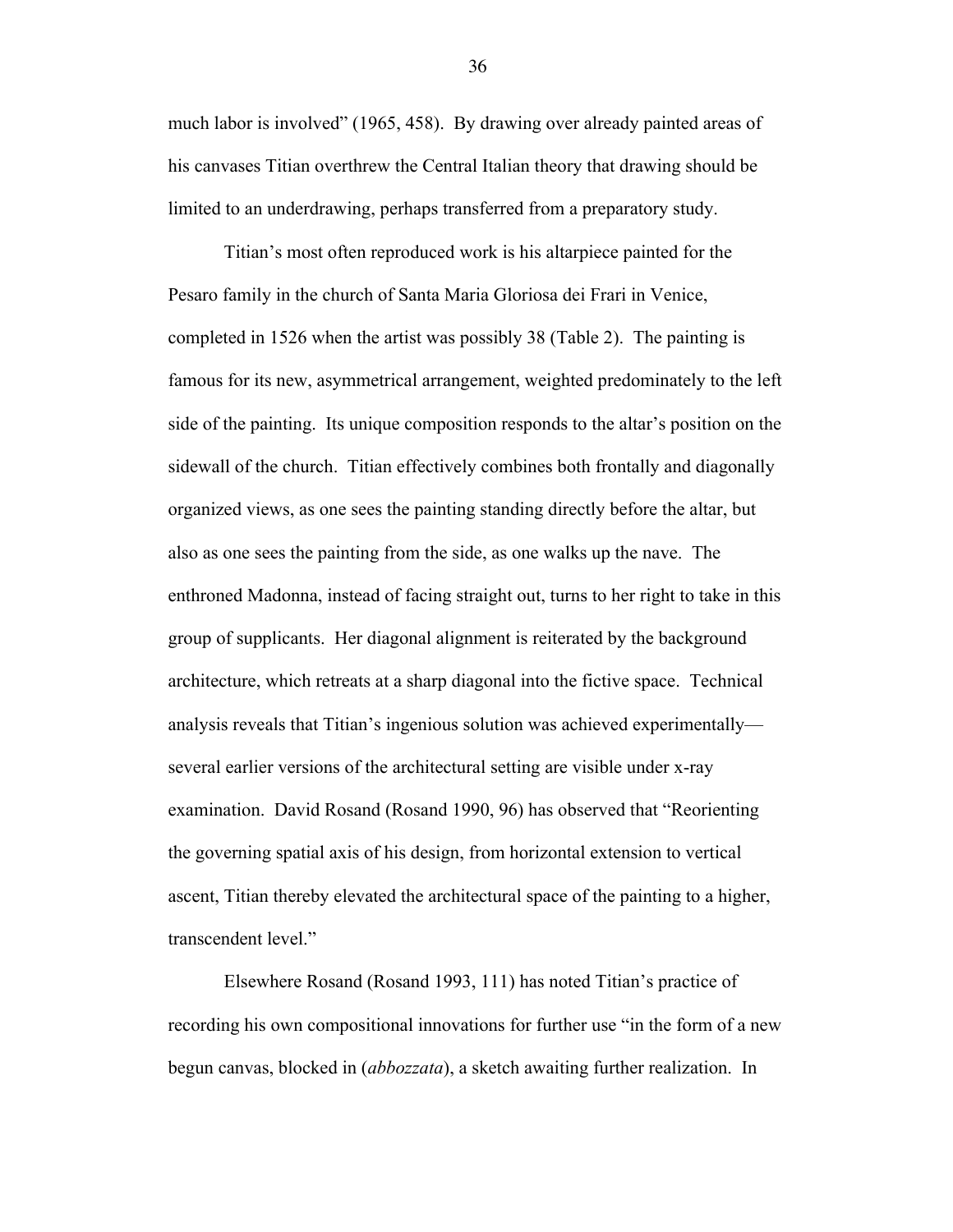the course of realizing a second redaction, he might significant modify it, and the old composition would evolve into a new variation of the theme." This is extraordinarily suggestive of an artist for whom no composition was essentially "finished," but was subject to potentially limitless revision. Unlike Leonardo, Titian was enormously prolific in churning out paintings on demand, which is perhaps one reason why he kept the beginnings of second or perhaps even third redactions of a composition for future. But Titian is like Leonardo in that no one solution to a pictorial problem was definitive. Thus, both artists may possibly have begun their careers as moderate conceptualists, in accordance with their respective workshop educations, yet made their fundamental contributions to the history of Western painting only as they became progressively more experimental in their approach to their craft.

#### **5. Michelangelo Buonarroti (1475-1564)**

Michelangelo Buonarotti may have been the reverse: a moderate experimentalist constrained by the nature of his projects, media, and training to conceptualize his work to a certain degree. Michelangelo possessed an "old age" style and his work steadily evolved over time. There is also no question that Michelangelo routinely revised the programs of his projects. The tomb for Pope Julius II in all its variations is but one example of a project that went through many stages and was never realized as it was initially planned. If we believe near contemporary sources the Sistine ceiling began as a relatively modest project and was utterly reworked by the artist, dramatically expanding its program. Vasari (1965, 353) tells us that even after the Sistine Chapel was open for viewing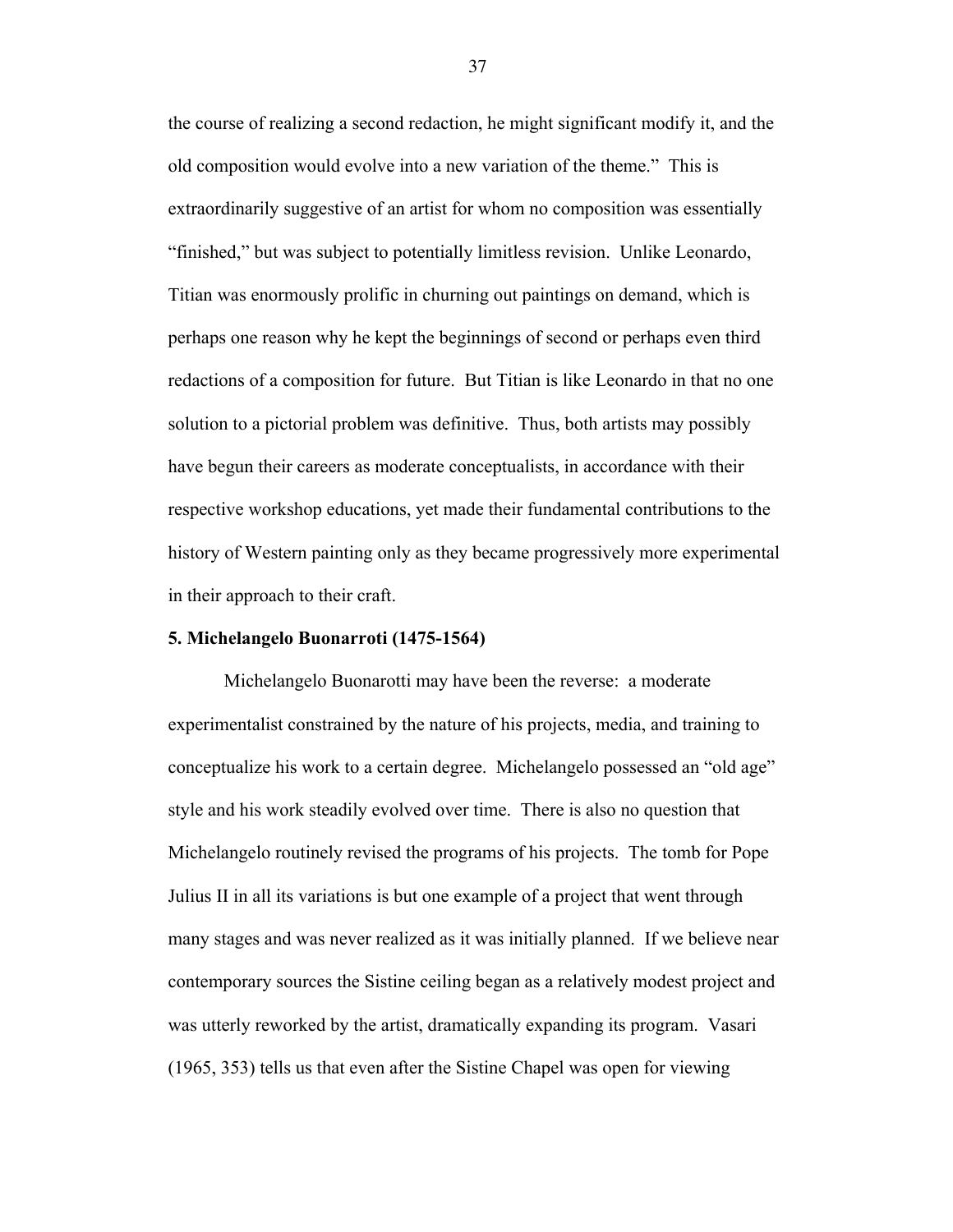Michelangelo remained dissatisfied with the ceiling. The artist hoped to retouch the painting "in order to enrich and to heighten the visual impact" but was deterred by the prospect of having to rebuild the elaborate scaffolding."

We know that Michelangelo clearly planned at least individuals and figure groups for his frescoes in advance of their painting. Such designs were transferred to the wall by the means of pouncing or were incised with a stylus, using the *calco* technique—incisions in the plaster caused by a stylus roughly traced over the cartoon. But unlike Raphael, no drawings survive that indicate the composition of a painting in its entirety. This absence is most noteworthy in the *Last Judgment*, because, unlike the Sistine ceiling, there are no individual units, but only a single undivided wall. Again, unlike the ceiling, Michelangelo adhered to medieval traditions in laying out his composition. The surviving preparatory studies are devoted to individual figures or groups of figures. There is significant evidence suggesting that his works, whether in fresco, sculpture, or even architecture, developed during the working process.

The strongest evidence against Michelangelo's experimental approach is the fact that in painting, unlike Titian, the artist's working methods do not appear to have grown increasingly experimental as he aged. The paintings on the Sistine ceiling were subject to much greater revision from the initial cartoons than the later Sistine *Last Judgment* (Bambach 1999, 1-10; 357-63; and 365-67). The *calco* method Michelangelo used on the Sistine ceiling offered as much free revision as was possible in the fresco medium (Colalucci 1994). But as the artist aged and because he presided over a very large workshop may have delegated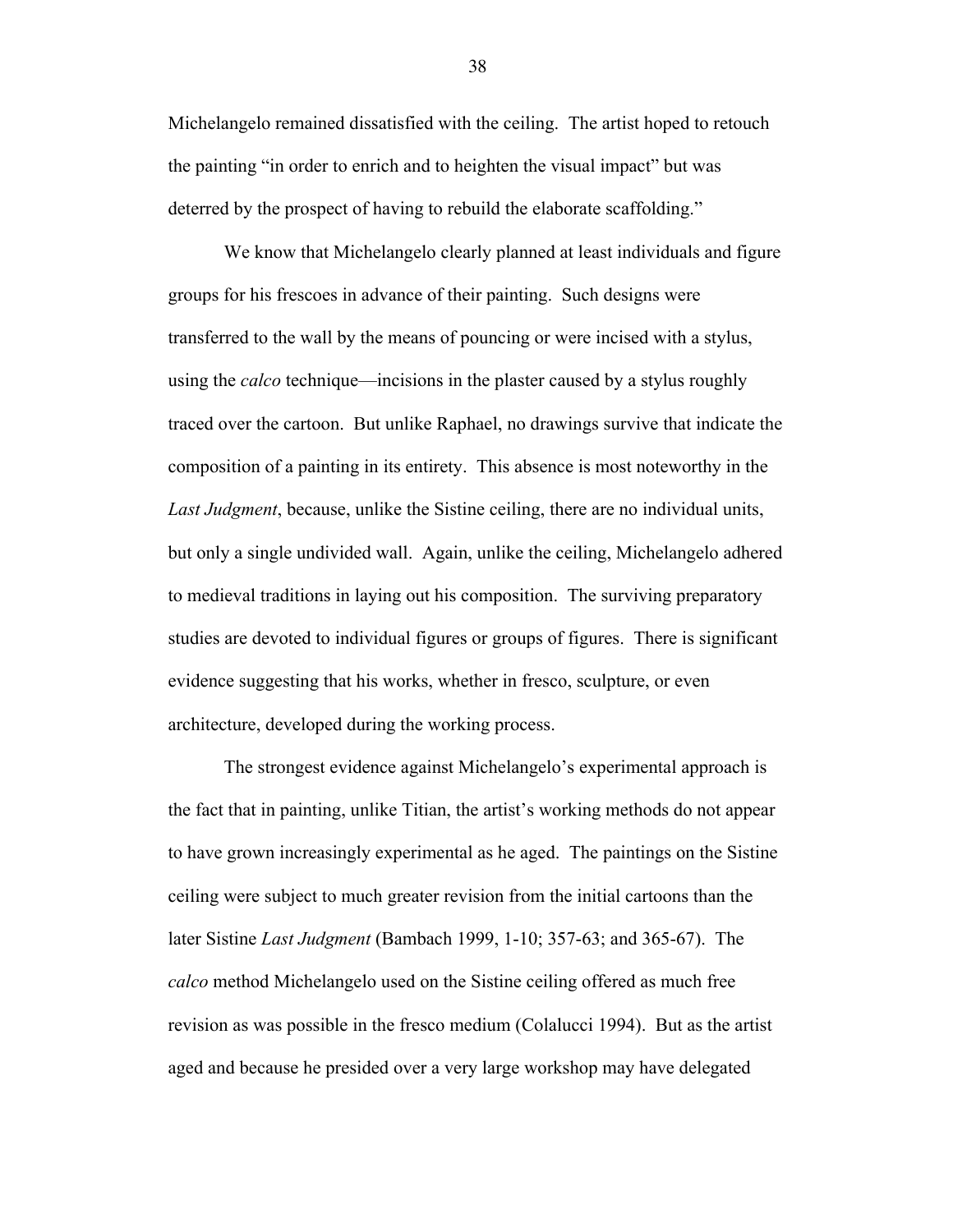important aspects of a project to his assistants, causing Michelangelo to revise his working methods. Notably, the only large-scale preparatory drawing we have for a Michelangelo fresco is for a group of figures in the very late Pauline Chapel fresco of *The Crucifixion of St. Peter*, completed in 1545 when the artist was 70. Bambach (1999, 548) believes this fragment is "more statically descriptive" than earlier drawings by the artist, concluding that "executed largely with the help of an assistant or assistants, the Pauline Chapel frescoes were among the least appreciated of Michelangelo's paintings."

The almost anachronistic approach Michelangelo demonstrates in the *St. Peter* cartoon may also owe something to Michelangelo's training in Ghirlandaio's workshop. Ames-Lewis (1981) describes Ghirlandaio as conservative in the training of his apprentices. Ghirlandaio was known to have carefully planned his paintings through preparatory drawings; this meticulous approach was joined to the artist's habit of basing his compositional ideas "on traditional compositions or types, reorganized to include 'patterns' themselves derived from inventions of the mid-fifteenth century" (169). The effect of Ghirlandaio's reliance on varying patterns of types on Michelangelo may be felt in the figures on Sistine ceiling, which, as Martin Kemp (Kemp 1981, 336) aptly observes, "all tended to come from the same Herculean mould, whether Adam and Eve, or Jonah and the aged Cumaean Sybil."

The evidence, in summary, of Michelangelo's life cycle and various aspects of his creative behavior suggest a moderate experimental artist, constrained by training and, because of the physical nature of his projects, by the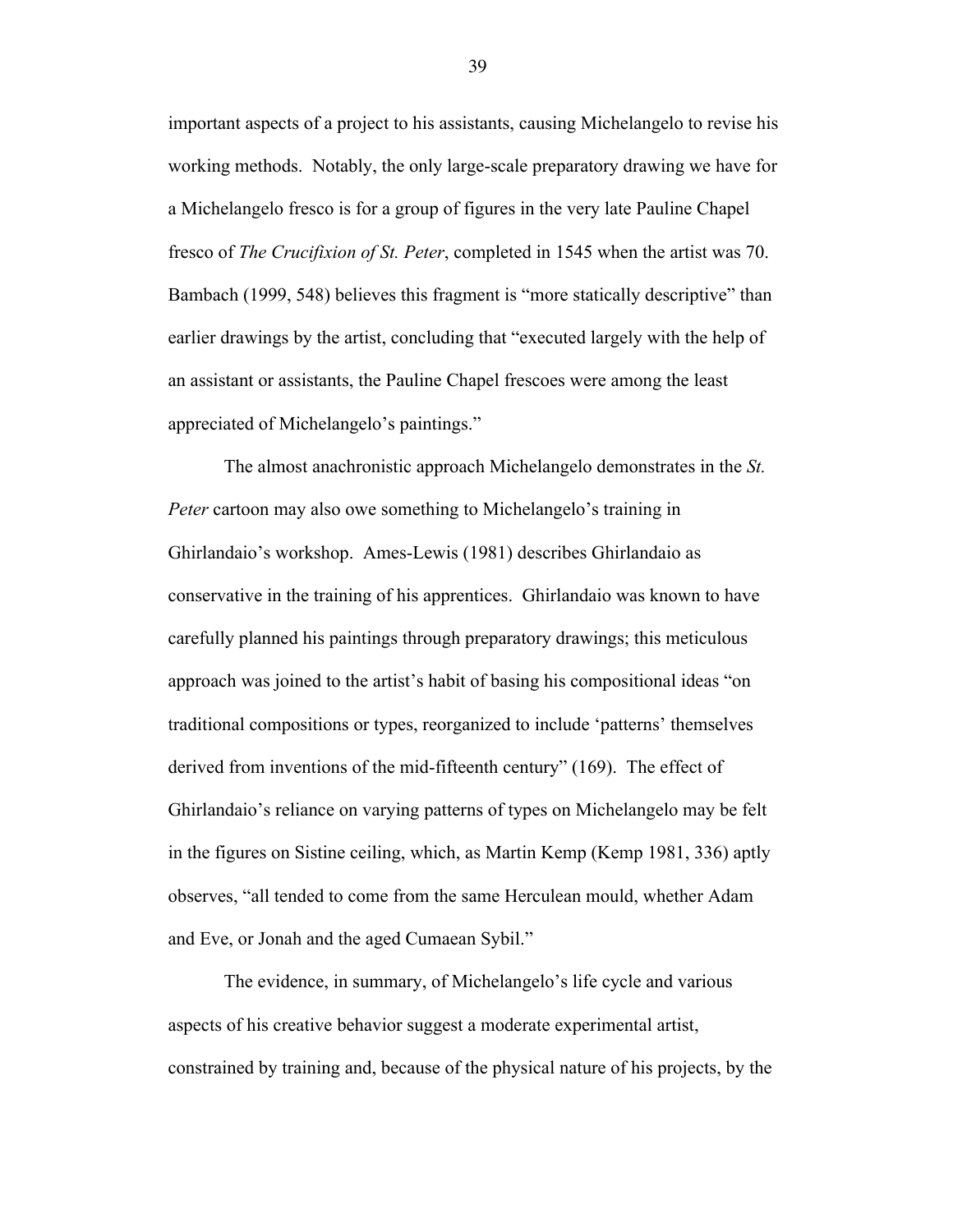need to delegate tasks to others, especially as he grew older. As a painter, Michelangelo experienced less freedom to revise in his later fresco work, and, except in the execution of individual figures and groups, exhibited less innovation in composition and an increasing reliance of what had become by the mid- $16<sup>th</sup>$ century outworn methods for fresco painting.

\*\*

Technical examination and what we know of the respective behavior of the artists surveyed here confirm the expectations of Galenson's life cycle profiles for conceptual artists such as Vermeer, Holbein, and Raphael, as well as the life cycle profiles for experimental artists such as Rembrandt, Leonardo, and Titian. Michelangelo stands somewhere in between as a moderate experimental artist.

#### **Optics**

It would be consistent within their life cycles and related artistic behavior for painters such as Holbein, Caravaggio, and Vermeer to have used optics. But many other factors might contribute to or inhibit the adoption of such methods. An artist such as Masaccio might have taken advantage of such tools if they were known to him and if they gave him the ability to carry out a task more efficiently and more effectively than other means. Yet early  $15<sup>th</sup>$ -century Italian artists were constrained by their media and the sites in which they worked. Church walls usually had very poor lighting and required scaffolding to reach them, which, it has been argued, already limited the use of *sinopia* underdrawing as a means of developing compositional ideas directly on the wall. One simply could not stand back and judge the development of a painting's composition while working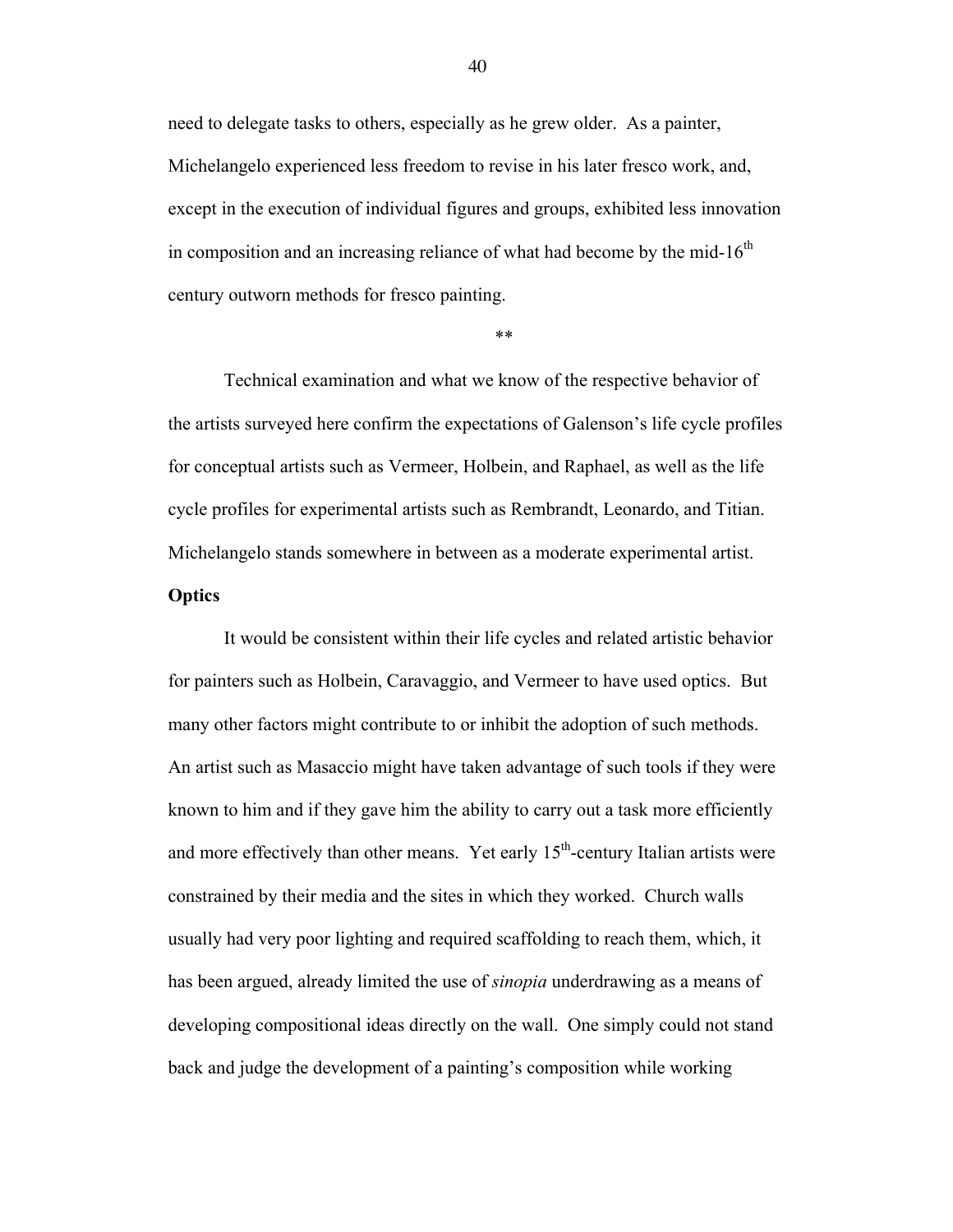directly on the wall. Ames-Lewis (1981) believes that it was precisely this limitation that encouraged the development of the preparatory cartoon in  $15<sup>th</sup>$ century Central Italy. So, if optics were to have been used by Masaccio, it would only have been to help make the preparatory drawing prior to its transfer—none of which, as I have noted, survive. What we are able to say is that Central Italian fresco painters, backed by Alberti's theoretical strictures, were used to employing semi-mechanical techniques to transfer visual information to the wall. Choosing between a grid viewing system and a mirror-based system is a matter of opportunity and relevance of the technology to the task at hand. It does not represent a fundamental shift in the conceptual approach to painting.

At the other end of the life cycle spectrum, extreme experimental painters, such as Rembrandt, would have found no advantages from using optics. Rembrandt, of course, worked with mirrors all his life in order to generate his extraordinary series of self-portraits. But his approach was never to transfer visual information mechanically, which is why his drawings, prints, and paintings have autonomous roles within his *oeuvre*. Titian, whose working methods as he grew older closely resembles Rembrandt's (and indirectly inspired Rembrandt's own), worked in his youth in an environment dominated by a strong conceptual artist, Giorgione, and a workshop tradition favoring the use of preparatory drawings. So, just as early in his career Titian might have resorted to preparatory drawings it is also possible that he might have availed himself of optics, especially for portrait work. As the artist matured, such drawings disappear and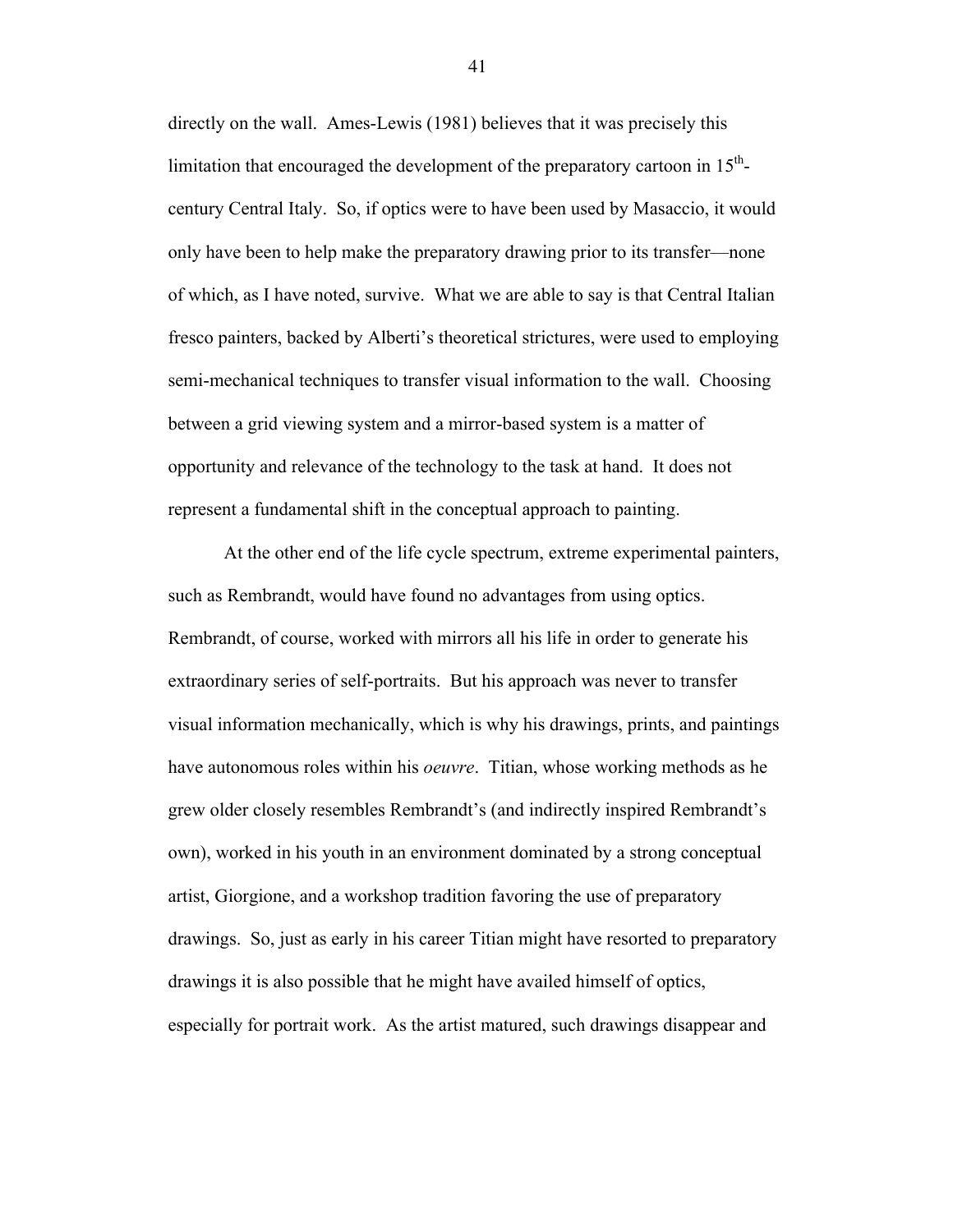we should expect a similar disinterest in optics, as such a device that had little relevance to the kind of paintings he later made.

An even clearer example of an artist who in his youth may well have used optics but whose life cycle is clearly indicative of an experimental artist is Diego Velázquez. Throughout *Secret Knowledge*, Hockney (2001, 170) proposes Velázquez as a frequent user of optics, noting, for example, the value of optics for creating copies, citing as an example the nearly exact copy made after Velázquez's *Waterseller* (Contini-Bonacossi Collection, Florence). With one exception, all the paintings Hockney uses as evidence date prior to the artist's first visit to Italy in 1629, before he first came under the influence of Titian and the other Venetian painters. When he painted the original *Waterseller* (Apsley House, London) in 1619 the artist was only 20 and much under the influence of Caravaggio. In fact, the art historians Gridley McKim-Smith, Greta Andersen-Bergdoll, and Richard Newman (1988, 34) suggest that "In technical terms… Velázquez's earliest works remain competent but unexceptional examples of European painting of the first quarter of the seventeenth century." As Table 2 and Table 3 indicate, the most frequently reproduced work come later in Velázquez's career, most notably *Las Meninas* (Prado, Madrid), painted in 1656 when the artist was 57. How much would Velázquez have relied on optics to create the originals?

After seeing Titian and the other Venetian painters' work, Velázquez abandoned the "precise division of light and shade and the clear outlines of his Seville period" in favor of "a new fluency and richness" (Janson 2001, 571).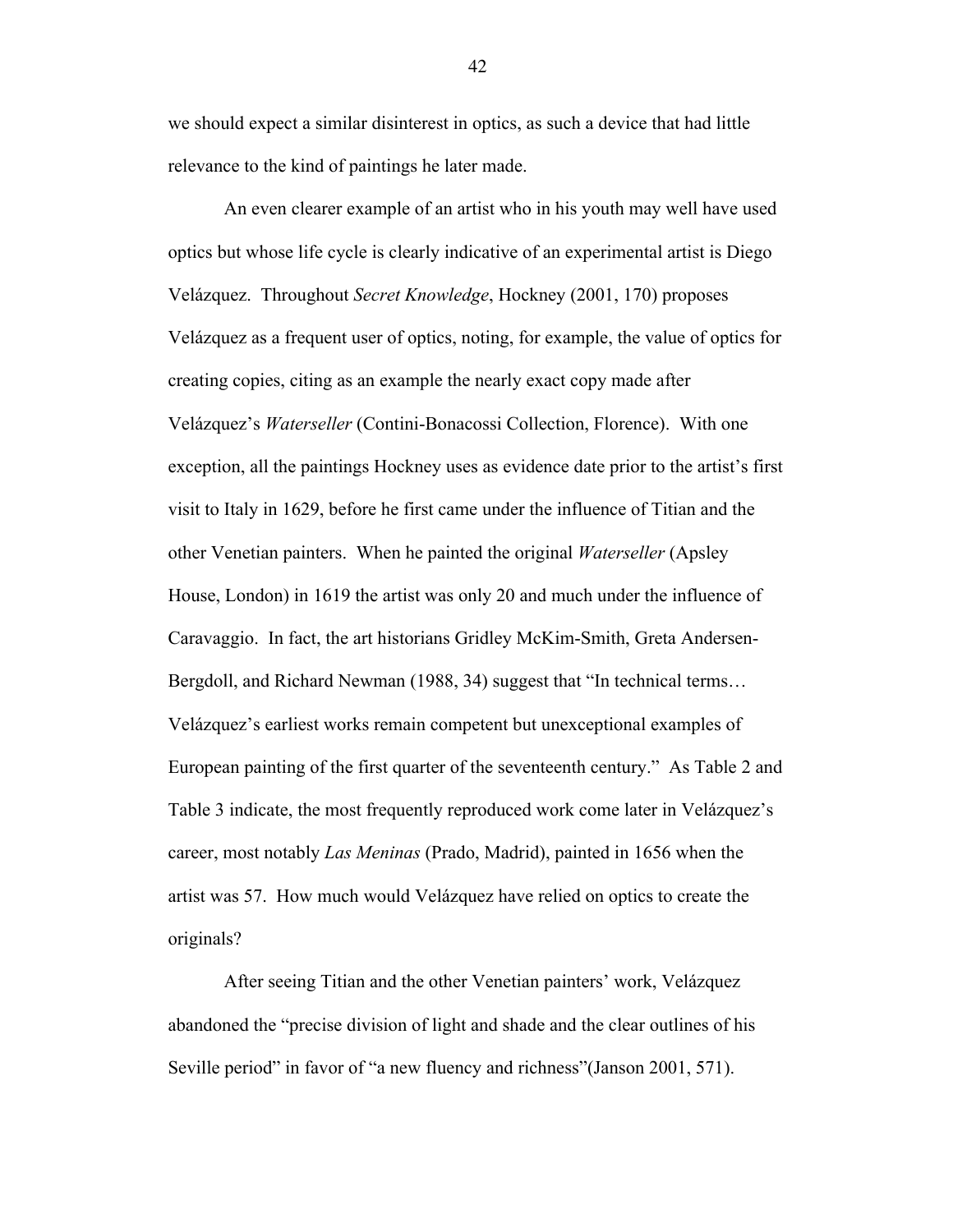These changes in the appearance of Velázquez' paintings correspond to a fundamental change in his technique. McKim-Smith and her colleagues (1988, 39) argue, "Velázquez's pentimenti… have noticeable similarities to those of the Venetians, who also were famous for overturning the conventions of Central Italian procedures, which required preparatory drawings on paper to fix a composition. The pentimenti of Velázquez and the Venetians, or, more precisely, their habit of drawing directly on the canvas suggest a more subtle rejection of Florentine conventions: that the artists, in fact, did not necessarily both to make preliminary drawings on paper." Technical photographs of works such as the *Rokeby Venus*

indicate that Velázquez mixed strokes of chalk or charcoal among the strands of Venus's painted chestnut hair. Sometimes fragments of underdrawings in chalk, charcoal, or paint applied with a fine brush on the canvas are visible to the naked eye and in infrared photographs, as on Justinus's white cuff in the *Surrender of Breda*, or around the frames of paintings, the door, and windows in *Las Meninas*. At other times one cannot be sure that underdrawings were used to lay out the painting at all, an uncertainty that one encounters in Titian's work, too (ibid., 42).

Technical examination of his late masterpiece *Las Meninas* determined that even though the artist left very few drawings behind, his painting also possess little underdrawing (Stokstad 1999, 778-79). Instead, Velázquez built up his forms in layers of loosely applied paint. It is difficult to imagine the value of optics to the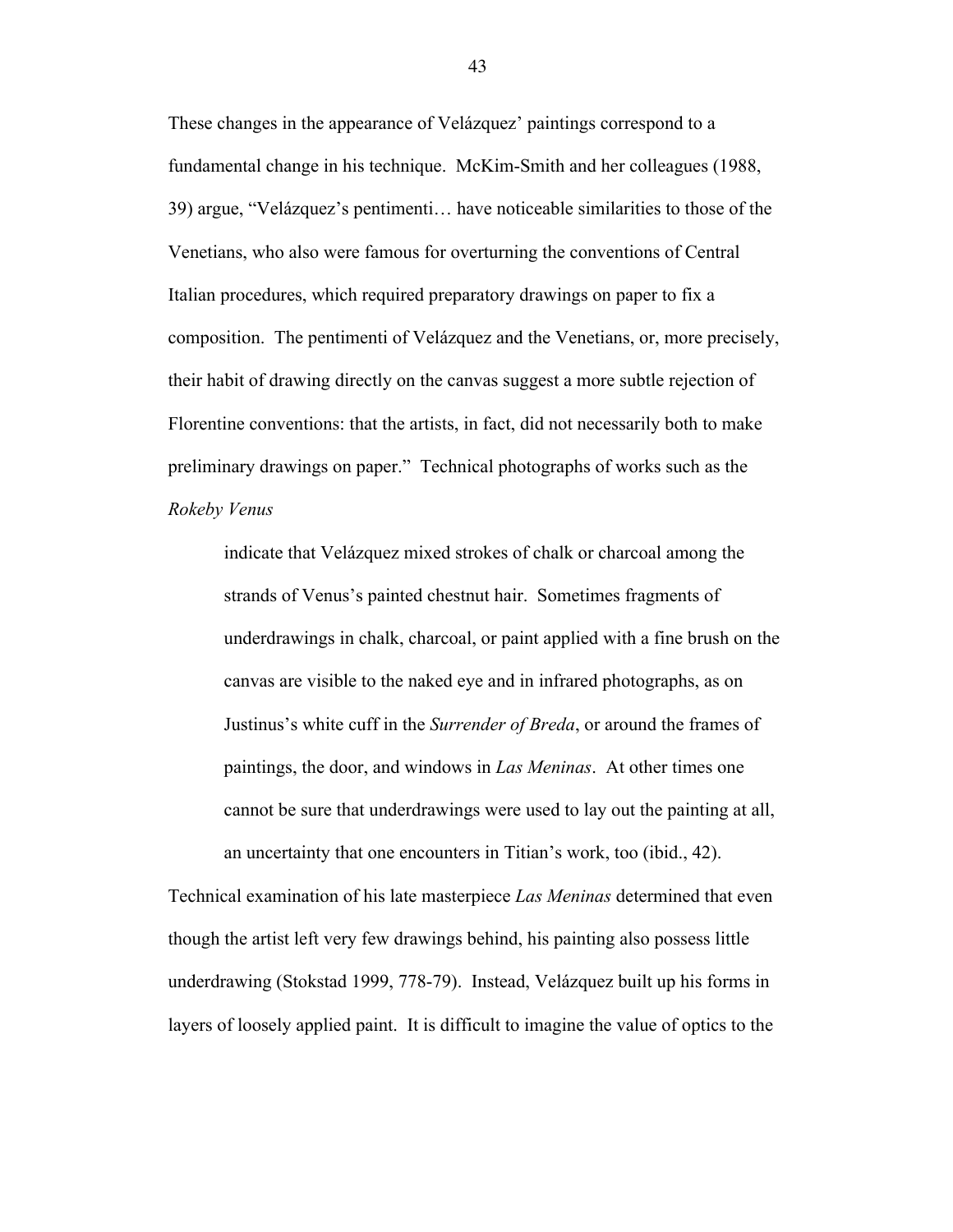later Velázquez, since a painting such as *Las Meninas* clearly evolved in appearance as the artist painted it.

So, even if early in his career Velázquez resorted to optics it was to accomplish specific tasks, such as the painting of the globe in his *Democritus*, 1628-29 (Rouen, Musée des Beaux-Arts). As Hockney (2001, 164) observes, "minimum use of optics can still produce maximum effects." Overall Velázquez's life cycle suggests, like Titian before him, that while the artist may have begun his career as a moderate conceptualist he took an increasingly experimental approach to painting. The advantages of optics would wither under his changing technical approach. This is not to say that Velázquez was not conscious of the visual effects produced by optical devices—after all, he paints a mirror as a decisive element of *Las Meninas*—but that optics after the late 1620s could no longer provide the artist with the necessary tools related to his manner of painting.

Leonardo's relation to optics presents a slightly different problem. His intense curiosity and practical knowledge of the elements of a *camera obscura* gave Leonardo both the opportunity and the motive to attempt to create paintings using optics (Kemp, 1981, 325ff.). Hockney (2001, 136) argues especially that the *Mona Lisa* (Louvre, Paris) represented such a notable advance in illusion over earlier portraits by the artist as to suggest that optics may have played a significant role in its creation. Hockney is careful not to claim actual use but merely to suggest that optics could inspire such effects as the painting's "soft focus." Until that time when the *Mona Lisa* is again subject to a technical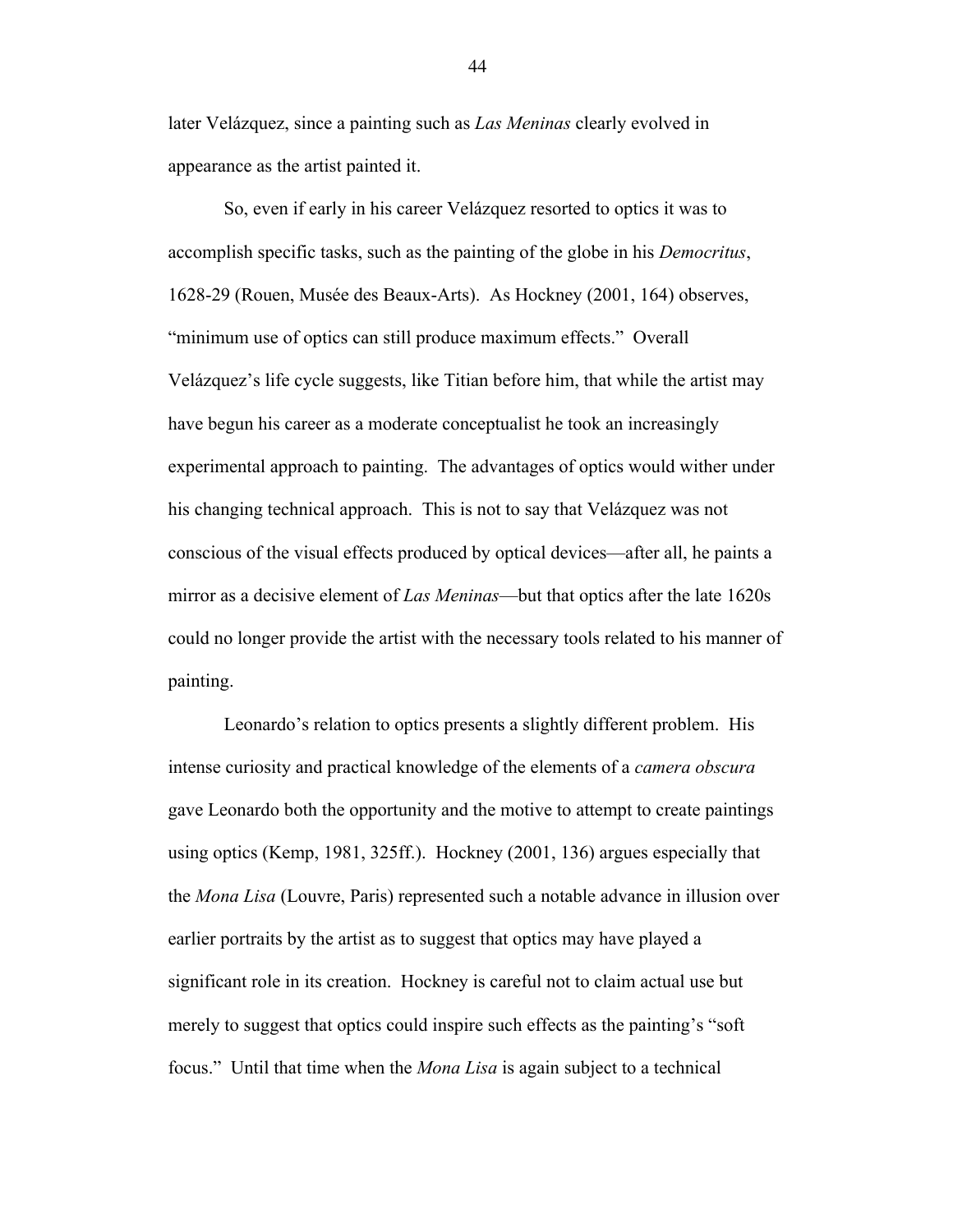examination with such problems in mind, this question cannot be resolved. But if we consider Martin Kemp's assertion that Leonardo despised the idea of "purely internal creativity—'beginning and ending in the mind'" we have an artist acutely sensitive to the need to resist pictorial conventions and to develop, in the act of observation, the visual image (Kemp, 1981, 336). This is not the sort of artist to delight in semi-mechanical image transfers. Moreover, according to Kemp, Leonardo's involvement with optics came late in life and affected his confidence in such planning methods as linear perspective, weakening, not strengthening his belief in mechanical methods for recording visual information. Some of Leonardo's most fascinating late drawings are of subjects that by nature resist depiction, such as storms and the torrents of water.

\*\*

Overall, regarding the question of the use of optics in the early  $15<sup>th</sup>$ century, if there is a basis for Hockney's contention, we should consider that two kinds of replication technology were devised at approximately the same time, around 1430, one in Italy and one in the north. In Flanders, it may well have been that the old technology of the oil medium became suddenly conjoined with the use of mirrors to create images of startling veracity. In the south, the discovery of linear perspective by Brunelleschi, put immediately into practice by Masaccio in painting and Donatello in sculpture, became a way not only to map precisely an illusionistic space on a two-dimensional surface, but it also to create a veil "lens" system to transfer precisely what the artist saw through the grid onto paper and panel and even to translate this information into properly scaled "blow ups" for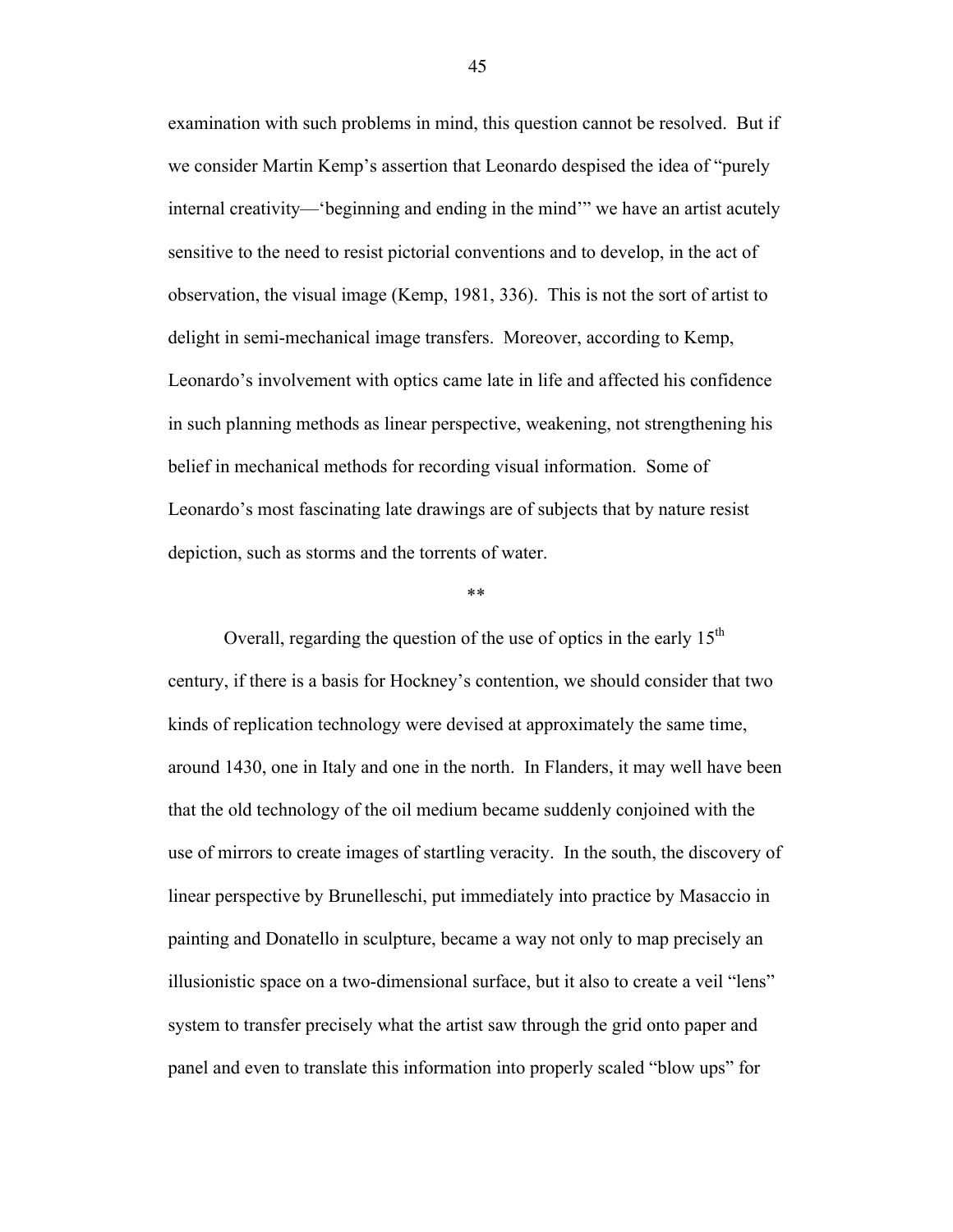use in frescoes. The attractiveness to Italian artists of a mirror-based optics would have been increased with a corresponding knowledge of oil technique. This would account for the widespread dissemination and imitation of Flemish-style optical realism in Italy only well after the mid-15<sup>th</sup> century.

#### **Predicting Artistic Behavior**

Discussing the relationship between Velázquez and the Venetians, Titian and Tintoretto, McKim-Smith, et al. (1988, 46) conclude "If a very general comment about Velázquez's relationship to Venice can be made at all, it is that he shared with the painters of that city a predilection for, or habit of, spontaneity in the fabrication of a canvas. Predilections can be inborn and habits can be learned, and Velázquez's readiness to respond to the Venetians' legacy may be a quality that defies more exact historical elucidation." What the authors lacked was the tools for distinguishing habit from predilections, and, moreover, understanding how predilections can be used to predict patterns of artistic behavior with notable consistency.

Let me conclude by looking briefly at another artist, so far no more than touched upon in the discussions above: Michelangelo Merisi da Caravaggio born in 1571 and dead at the age of 39 in 1610. Could we anticipate whether Caravaggio was likely to have used optics? We know that he exhibits some prominent characteristics of a conceptual artist. From my textbook study we know that Caravaggio painted his two most frequently reproduced paintings by the age of 31(see Table 2) and that at least half the illustrations of Caravaggio's paintings in the textbooks come from a three year period (see Table 3), between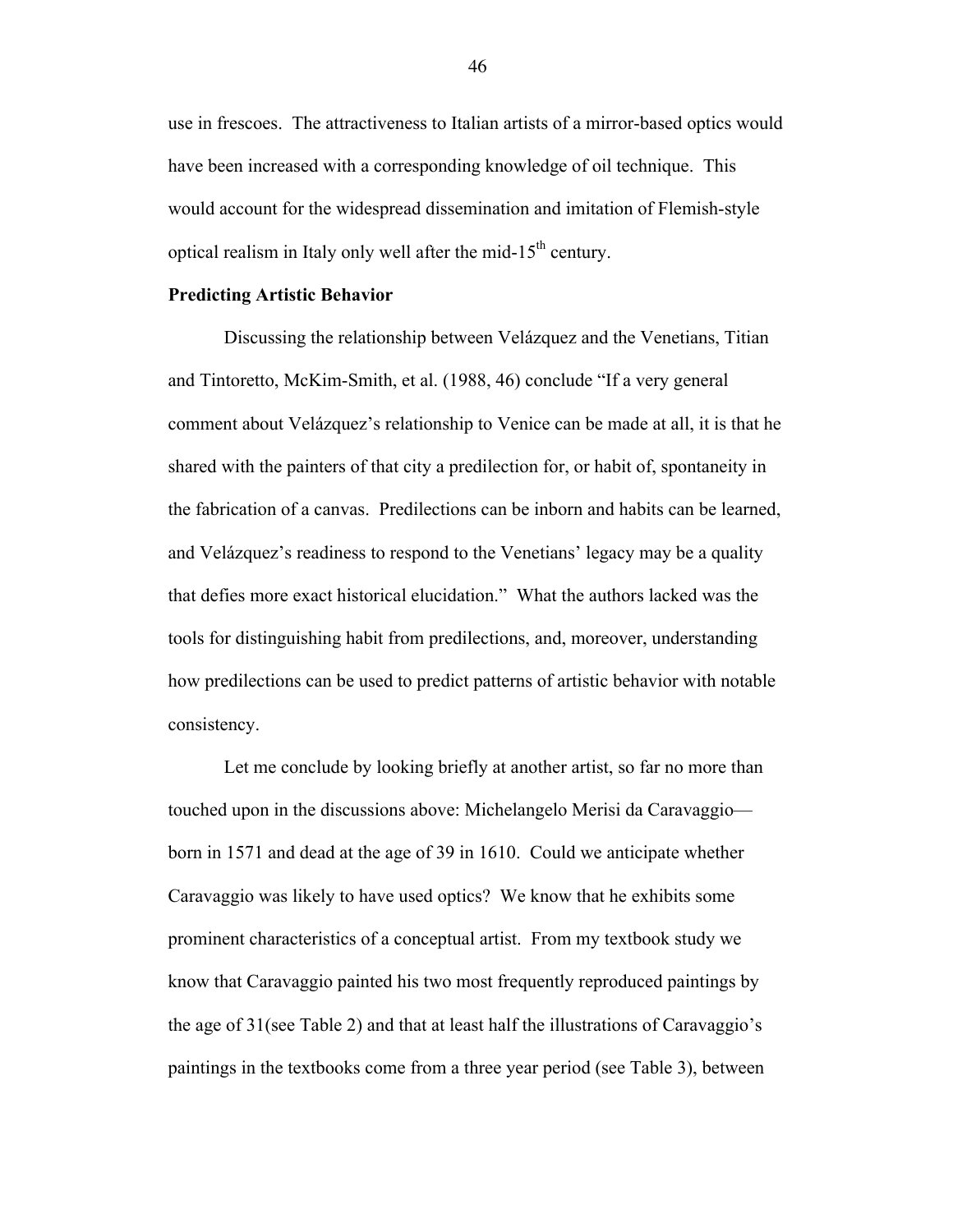the ages of 29 and 31, that is, between 1599 and 1601. Conceptual artists carefully plan their work yet we know that Caravaggio did not leave a significant body of drawings behind him.

To get the additional evidence we need we can turn to the technical examination of his pictures. Here we discover, for example, that at least on one occasion Caravaggio mechanically transferred the composition of one painting, *The Lute Player* (Hermitage, St. Petersburg), onto another, subsequently modifying the second version (Christiansen, 28-39). There is yet a third close copy attributed to another artist. This sort of replication of course resembles that found in Holbein's work. It obviously suggests the use of some instrument for the precise translation of one painting into another. With no surviving preparatory drawings, how did Caravaggio think up his ideas and how did he transfer them to canvas? Would not an optical projection enable the artist to lay out his paintings precisely. Certain technical examinations also have shown that Caravaggio almost never revised in any significant extent the initial underpainting of his canvases. The position of bodies and objects, as well as the contours of forms, remain virtually identical with the underpainting.<sup>2</sup>

Taken together, these clues indicate that we are concerned with an artist who used at least some kind of mechanical device in the creation of his pictures and that none of the evidence from the technical examination of Caravaggio's paintings rules out the use of the sort of optics described by Hockney. I admit to

 <sup>2</sup> See, for example, the technical photographs reprinted in *The Age of Caravaggio*, exhibition catalogue (New York: Metropolitan Museum of Art, 1985), 223, 231, 239, 243, 253, 259, and 273.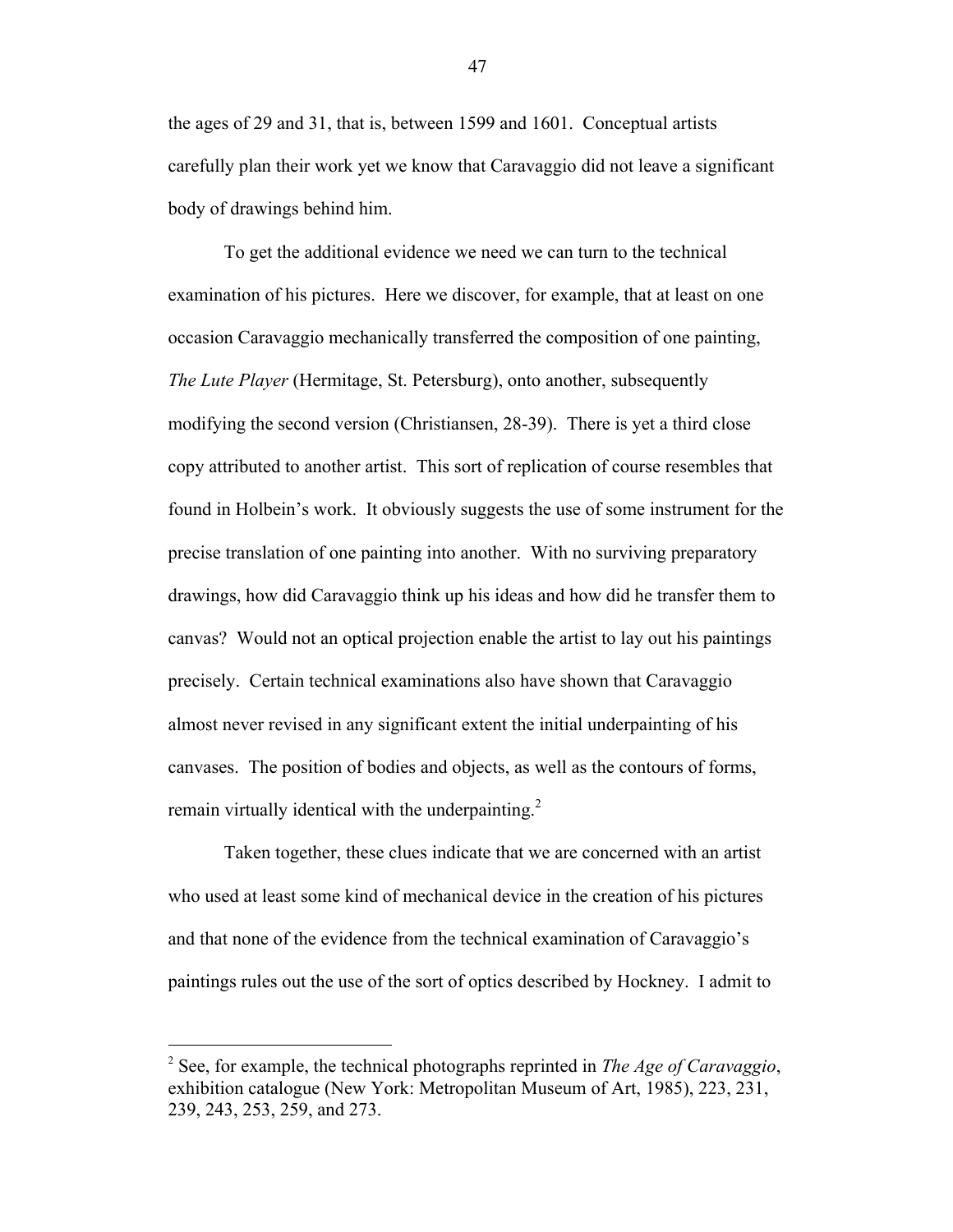the simplicity of this way of treating the evidence regarding Caravaggio's life and work. But if Hockney's assertions about Caravaggio are correct, then one has to admit the explanatory coherence of Galenson's thesis and the potential value of artists' life cycles and the creative behaviors associated with them in guiding research. It doesn't always work so neatly. Jan van Eyck, for example, appears as an excellent candidate to have used an optical device, yet his age profile suggests an experimental artist, an attitude seemingly confirmed by the many changes technical examinations have revealed in the execution of his works (Reynolds 2000, 3). But even in the study of van Eyck's work, Galenson's life cycle model provides a new way of thinking about the artist's working methods and about how optics might have been integrated into them. These are the sorts of questions Galenson's work is able to pose and through the study of an artist life cycle the kinds of new questions that are opened for art historical investigation.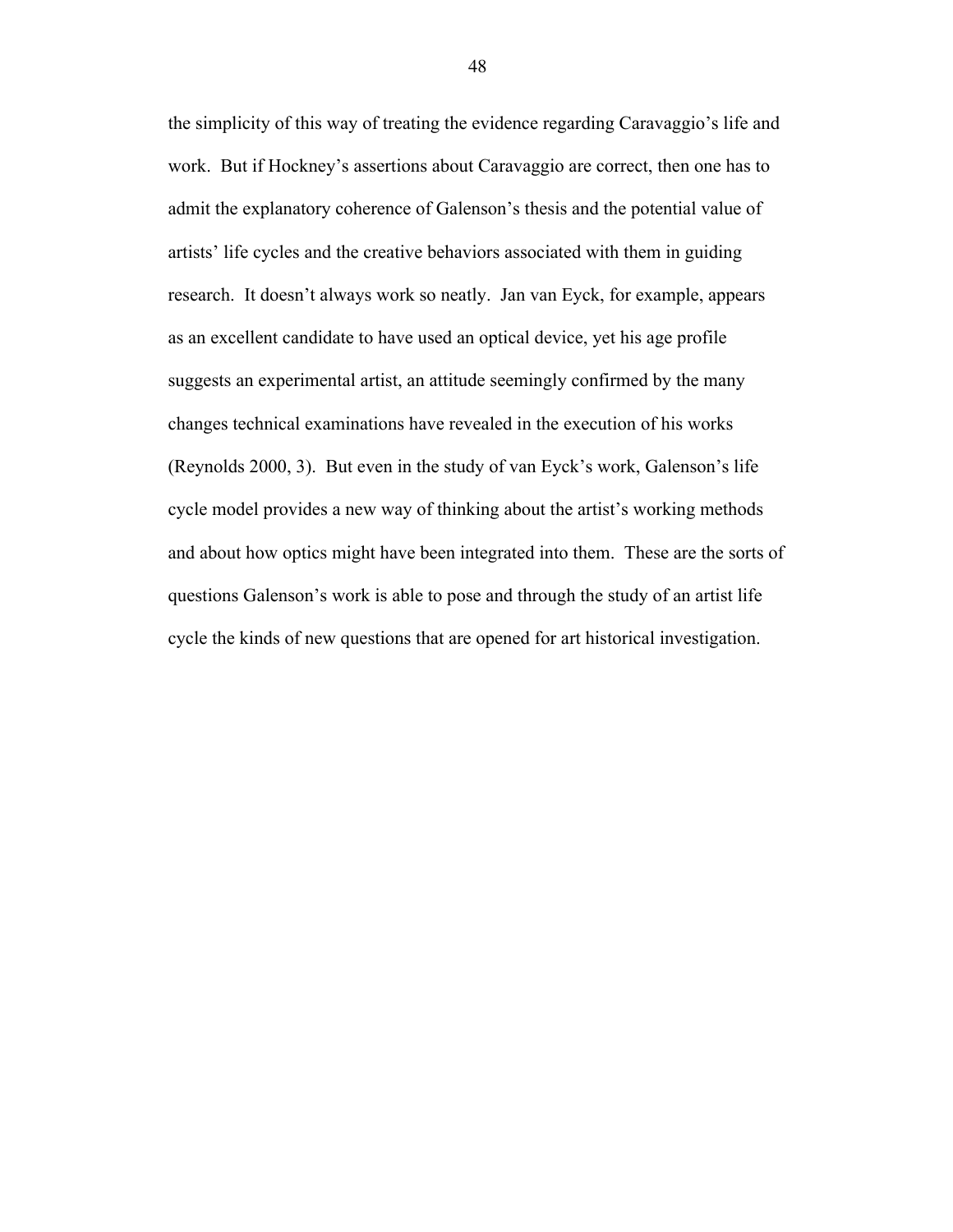| Rank Artist    |                                       | Number of<br><b>Illustrations</b> | Rank | Artist                                    | Number of<br>Illustrations |
|----------------|---------------------------------------|-----------------------------------|------|-------------------------------------------|----------------------------|
|                | Raphael (1483-1520)                   | 140                               |      | Masaccio (1401-1428)                      | 74                         |
| $\overline{2}$ | Titian (1488/90-1576)                 | 136                               |      | Vermeer (1632-1675)                       | 55                         |
| 13             | Rembrandt van Rijn<br>$(1606 - 1669)$ | 115                               | 10   | Michelangelo (1475-1564)                  | 53                         |
| $\overline{4}$ | Velázquez (1599-1660)                 | 101                               | 11   | Giorgione (1478-1510)                     | 51                         |
| 5              | Caravaggio (1571-<br>1610)            | 96                                | 12   | Hals, Frans (1580/85-1666)                | 50                         |
| 6              | Leonardo da Vinci<br>$(1452 - 1519)$  | 84                                | 13   | Holbein the Younger, Hans (1497-<br>1543) | 49                         |
| 17             | Eyck, Jan van (ca.<br>1390-1441)      | 78                                | 14   | Campin, Robert (? Active 1406-<br>1444)   | 21                         |

Table 1. Painters Most Frequently Reproduced in 28 European and American Survey Textbooks

#### **Sources:**

Adams, Laurie Schneider. *Arts Across Time*. London: McGraw-Hill, 1999.

Annoscia, Enrico and et al. *Arte: storia universale*. Milan: Leonardo Arte, 1997.

Bertelli, Carlo, Mauro Natale, and Fernando Mazzocca. *Lezioni di storia dell'arte*. Milan: Skira, 2001.

Cole, Bruce and Adelheid Gealt. *Art of the Western World*. New York: Summit Books, 1989.

Copplestone, Trewin. *Art in Society*. Englewood Cliffs, N.J.: Prentice-Hall, 1983.

Fleming, William. *Art and Ideas*, 8th ed. New York: Holt, Rinehart and Winston, 1991.

Frontisi, Claude, ed. *Histoire visuelle de l'art*. Paris: Larousse, 2001.

Gebhardt, Volker. *Painting: A Concise History*. London: Laurence King, 1998.

Gombrich, Ernst. The Story of Art, 16<sup>th</sup> ed. Oxford: Phaidon, 1995.

Gowing, Sir Lawrence, ed. *A History of Art*, rev. ed. Oxford: Andromeda, 1995.

Hartt, Frederick. Art: A History of Painting, Sculpture, Architecture, 4<sup>th</sup> ed. New York: Prentice-Hall and Harry N. Abrams, 1993.

Hollingsworth, Mary. *L'Arte nella storia dell'uomo*. Florence: Giunti Barbera, 1989.

Honour, Hugh and John Fleming. *The Visual Arts: A History*, 5<sup>th</sup> rev. ed. Englewood Cliffs, N.J.: Prentice-Hall, 2000.

Janson, H. W. *History of Art*. 6<sup>th</sup> rev. ed. Englewood Cliffs, N.J.: Prentice-Hall, 2001.

Kemp, Martin. *The Oxford History of Western Art*. Oxford: Oxford University Press, 2000.

Kleiner, Fred S., Christian J. Mamiya, and Richard G. Tansey. *Gardner's Art Through the Ages*, 11<sup>th</sup> ed. Fort Worth, TX: Harcourt College Publishers, 2001.

Levey, Michael. *A Concise History of Western Painting: From Giotto to Cézanne*. New York: Frederick A. Praeger, 1962.

Lucie-Smith, Edward. *Art and Civilization*. New York: Harry N. Abrams, 1993.

Marseille, Jacques, ed. *Les Grands Événements de l'histoire de l'art*. Paris: Larousse, 1993.

Milicua, José, ed. *Historia universal del arte*. Barcelona: Editorial Planeta, 1988.

Monterado, Lucas de. *História da arte*. Rio de Janeiro: Livros Técnicos e Científicos, 1978.

Penck, Stefanie, ed. *Prestel Atlas Bildende Kunst*. Munich, London, and New York: Prestel, 2002.

Ristori, José María de Azcárate, Alfonso Emilio, Pérez Sánchez, and Juan Antonio Ramirez Dominguez. *Historia del arte*. Madrid: Grupo Anaya, 1990.

Ohlig, Rudolf and Hildegard Hogen, eds. *Glanz der Residenzen: Renaissance und Barock in Europa; Schwarzafrika und Altamerika*. Leipzig and Mannheim: F. A. Brockhaus, 1998.

Silver, Larry. *Art in History*. Englewood Cliffs, N.J.: Prentice-Hall, 1993.

Sproccati, Sandro, ed. *A Guide to Art*. New York: Harry N. Abrams, 1992.

Stokstad, Marilyn. Art History, 2<sup>nd</sup> ed. Upper Saddle River, N.J.: Prentice-Hall, 2002.

Wilkins David G. and Bernard Schultz. *Art Past/Art Present*. Englewood Cliffs, N.J.: Prentice-Hall, 1990.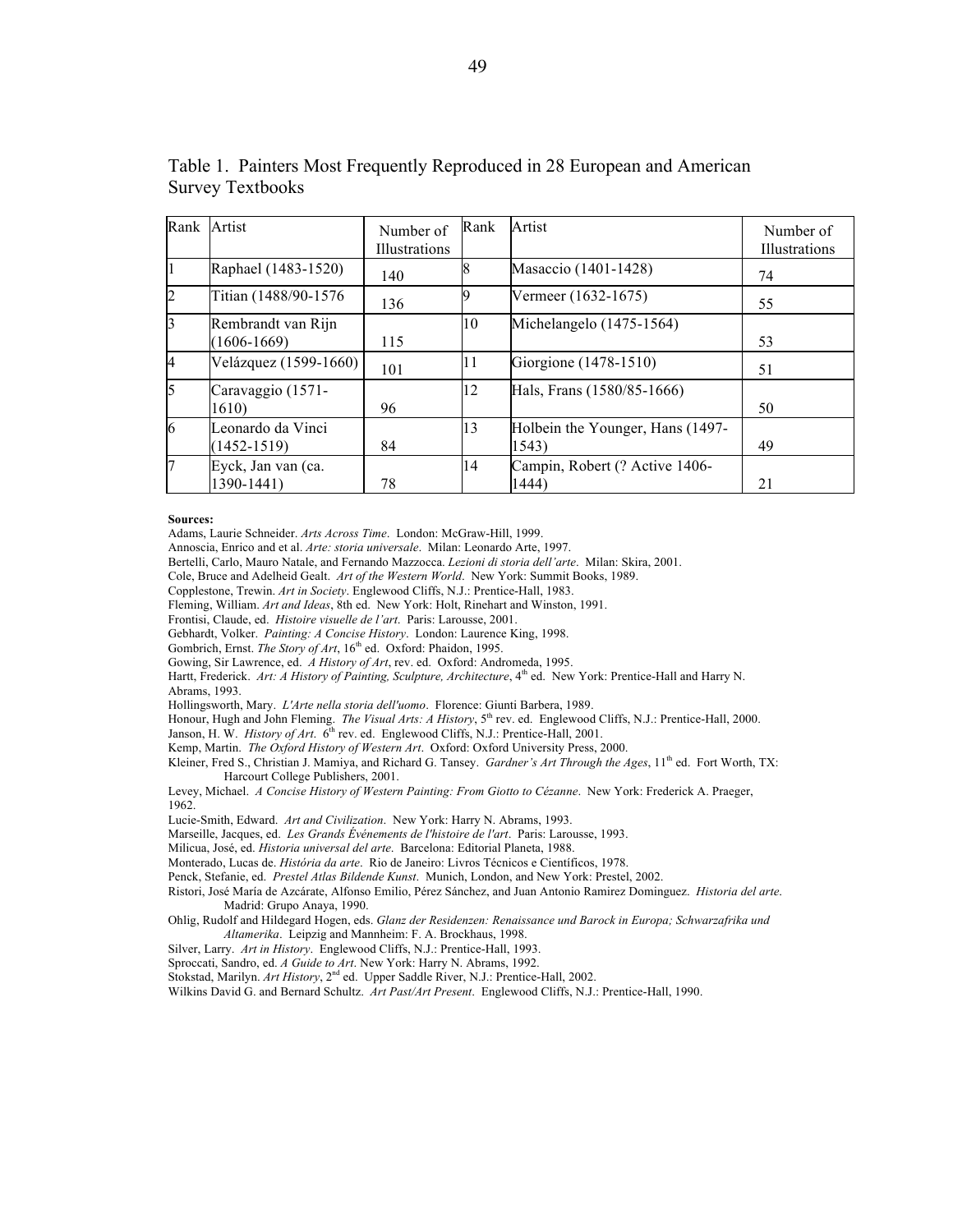| Rank           | Illustrations | Artist. Title                         | Date*    | Artist's Age* |
|----------------|---------------|---------------------------------------|----------|---------------|
|                | 26            | Van Eyck, Arnolfini Double Portrait   | 1434     | ca. 44        |
| 2(t)           | 24            | Michelangelo, Sistine Ceiling         | 1512     | 37            |
| 2(t)           | 24            | Masaccio, Tribute Money               | ca. 1427 | ca. 26        |
| 2(t)           | 24            | Raphael, School of Athens             | 1511     | 28            |
| 2(t)           | 24            | Velázquez, Las Meninas                | 1656     | 57            |
| 2(t)           | 24            | Leonardo, Last Supper                 | 1498     | 46            |
| $\overline{7}$ | 23            | Van Eyck, Ghent Altarpiece            | 1432     | ca. 42        |
| 8              | 21            | Michelangelo, Last Judgment           | 1541     | 66            |
| 9(t)           | 20            | Masaccio, Holy Trinity with Donors    | ca. 1428 | ca. 27        |
| 9(t)           | 20            | Giorgione, The Tempest                | ca. 1508 | ca. 30        |
| 11(t)          | 17            | Caravaggio, Calling of St. Matthew    | ca. 1600 | ca. 29        |
| 11(t)          | 17            | Leonardo, Mona Lisa                   | ca. 1506 | ca. 54        |
| 11(t)          | 17            | Masaccio, Expulsion of Adam and Eve   | ca. 1427 | ca. 26        |
| 11(t)          | 17            | Titian, Pesaro Family Altarpiece      | 1526     | 36/38         |
| 15             | 16            | Campin, Meroda Altarpiece             | ca. 1428 | not known     |
| 15(t)          | 16            | Titian, Assumption of the Virgin      | 1518     | 28/30         |
| 17             | 15            | Leonardo, Virgin of the Rocks (Paris) | ca. 1486 | ca. 34        |
| 18(t)          | 13            | Titian, Venus of Urbino               | 1538     | 48/50         |
| 18(t)          | 13            | Rembrandt, Night Watch                | 1642     | 36            |
| 18(t)          | 13            | Rembrandt, Anatomy Lesson of Dr. Tulp | 1632     | 26            |
| 23(t)          | 13            | Raphael, Leo X with Two Cardinals     | ca. 1518 | ca. 35        |
| 20(t)          | 12            | Holbein. The French Ambassadors       | 1533     | 36            |
| 20(t)          | 12            | Velázquez, Surrender at Breda         | 1635     | 36            |
| 23(t)          | 11            | Van Eyck, Chancellor Rolin            | ca. 1518 | ca. 46        |
| 23(t)          | 11            | Velázquez, Water Carrier of Seville   | ca. 1619 | 20            |
| 23(t)          | 10            | Caravaggio, Conversion of St. Paul    | ca. 1601 | ca. 30        |
| 27(t)          | 10            | Hals, Regentesses of Old Men's Home   | ca. 1664 | 79/84         |
| 27(t)          | 10            | Vermeer, View of Delft                | ca. 1661 | ca. 29        |
| 27(7)          | 10            | Raphael, Disputà                      | 1511     | 28            |
| 30             | 9             | Leonardo, Virgin and St. Anne (Paris) | 1510     | 58            |

Table 2: Top Thirty Ranking of Paintings by Total Illustrations in 28 American and European Art History Survey Textbooks

# Table 3: Shortest Periods that Include at Least Half an Artist's Total Illustrations

| Artist       | Number of years | Artist ages |  |
|--------------|-----------------|-------------|--|
| Campin       |                 | ?           |  |
| Giorgione    |                 | 32          |  |
| Masaccio     |                 | 27          |  |
| Van Eyck     | 3               | 42-44       |  |
| Vermeer      | 6               | 28-33       |  |
| Caravaggio   | 7               | 24-30       |  |
| Holbein      | 8               | $27 - 36$   |  |
| Leonardo     | 8               | 46-53       |  |
| Raphael      | 9               | $22 - 30$   |  |
| Hals         | 14              | $35^* - 48$ |  |
| Velázquez    | 18              | 40-57       |  |
| Rembrandt    | 20              | 44-63       |  |
| Titian       | 21              | $28^* - 48$ |  |
| Michelangelo | 32              | 37-66       |  |

\*Calculated according to the most recent presumed birth date of the artist.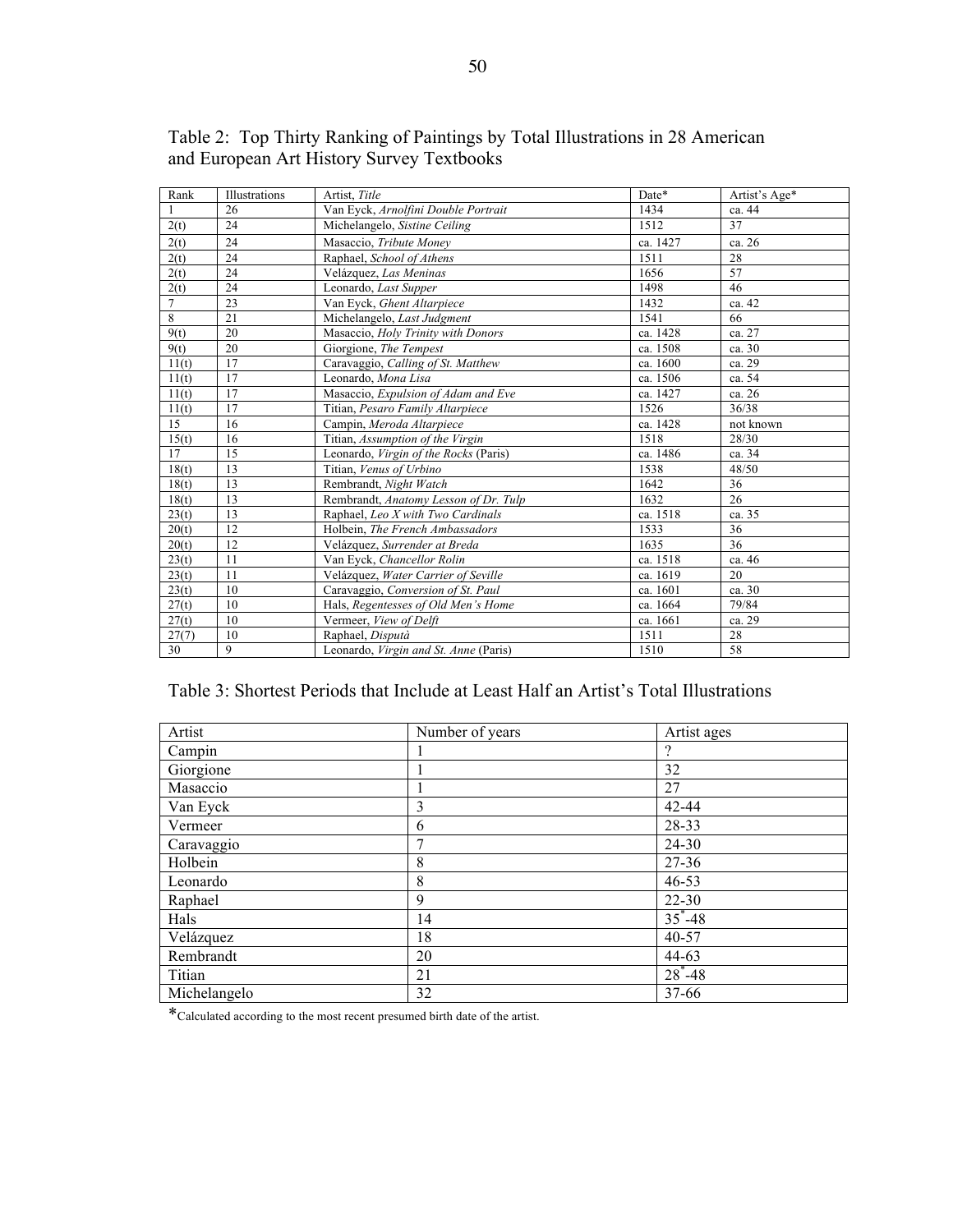# **Works Cited**

| Ainsworth, Maryan Wynn. 1982. Art and autoradiography: insights into the        |
|---------------------------------------------------------------------------------|
| genesis of paintings by Rembrandt, Van Dyck, and Vermeer. New                   |
| York: Metropolitan Museum of Art.                                               |
| Alberti, Leon Battista. 1991. On Painting. Translated by C. Grayson.            |
| New York: Penguin.                                                              |
| Alpers, Svetlana. 1983. The art of describing: Dutch art in the                 |
| seventeenth century. Chicago: University of Chicago Press.                      |
| Ames-Lewis, Francis. 1981. Drawing in early Renaissance Italy. New              |
| Haven: Yale University Press.                                                   |
| ———. 1986. The Draftsman Raphael. New Haven: Yale University                    |
| Press.                                                                          |
| Bambach, Carmen. 1999. Drawing and Painting in the Italian                      |
| Renaissance Workshop: theory and practice, 1300-1600.                           |
| Cambridge and New York: Cambridge University Press.                             |
| Barcilon, Pinin Brambilla. 2001. The Restoration. In Leonardo: the Last         |
| Supper, edited by P. B. Barcilon and P. C. Marani. Chicago and                  |
| London: University of Chicago Press.                                            |
| Bell, Janis. 1997. Color and Chiaroscuro. In Raphael's School of Athens, edited |
| by M. B. Hall. Cambridge: Cambridge University Press.                           |
| Brown, David Alan. 1998. Leonardo da Vinci: origins of a genius. New Haven:     |
| Yale University Press.                                                          |
| Buck, Stephanie. 1999. Hans Holbein. Cologne: Könemann.                         |
| --- 2000. An Approach to Looking at Eyckian Drawings. In <i>Investigating</i>   |
| Jan van Eyck, edited by S. Foister, S. Jones and D. Cool. Turnhout,             |
| Belgium: Brepols.                                                               |
| Campbell, Lorne. 2000. The Arnolfini Double Portrait. In Investigating Jan      |
| van Eyck, edited by S. Foister, S. Jones and D. Cool. Turnhout,                 |
| Belgium: Brepols.                                                               |
| Chiari Moretto Wiel, M. Agnese. 1990. Titian drawings. New York:                |
| Rizzoli.                                                                        |
| Christiansen, Keith. 1990. A Caravaggio Rediscovered, the Lute Player. New      |
| York: Metropolitan Museum of Art.                                               |
| Colalucci, Gianluigi. 1994. The Technique of the Sistine Ceiling Frescoes. In   |
| The Sistine Chapel: a glorious restoration, edited by P. d. Vecchi.             |
| New York: Harry N. Abrams.                                                      |
| Galenson, David W. 2001. Painting Outside the Lines: patterns of creativity     |
| in modern art. Cambridge and London: Harvard University Press.                  |
| --- 2003. The Life Cycles of Modern Artists: theory, measurement, and           |
| implications. Paper read at Measuring Art: A Scientific Revolution in Art       |
| History, May 30-June 1, at Paris.                                               |
| Galenson, David W. and Robert Jensen. 2001. Young Geniuses and Old              |
| Masters: the life cycles of great artists from Masaccio to Jasper Johns.        |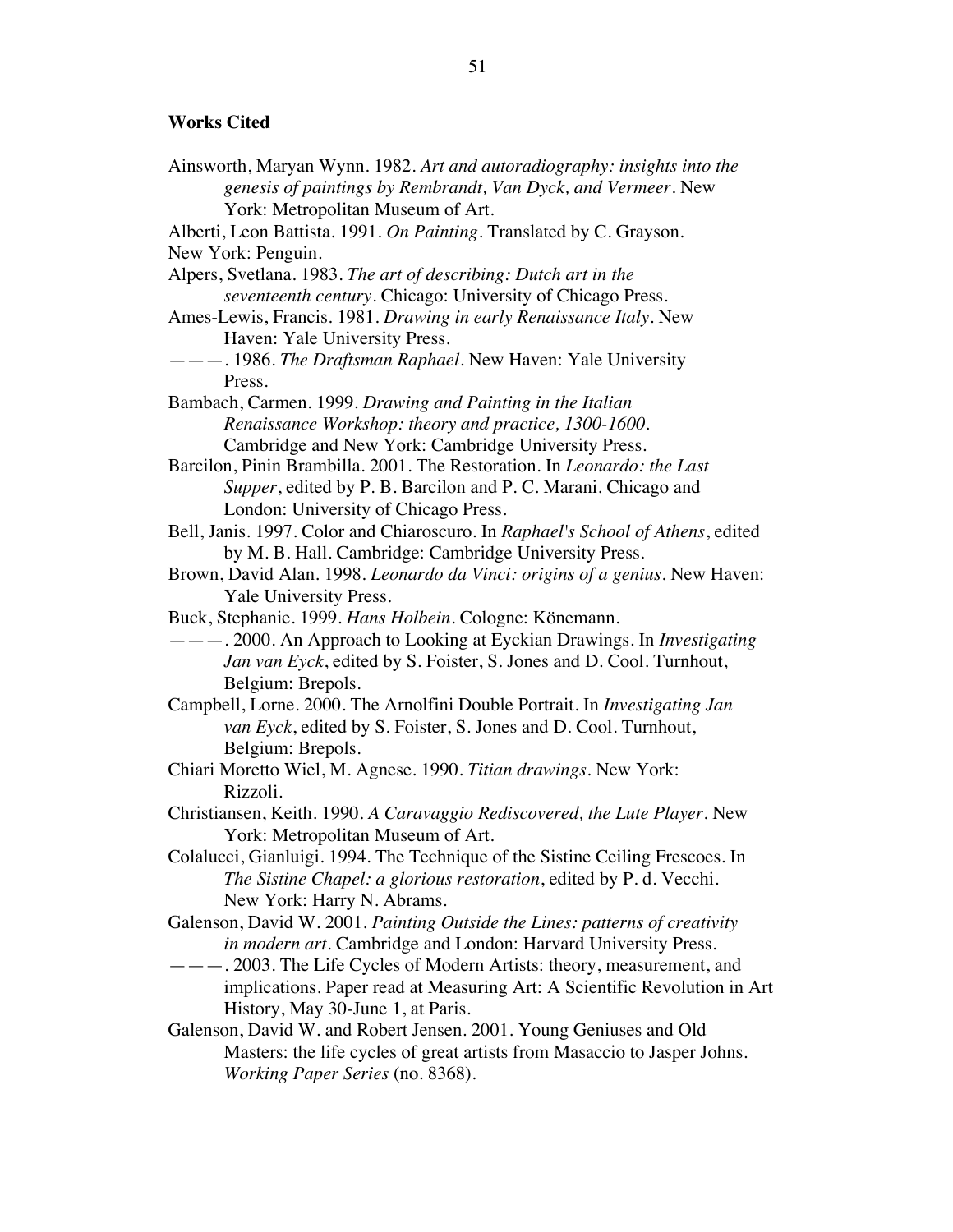- Gaskell, Ivan Michiel Jonker, eds. 1998. *Vermeer Studies*. Washington and New Haven: National Gallery of Art and Yale University Press.
- Gifford, E. Melanie. 1998. Painting Light: Recent Observations on Vermeer's Technique. In *Vermeer Studies*, edited by I. Gaskell and M. Jonker. Washington: National Gallery of Art.
- ———. 2000. Assessing the Evolution of van Eyck's Iconography through Technical Study of the Washington Annunciation, I. In *Investigating Jan van Eyck*, edited by S. Foister, S. Jones and D. Cool. Turnhout, Belgium: Brepols.
- Gombrich, E. H. 1996. Leonardo's Method for Working out Compositions. In *The Essential Gombrich : selected writings on art and culture*, edited by R. Woodfield. London: Phaidon Press.
- Gowing, Lawrence. 1970. *Vermeer*. 2nd ed. London: Faber.
- Hockney, David. 2001. *Secret knowledge: rediscovering the last techniques of the old masters*. New York: Viking Studio.
- Janson, H. W. 2001. *History of Art*. 6th ed. Englewood Cliffs, N. J.: Prentice-Hall.
- Kemp, Martin. 1981. *Leonardo da Vinci: the marvelous works of nature and man*. Cambridge, Mass.: Harvard University Press.
- Kris, Ernst Otto Kurz. 1979. *Legend, Myth, and Magic in the Image of the Artist*. New Haven and London: Yale University Press.
- Liedtke, Walter. 2000. Vermeer Teaches Himself. In *The Cambridge Companion to Vermeer*, edited by W. E. Franits. Cambridge:
- Cambridge University Press.
- Marani, Pietro C. 2001. Leonardo's Last Supper. In *Leonardo: the Last Supper*, edited by P. C. Marani and P. B. Barcilon. Chicago: University of Chicago Press.
- McKim-Smith, Gridley, Greta Andersen-Bergdoll, and Richard Newman. 1988. *Examining Velázquez*. New Haven and London: Yale University Press.
- Oberhuber, Konrad Lamberto Vitali. 1972. *Il cartone per la "Scuola d'Athene"*. Milan: Silvana Editoriale d'Arte.
- Puttfarken, Thomas. 2000. *Discovery of Pictorial Composition: theories of visual order in painting, 1400-1800*. London: Yale University Press.
- Reynolds, Catherine. 2000. The King of Painters. In *Investigating Jan van Eyck*, edited by S. Foister, S. Jones and D. Cool. Turnhout, Belgium: Brepols.
- Rosand, David. 1990. Titian and Pictorial Space. In *Titian: prince of painters*, edited by S. Biadene and M. Yakush. Munich and New York: Prestel.
- ———. 1993. So-And-So Reclining on Her Couch. In *Titian 500*, edited by J. Manca. Washington: National Gallery of Art.
- Rowlands, John. 1985. *Holbein*. Oxford: Phaidon Press.
- Steadman, Philip. 2001. *Vermeer's camera: uncovering the truth behind the masterpieces*. Oxford: Oxford University Press.